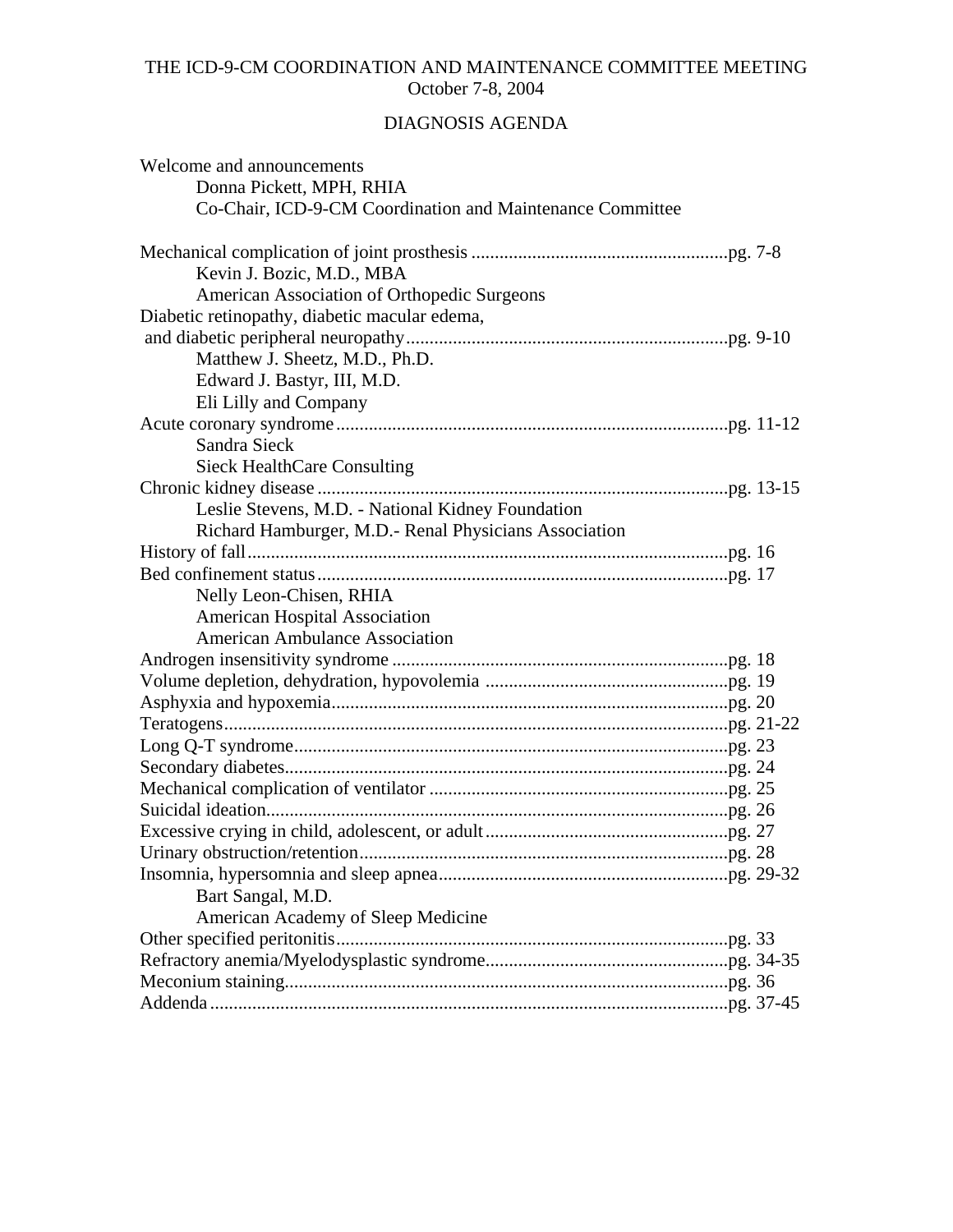# **ICD-9-CM TIMELINE**

A timeline of important dates in the ICD-9-CM process is described below:

| October 1, 2004   | New ICD-9-CM codes are implemented.                                                                                                                                                                                                                                                                                                                                                 |
|-------------------|-------------------------------------------------------------------------------------------------------------------------------------------------------------------------------------------------------------------------------------------------------------------------------------------------------------------------------------------------------------------------------------|
| October 7-8, 2004 | ICD-9-CM Coordination and Maintenance Committee Meeting.                                                                                                                                                                                                                                                                                                                            |
| October 2004      | Summary report of the <b>Procedure part</b> of the October 7-8, 2004<br>ICD-9-CM Coordination and Maintenance Committee meeting<br>posted on CMS homepage at-<br>http://www.cms.hhs.gov/paymentsystems/icd9                                                                                                                                                                         |
|                   | Summary report of the Diagnosis part of the October 7-8, 2004<br>ICD-9-CM Coordination and Maintenance Committee meeting<br>report posted on NCHS website at-<br>http://www.cdc.gov/nchs/icd9.htm                                                                                                                                                                                   |
| October 15, 2004  | CMS will implement a new online registration process for future<br>ICD-9-CM Coordination and Maintenance Committee (C&M)<br>meetings. Information on future C&M meetings will be posted on<br>the CMS events webpage at: http://www.cms.hhs.gov/events/ A<br>link will be established from the ICD-9-CM web page at:<br>http://www.cms.hhs.gov/paymentsystems/icd9                  |
| Early Nov. 2005   | Any new ICD-9-CM codes required to capture new technology<br>that will be implemented on the following April 1 will be<br>announced. Information on any new codes to be implemented on<br>April 1, 2005 will be posted on the following websites.<br>http://www.cms.hhs.gov/paymentsystems/icd9<br>http://www.cdc.gov/nchs/icd9.htm<br>http://www.cms.hhs.gov/medlearn/icd9code.asp |
| January 3, 2005   | On-line registration opens for the March 31-April 1, 2005 ICD-9-<br>CM Coordination and Maintenance Committee meeting at:<br>http://www.cms.hhs.gov/events/                                                                                                                                                                                                                         |
| January 12, 2005  | Deadline for receipt of public comments on proposed code<br>revisions discussed at the April 1-2, 2004 and October 7-8, 2004<br>ICD-9-CM Coordination and Maintenance Committee meetings<br>for implementation on October 1, 2005.                                                                                                                                                  |
| January 31, 2005  | Deadline for requestors: Those members of the public requesting<br>that topics be discussed at the March 31 -April 1, 2005 ICD-9-CM<br>Coordination and Maintenance Committee meeting must have had                                                                                                                                                                                 |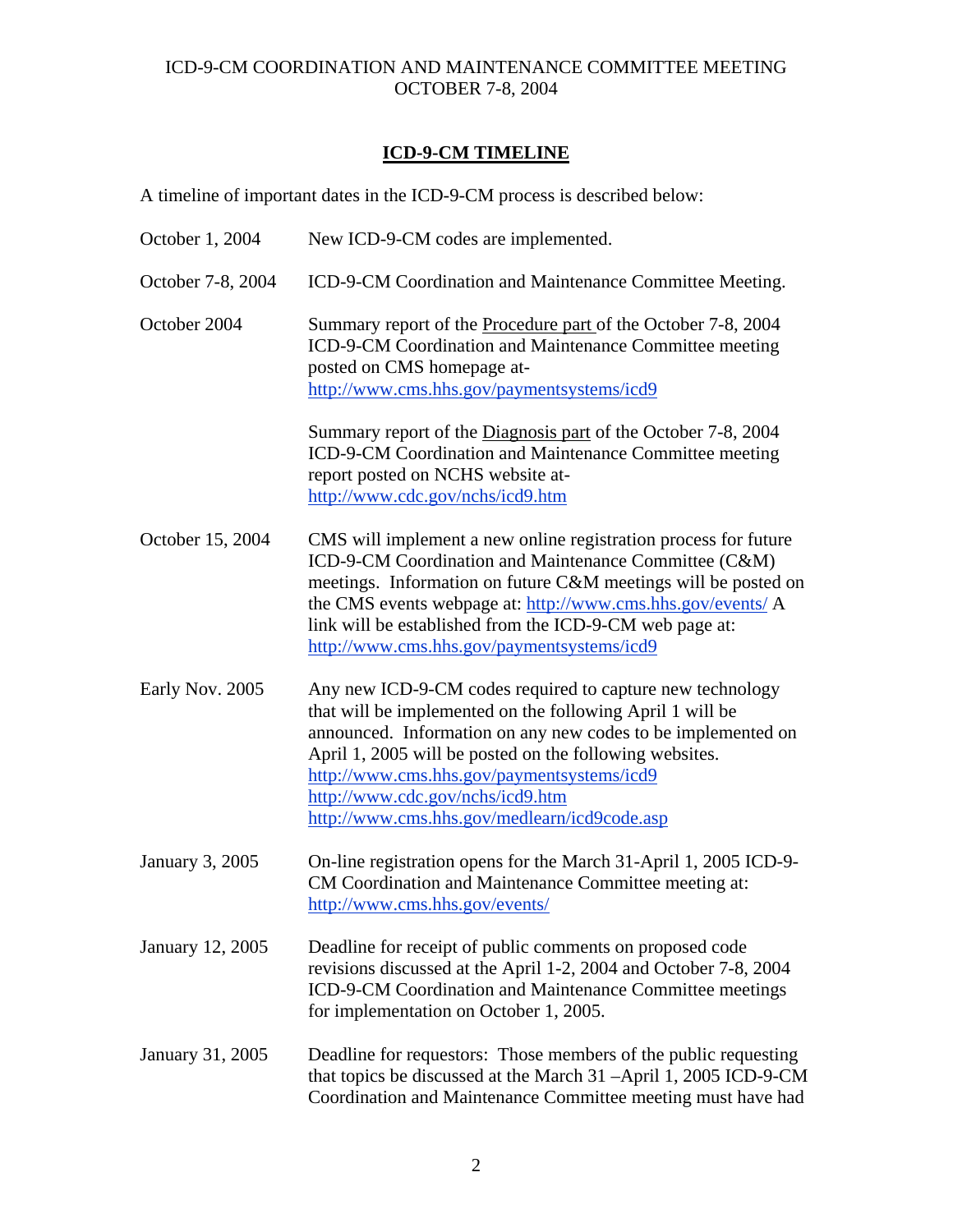|                          | their requests to CMS for procedures and NCHS for diagnoses by<br>this date.                                                                                                                                                                                                                                                                                  |
|--------------------------|---------------------------------------------------------------------------------------------------------------------------------------------------------------------------------------------------------------------------------------------------------------------------------------------------------------------------------------------------------------|
| February 2005            | Draft agenda for the Procedure part of the March 31, 2005 ICD-9-<br>CM Coordination and Maintenance Committee meeting posted on<br>CMS homepage as follows:<br>http://www.cms.hhs.gov/paymentsystems/icd9                                                                                                                                                     |
|                          | Draft agenda for the Diagnosis part of the April 1, 2005 ICD-9-CM<br>Coordination and Maintenance Committee meeting posted on<br>NCHS homepage as follows:<br>http://www.cdc.gov/nchs/icd9.htm                                                                                                                                                                |
|                          | Federal Register notice of March 31 - April 1, 2005 ICD-9-CM<br>Coordination and Maintenance Committee Meeting will be<br>published.                                                                                                                                                                                                                          |
| March 25, 2005           | Because of increased security requirements, those wishing to<br>attend the March 31 - April 1, 2005 ICD-9-CM Coordination and<br>Maintenance Committee meeting must register for the meeting<br>online at http://www.cms.hhs.gov/events<br>Attendees must register online by March 25, 2004; failure to do<br>so may result in lack of access to the meeting. |
| March 31-April 1<br>2005 | ICD-9-CM Coordination and Maintenance Committee meeting.<br>Those who wish to attend the ICD-9-CM Coordination and<br>Maintenance Committee meeting must have registered for the<br>meeting online by March 25, 2005. You must bring an official<br>form of picture identification (such as a drivers license) in order to<br>be admitted to the building     |
| April 1, 2005            | Any new ICD-9-CM codes required to capture new technology<br>will be implemented. Information on any new codes implemented<br>on April 1, 2005 previously posted in early November 2004 on the<br>following websites:<br>http://www.cms.hhs.gov/paymentsystems/icd9<br>http://www.cdc.gov/nchs/icd9.htm<br>http://www.cms.hhs.gov/medlearn/icd9code.asp       |
| April 2005               | Notice of Proposed Rulemaking to be published in the Federal<br>Register as mandated by Public Law 99-509. This notice will<br>include the final ICD-9-CM diagnosis and procedure codes for the<br>upcoming fiscal year. It will also include proposed revisions to the                                                                                       |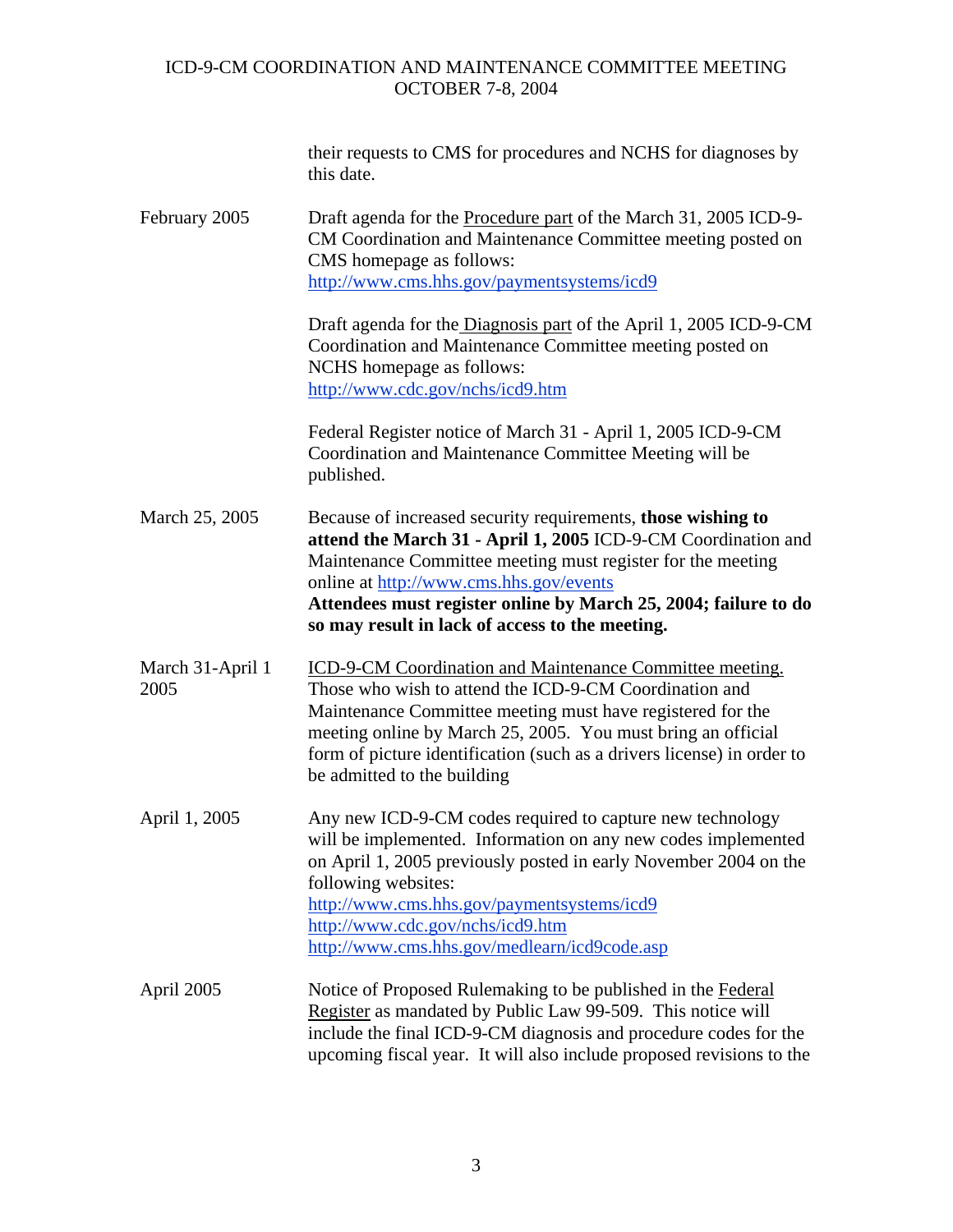|                | DRG system on which the public may comment. The proposed<br>rule can be accessed at:<br>http://www.cms.hhs.gov/providers/hipps/frnotices.asp                                                                                                                                                                             |
|----------------|--------------------------------------------------------------------------------------------------------------------------------------------------------------------------------------------------------------------------------------------------------------------------------------------------------------------------|
| April 2005     | Summary report of the <b>Procedure part</b> of the March 31, 2005 ICD-<br>9-CM Coordination and Maintenance Committee meeting will be<br>posted on CMS homepage as follows:<br>http://www.cms.hhs.gov/paymentsystems/icd9                                                                                                |
|                | Summary report of the Diagnosis part of the April 1, 2005 ICD-9-<br>CM Coordination and Maintenance Committee meeting report will<br>be posted on NCHS homepage as follows:<br>http://www.cdc.gov/nchs/icd9.htm                                                                                                          |
| June 2005      | Final addendum posted web pages as follows:<br>Diagnosis addendum at - http://www.cdc.gov/nchs/icd9.htm<br>Procedure addendum at -<br>http://www.cms.hhs.gov/paymentsystems/icd9                                                                                                                                         |
| July 29, 2005  | Those members of the public requesting that topics be discussed at<br>the September $29 - 30$ , 2005 ICD-9-CM Coordination and<br>Maintenance Committee meeting must have their requests to CMS<br>for procedures and NCHS for diagnoses.                                                                                |
| August 1, 2005 | Hospital Inpatient Prospective Payment System final rule to be<br>published in the Federal Register as mandated by Public Law 99-<br>509. This rule will also include all the final codes to be<br>implemented on October 1, 2005. This rule can be accessed at:<br>http://www.cms.hhs.gov/providers/hipps/frnotices.asp |
| August 2005    | Tentative agenda for the Procedure part of the September $29 - 30$ ,<br>2005 ICD-9-CM Coordination and Maintenance Committee<br>meeting will be posted on CMS homepage at -<br>http://www.cms.hhs.gov/paymentsystems/icd9                                                                                                |
|                | Tentative agenda for the Diagnosis part of the September $29 - 30$ ,<br>2005 ICD-9-CM Coordination and Maintenance Committee<br>meeting will be posted on NCHS homepage at -<br>http://www.cdc.gov/nchs/icd9.htm                                                                                                         |
|                | Federal Register notice for the September 29 – 30, 2005 ICD-9-<br>CM Coordination and Maintenance Committee Meeting will be<br>published. This will include the tentative agenda.                                                                                                                                        |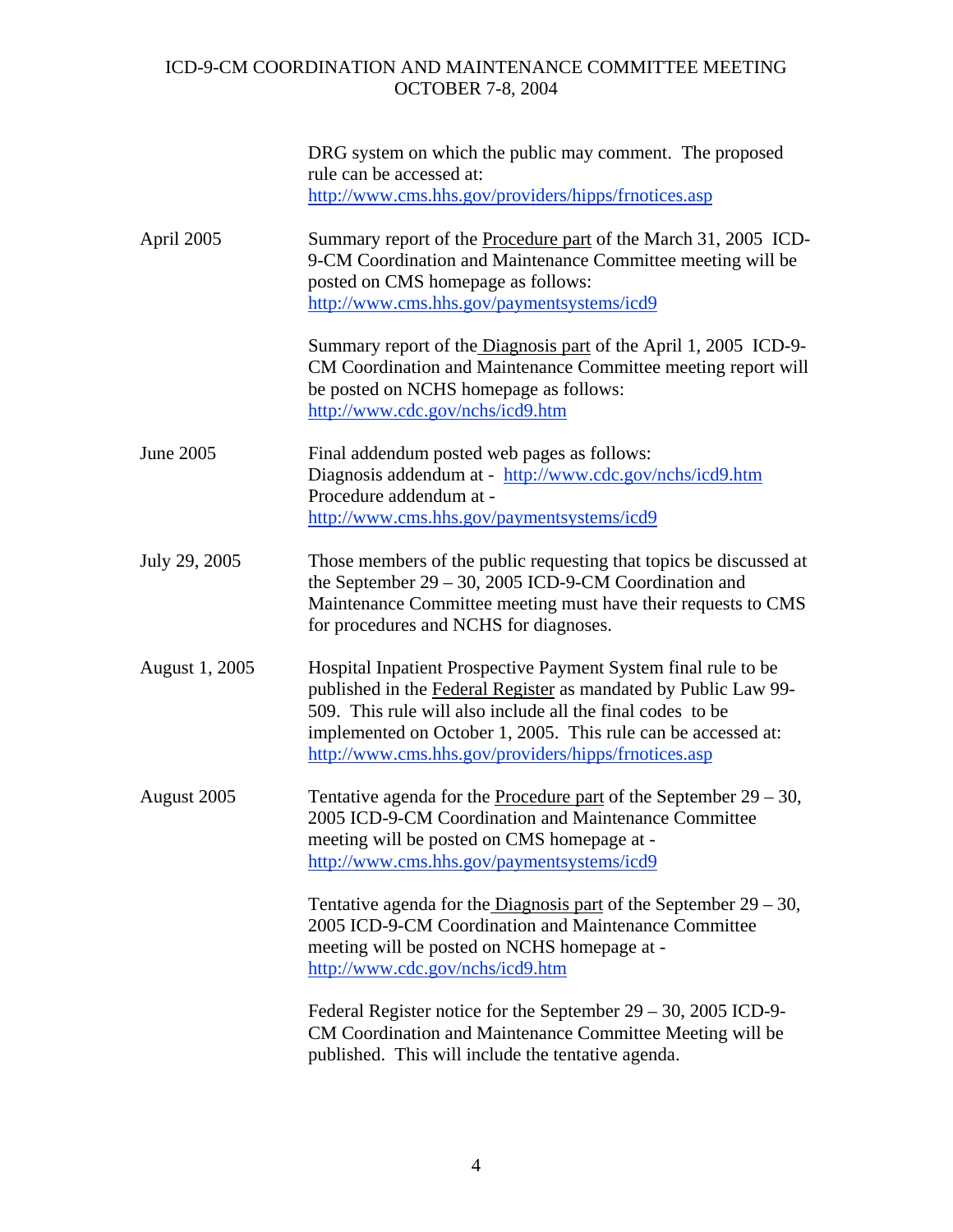| September 23, 2005       | Because of increased security requirements, those wishing to<br>attend the September 29 - 30, 2005 ICD-9-CM Coordination and<br>Maintenance Committee meeting must register for the meeting<br>online at http://www.cms.hhs.gov/events<br>Attendees must register online by September 23, 2005; failure<br>to do so may result in lack of access to the meeting. |
|--------------------------|------------------------------------------------------------------------------------------------------------------------------------------------------------------------------------------------------------------------------------------------------------------------------------------------------------------------------------------------------------------|
| September 29-30,<br>2005 | ICD-9-CM Coordination and Maintenance Committee meeting.<br>Those who wish to attend the ICD-9-CM Coordination and<br>Maintenance Committee meeting must have registered for the<br>meeting online by September 23, 2005. You must bring an<br>official form of picture identification (such as a drivers license) in<br>order to be admitted to the building.   |
| October 2005             | Summary report of the Procedure part of the September $29 - 30$ ,<br>2005 ICD-9-CM Coordination and Maintenance Committee<br>meeting will be posted on CMS homepage as follows:<br>http://www.cms.hhs.gov/paymentsystems/icd9                                                                                                                                    |
|                          | Summary report of the <i>Diagnosis</i> part of the September $29 - 30$ ,<br>2005 ICD-9-CM Coordination and Maintenance Committee<br>meeting report will be posted on NCHS homepage as follows:<br>http://www.cdc.gov/nchs/icd9.htm                                                                                                                               |
| October 1, 2005          | New and revised ICD-9-CM codes go into effect along with DRG<br>changes. Final addendum posted web pages as follows:<br>Diagnosis addendum - http://www.cdc.gov/nchs/icd9.htm<br>Procedure addendum at -<br>http://www.cms.hhs.gov/paymentsystems/icd9                                                                                                           |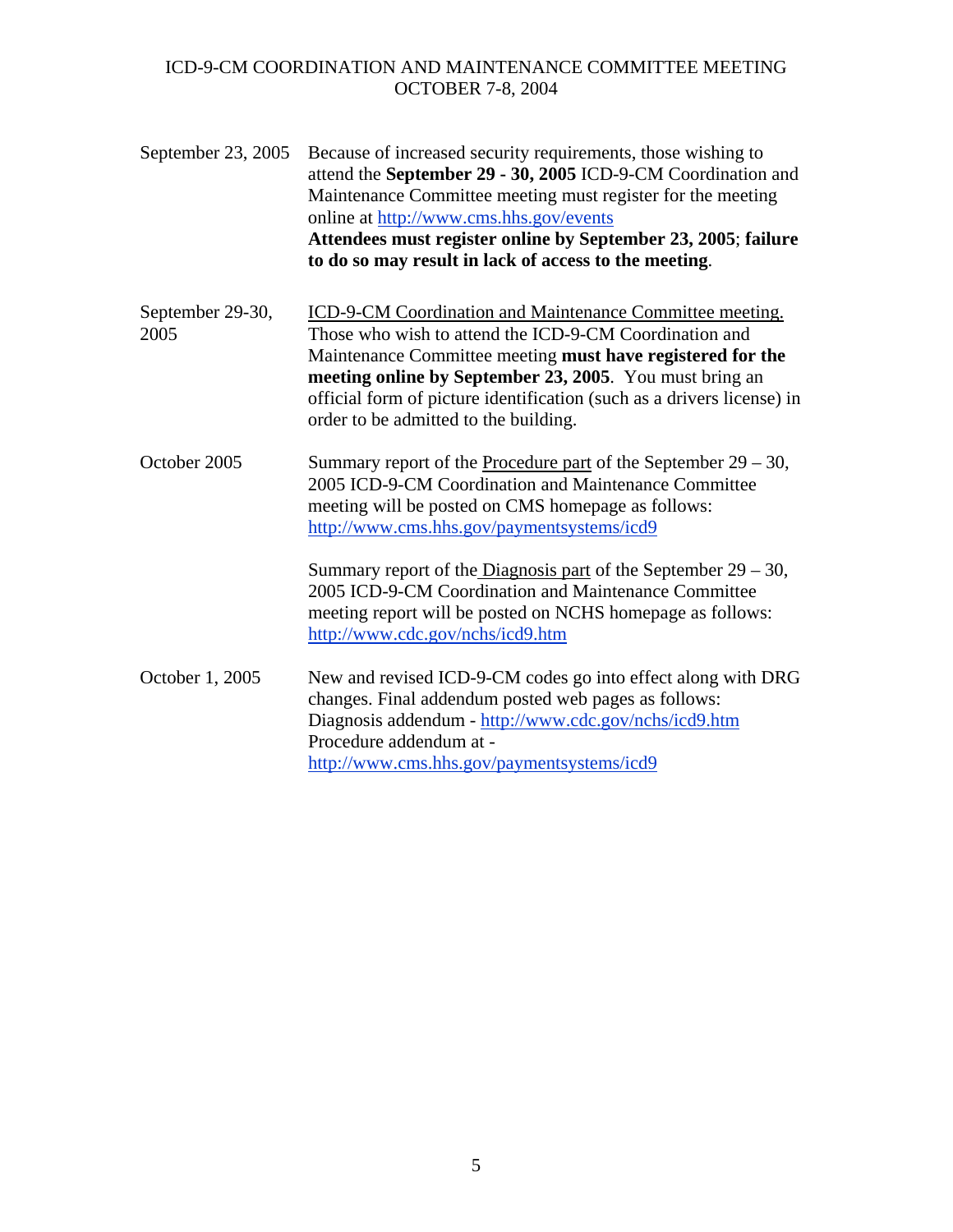Mailing address:

National Center for Health Statistics ICD-9-CM Coordination and Maintenance Committee 3311 Toledo Road, Room 2402 Hyattsville, Maryland 20782

Fax: (301) 458-4022

- Donna Pickett: (301) 458-4434 E-mail: [dfp4@cdc.gov](mailto:dfp4@cdc.gov)
- Amy Blum: (301) 458-4106 E-mail [alb8@cdc.gov](mailto:alb8@cdc.gov)
- David Berglund (301) 458-4095 E-mail [zhc2@cdc.gov](mailto:zhc2@cdc.gov)
- Lizabeth Fisher (301) 458-4091 E-mail [llw4@cdc.gov](mailto:llw4@cdc.gov)

NCHS Classifications of Diseases web page: <http://www.cdc.gov/nchs/icd9.htm>

Please consult this web page for updated information.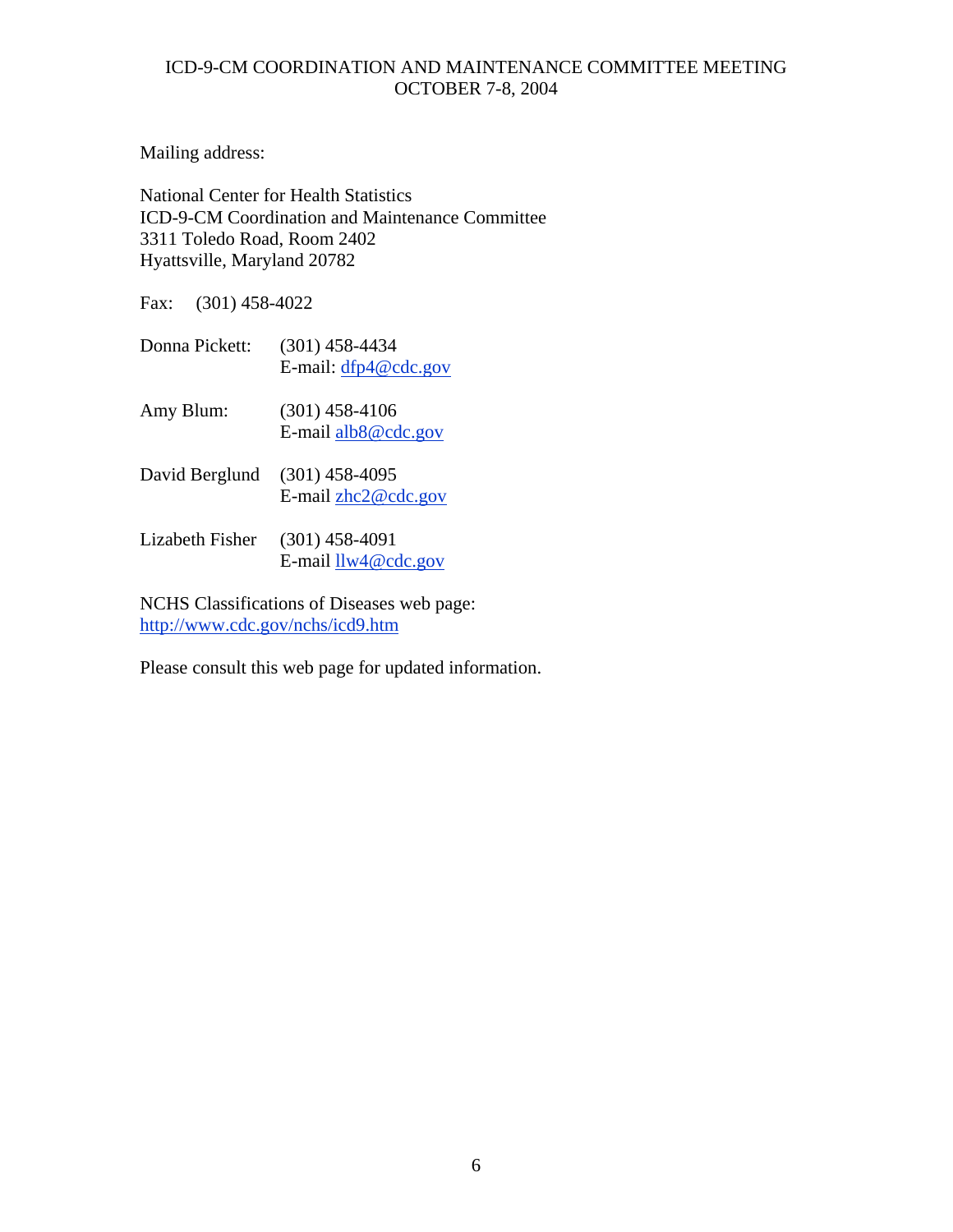### **Topic: Mechanical complication of joint prosthesis**

ICD-9-CM diagnosis codes do not allow differentiation as to the specific cause of failed hip or knee replacements. Currently, the following codes are used to track the majority of failed hip and knee replacements: 996.4, Mechanical complication of an internal orthopedic device, implant, or graft, 996.66, Infection and inflammatory reaction due to internal joint prosthesis, or 996.77, Other complications of internal (biological) (synthetic) prosthetic device, implant and graft, joint prosthesis, due to internal joint prosthesis. These codes, particularly 996.4, capture a wide variety of diagnoses and causes of failed total joint replacements that have important and clinically relevant differences.

Total joint replacement (TJR) is one of the most commonly performed and successful operations in orthopedic surgery. In 2002, over 300,000 hip replacement and 350,000 knee replacement procedures were performed in the United States. As the population of the United States (U.S.) ages and advances in technology lead to expansion of the indications for TJR to include younger, more active patients, the prevalence of TJR is expected to continue to increase dramatically over the next several decades.

TJR operations have been shown to be highly cost-effective procedures, resulting in dramatic improvements in quality of life for patients who suffer from disabling arthritic conditions involving the hip or knee. Success rates of greater than 90% in terms of implant survivorship, reduction in pain, and improvement in function have been reported at 10 to 15 year follow-up. In most cases, hip or knee replacement surgery leads to dramatic improvements in health related quality of life by reducing pain and improving function for patients with arthritis.

The vast majority of hip and knee replacements last for up to 15 to 20 years or more, making total joint replacement surgery one of the most successful and cost-effective interventions in all of health care. However, after an extended period of *in vivo* use, hip and knee replacements can fail, necessitating revision surgery. Common reasons for revision joint replacement surgery include mechanical loosening of the prosthesis (also referred to as "aseptic loosening"); wear of the bearing surface, particularly common with polyethylene, causing (at times extensive) resorption of the bone around the prosthesis; infection; dislocation of the prosthetic joint; fracture of the bone around the implant (also referred to as "peri-prosthetic fracture"); implant fracture; technical error; and pain.

The American Joint Registry Project (AJRR) is an NIH-sponsored project that is intended to capture relevant information related to total joint replacement procedures that are performed in the U.S., including factors related to the patient, the surgeon, the hospital, the implants used, and the procedure. This information could be extremely valuable in evaluating the quality, clinical outcomes, and cost-effectiveness of TJR.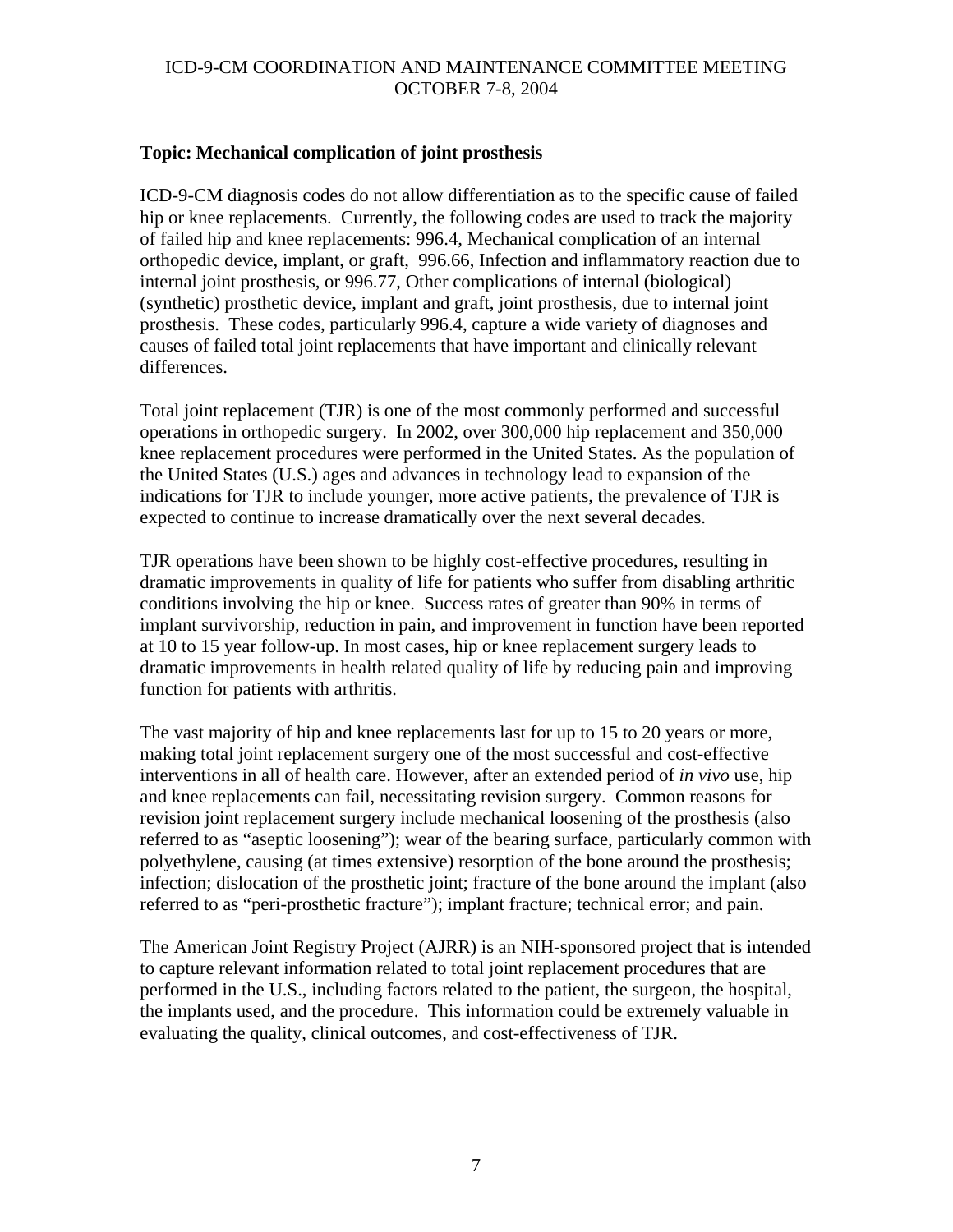It is being proposed to create the following  $5<sup>th</sup>$  digit expansion of code 996.4. Add a use additional code note, to use an appropriate code from subcategory V43.6, Organ or tissue replaced by other means, joint, to indicate which joint prosthesis has the complication. These proposed new codes would allow more detail in coding mechanical complications associated with these joint prostheses. Infections associated with a prosthetic joint would continue to be coded to 996.66, Infection and inflammatory reaction due to internal joint prosthesis.

|          | 996 | Complications peculiar to certain specified procedures                                                                 |
|----------|-----|------------------------------------------------------------------------------------------------------------------------|
|          |     | 996.4 Mechanical complication of internal orthopedic device,<br>implant, and graft                                     |
| Add      |     | Use additional code to identify joint replaced by prosthesis (V43.60-<br>V43.69                                        |
| New Code |     | 996.40 Unspecified mechanical complication of internal<br>orthopedic device, implant, and graft                        |
| New Code |     | 996.41 Mechanical loosening of prosthetic joint<br>Aseptic loosening                                                   |
| New Code |     | 996.42 Instability of prosthetic joint<br>Dislocation of prosthetic joint<br>Subluxation of prosthetic joint           |
| New Code |     | 996.43 Fracture of prosthetic joint<br>Breakage of prosthetic joint<br>Prosthetic joint implant failure                |
| New Code |     | 996.44 Peri-prosthetic fracture around prosthetic joint                                                                |
| New Code |     | 996.45 Articular bearing surface wear of prosthetic joint                                                              |
| New Code |     | 996.46 Other mechanical complication of prosthetic joint<br>implant<br>Mechanical complication of prosthetic joint NOS |
| New Code |     | 996.49 Other mechanical complication of other internal<br>orthopedic device, implant, and graft                        |
|          |     | Excludes: mechanical complication of prosthetic joint implant<br>$(996.41 - 996.46)$                                   |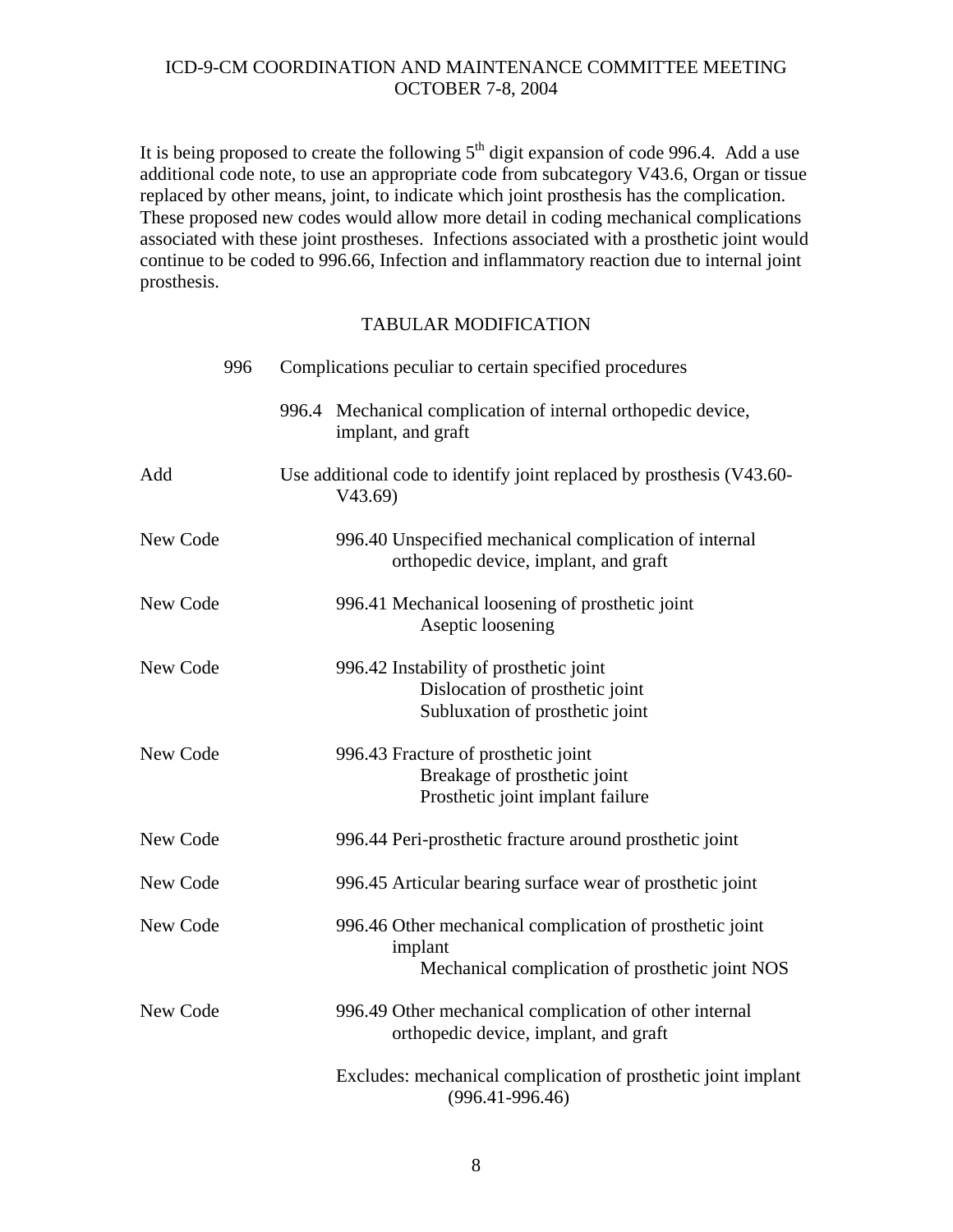### **Topic: Diabetic retinopathy, diabetic macular edema, and diabetic peripheral neuropathy**

Diabetic retinopathy is a complication of diabetes that is caused by changes in the blood vessels of the eye. When the blood vessels in the retina are damaged, they may leak fluid or blood, and grow fragile, brush-like branches and scar tissue. This can blur or distort the images that the retina sends to the brain. Diabetic retinopathy is considered the leading cause of legal blindness among working-age Americans.

Diabetic retinopathy in its earliest stages is called nonproliferative diabetic retinopathy (NPDR) and is characterized by retinal vascular abnormalities including microaneurysms, intraretinal hemorrhages, and cotton-wool spots. As diabetic retinopathy progresses, there is a gradual closure of retinal vessels, which results in impaired perfusion and retinal ischemia. Signs of increasing ischemia include venous abnormalities and more severe vascular leakage. When these signs progress past certain defined levels, moderate or severe non-proliferative diabetic retinopathy is diagnosed. Progression of NPDR to the visually threatening level of Proliferative Diabetic Retinopathy is closely correlated with NPDR level. The more advanced stage, proliferative diabetic retinopathy (PDR), is characterized by the onset of neovascularization on the inner surface of the retina induced by retinal ischemia. New codes have been requested to identify the stages of NPDR.

Diabetic macular edema (DME) is swelling of the retina in diabetes mellitus due to leaking of fluid from blood vessels within the macula and cannot occur in the absence of diabetic retinopathy. The macula is the central portion of the retina, a small area rich in cones, the specialized nerve endings that detect color and upon which daytime vision depends. As macular edema develops, blurring occurs in the middle or just to the side of the central visual field. Visual loss from diabetic macular edema can progress over a period of months and make it impossible to focus clearly. A new code has been requested for diabetic macular edema.

Diabetic peripheral neuropathy is a serious and progressive complication of diabetes associated with significant morbidity, loss of quality of life, and increases in costs. Variations in diagnosis criteria and poor patient selection have resulted in the epidemiology and natural history of diabetic neuropathy remaining poorly defined.

There are not specific ICD-9-CM codes to categorize the different stages of diabetic peripheral neuropathy; a single code (357.2) is currently used to represent the entire spectrum of non-autonomic diabetic peripheral neuropathy. New codes have been requested to categorize the different stages of diabetic peripheral neuropathy.

Unique ICD-9-CM codes are needed to clearly identify the staging and severity of diabetic retinopathy, diabetic macular edema and diabetic peripheral neuropathy, for clinical management and epidemiological studies. There is a need within the medical community to differentiate the staging and severity of diabetic peripheral neuropathy and better understand the longitudinal progression of the disease state. Unique ICD-9-CM codes will facilitate reporting and data collection for these complications within the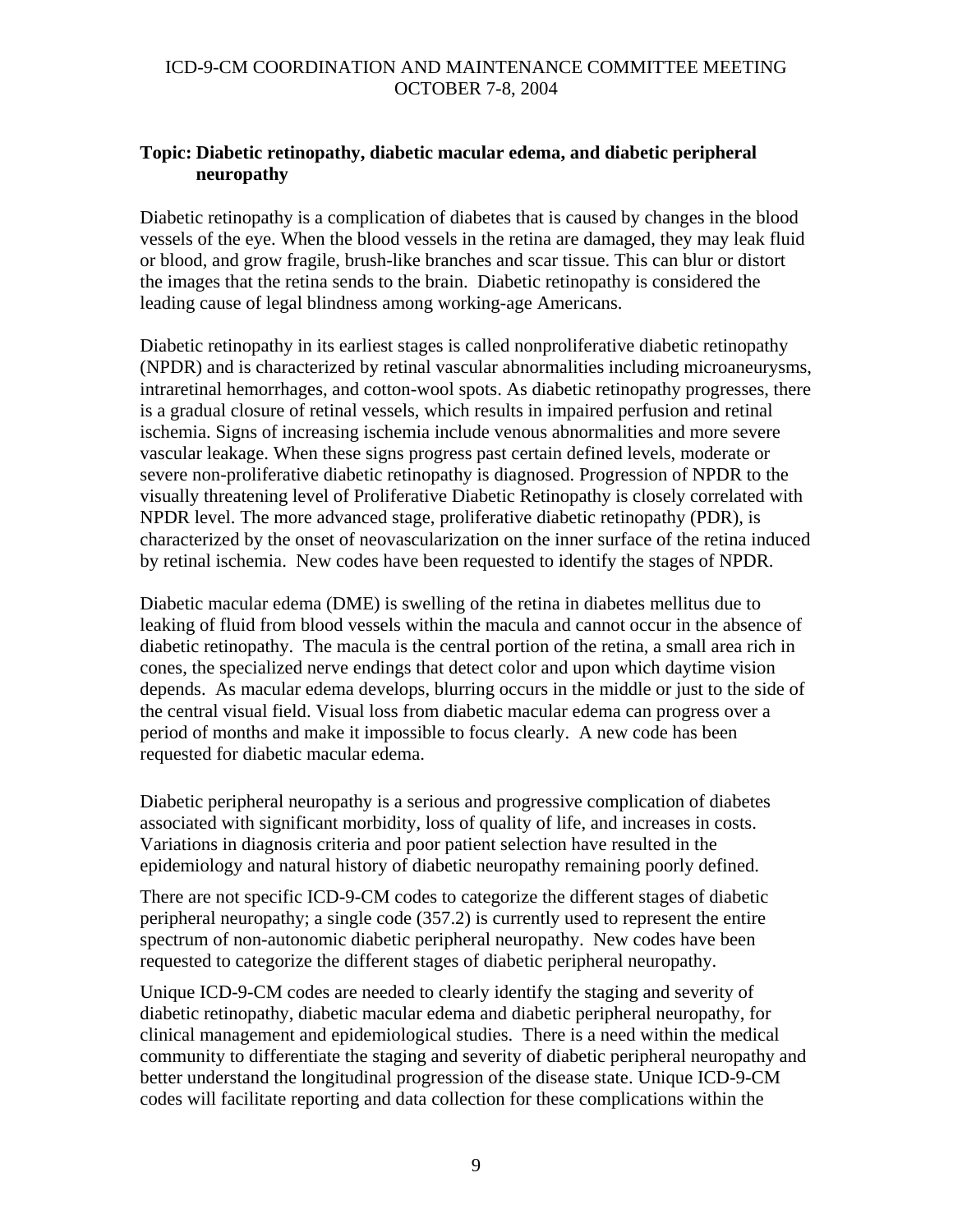diabetes patient population. The lack of unique codes results in the loss of valuable information on epidemiology, morbidity, utilization of services, and costs associated with different diabetes patient sub-groups.

|                                                                  | 250 | Diabetes mellitus                                                                                                                                                                                                                                                                                                          |
|------------------------------------------------------------------|-----|----------------------------------------------------------------------------------------------------------------------------------------------------------------------------------------------------------------------------------------------------------------------------------------------------------------------------|
|                                                                  |     | 250.5 Diabetes with ophthalmic manifestations                                                                                                                                                                                                                                                                              |
| Add<br>Revise<br>Revise                                          |     | Use additional code to identify manifestations, as:<br>diabetic macular edema (362.06)<br>diabetic retinal edema (362.06)<br>diabetic retinopathy (362.01-362.06)<br>250.6 Diabetes with neurological manifestations                                                                                                       |
| Revise                                                           |     | Use additional code to identify manifestations, as:<br>diabetic polyneuropathy (357.20-357.23)                                                                                                                                                                                                                             |
|                                                                  | 357 | Inflammatory and toxic neuropathy                                                                                                                                                                                                                                                                                          |
|                                                                  |     | 357.2 Polyneuropathy in diabetes                                                                                                                                                                                                                                                                                           |
| New code<br>New code<br>New code<br>New code                     |     | 357.20 Unspecified polyneuropathy in diabetes<br>357.21 Asymptomatic neuropathy in diabetes<br>357.22 Symptomatic neuropathy in diabetes<br>357.23 Disabling neuropathy in diabetes                                                                                                                                        |
|                                                                  | 362 | Other retinal disorders                                                                                                                                                                                                                                                                                                    |
|                                                                  |     | 362.0 Diabetic retinopathy                                                                                                                                                                                                                                                                                                 |
| Delete<br>Delete<br>New code<br>New code<br>New code<br>New code |     | 362.01 Background diabetic retinopathy<br>Diabetic macular edema<br>Diabetic retinal edema<br>362.03 Mild nonproliferative diabetic retinopathy<br>362.04 Moderate nonproliferative diabetic retinopathy<br>362.05 Severe nonproliferative diabetic retinopathy<br>362.06 Diabetic macular edema<br>Diabetic retinal edema |
| Add                                                              |     | Code first underlying diabetic retinopathy (362.01-362.06)                                                                                                                                                                                                                                                                 |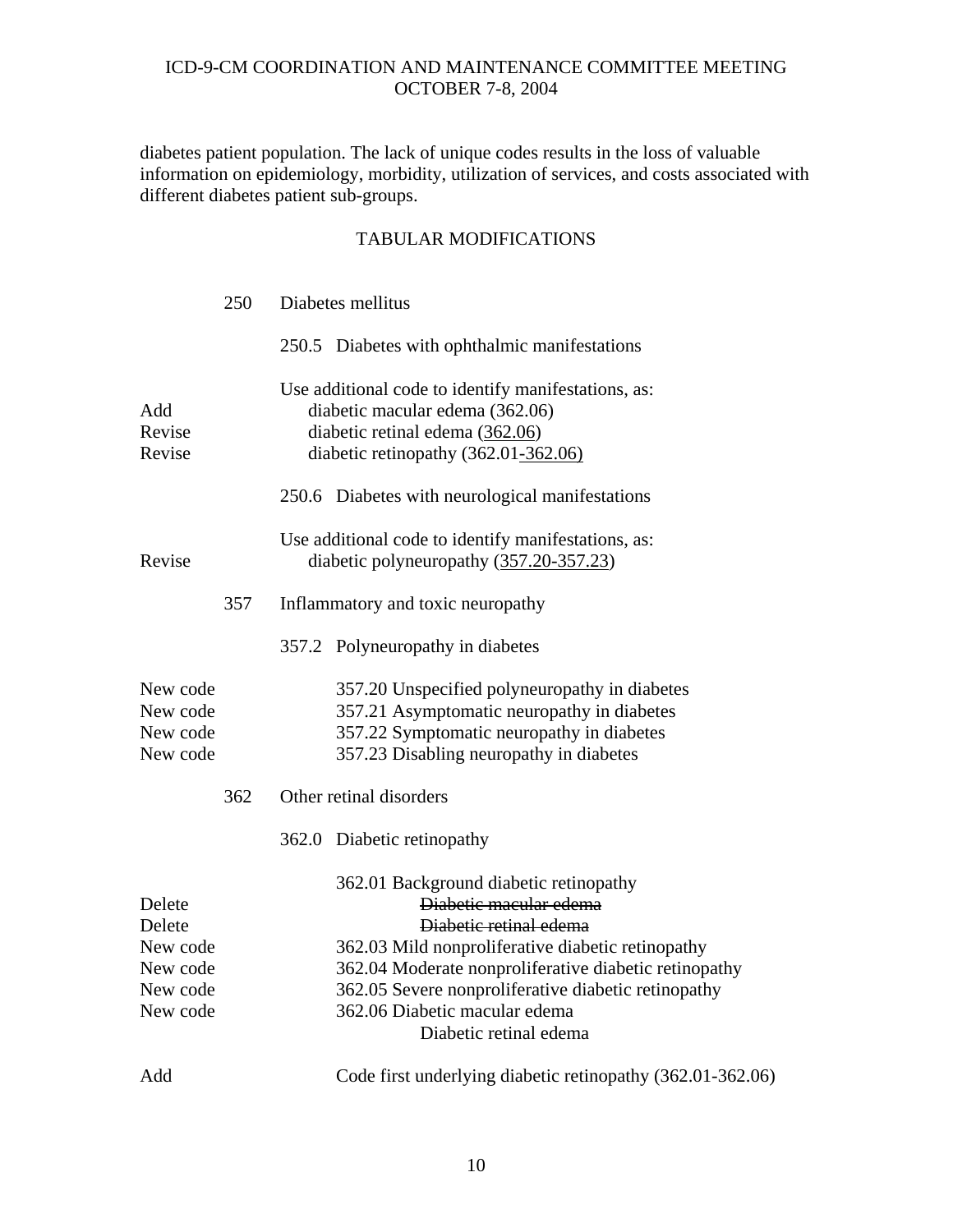### **Topic: Acute Coronary Syndrome**

A modification to category 410, Acute myocardial infarction, is being requested by Sieck HealthCare Consulting, to allow for the classification of ST-segment elevation myocardial infarction (STEMI) and non-ST-segment elevation myocardial infarction (NSTEMI). In the field of cardiology, large-scale clinical trials and registries have provided a wealth of data on hundreds of thousands of patients. This is especially true for the study of Acute coronary syndrome (ACS), which ranges from STEMI to NSTEMI to unstable angina (UA). These data have been used to define new therapies and to guide clinical care through evaluation of both the process and the quality of care for patients.

The area of research in ACS has seen a transformation of the classification of these syndromes over the past 5-7 years. The American College of Cardiology (ACC) and the American Heart Association (AHA) guidelines, which are the national standard, and all medical literature, classify patients with ACS into 3 groups: ST elevation MI (STEMI), Non-ST-elevation MI (NSTEMI), and unstable angina. The STEMI patients are managed quite differently, and now have a dedicated and separate ACC/AHA guideline. Within the UA/NSTEMI group, there are further treatment differences, with more aggressive medical and interventional treatment for those with NSTEMI than for those with UA.

In addition to being better able to classify the different groups of ACS patients, the request to update the ICD-9-CM is being made to improve the monitoring of performance measures, as JCAHO has begun. Since the ICD-9-CM does not have a unique code for NSTEMI, there have been problems for hospitals, where JCAHO gives a hospital a poor score for time to angioplasty because the hospital data groups STEMI and NSTEMI patients together.

The project team that submitted this proposal consists of a multi-disciplinary team of individuals who are esteemed members of the medical community. Opinions solicited from cardiologist, ED physicians and consultants have been assimilated to develop a detailed and comprehensive approach to this code revision request. The project team is headed by Sandra Sieck of Sieck HealthCare Consulting

The modification proposal provides codes that distinguish between STEMI and NSTEMI patients, while adhering to the structure of the ICD-9-CM. This modification should not disrupt data trends, but enhance them.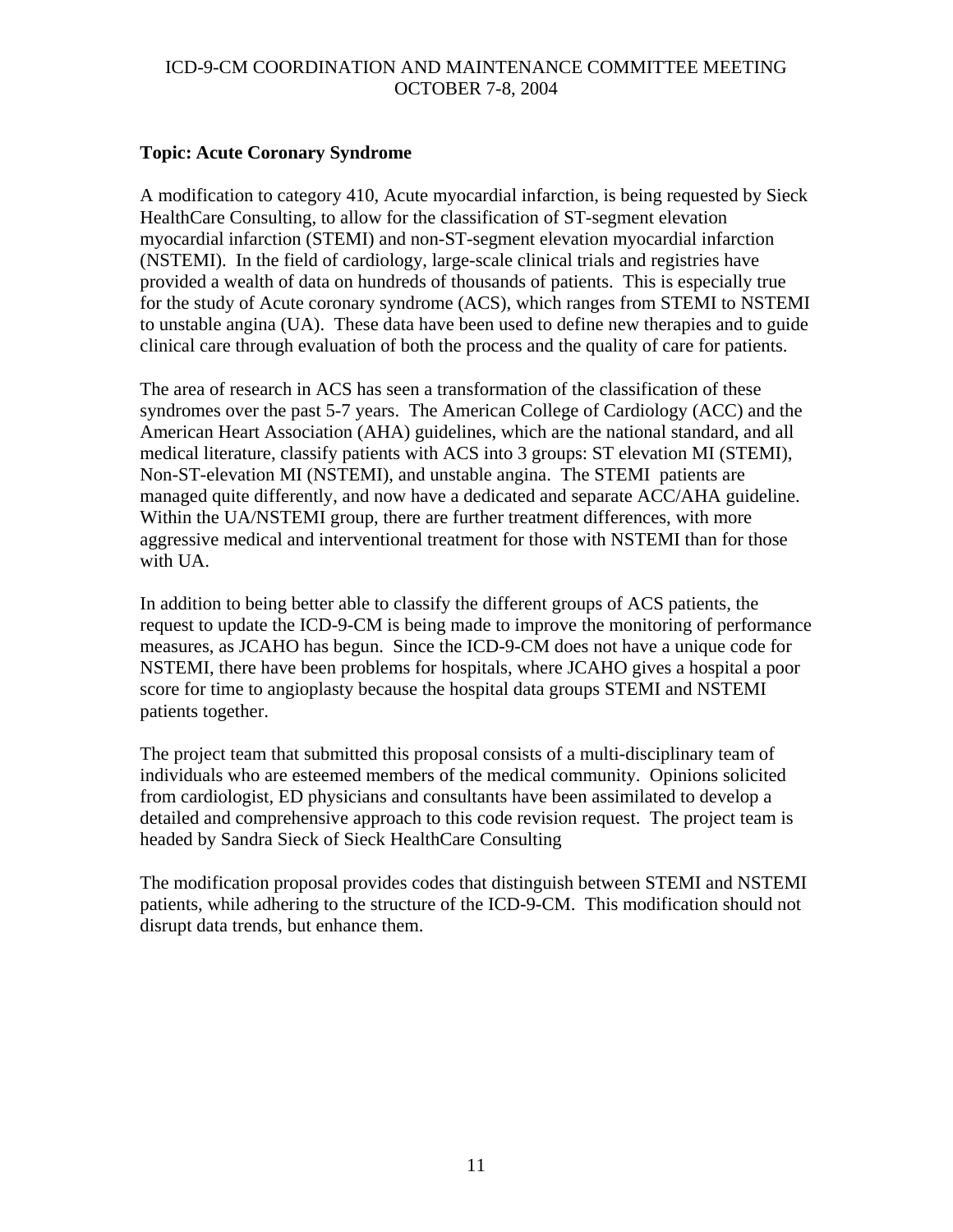| Revise | 410 |       | ST-elevation (STEMI) and non-ST-elevation (NSTEMI) acute<br>mMyocardial infarction               |
|--------|-----|-------|--------------------------------------------------------------------------------------------------|
| Revise |     |       | 410.0 ST-elevation myocardial infarction of anterolateral wall                                   |
| Revise |     | 410.1 | ST-elevation myocardial infarction of other anterior wall                                        |
| Revise |     |       | 410.2 ST-elevation myocardial infarction of inferolateral wall                                   |
| Revise |     |       | 410.3 ST-elevation myocardial infarction of inferoposterior wall                                 |
| Revise |     |       | 410.4 ST-elevation myocardial infarction of other inferior wall                                  |
| Revise |     |       | 410.5 ST-elevation myocardial infarction of other lateral wall                                   |
| Revise |     |       | 410.6 ST-elevation true posterior wall myocardial infarction                                     |
| Revise |     | 410.7 | Non-ST-elevation myocardial infarction subendocardial<br>infarction<br>Subendocardial infarction |
| Revise |     |       | 410.8 ST-elevation myocardial infarction of other specified sites                                |
| Revise |     |       | 410.9 Myocardial infarction, Uunspecified site                                                   |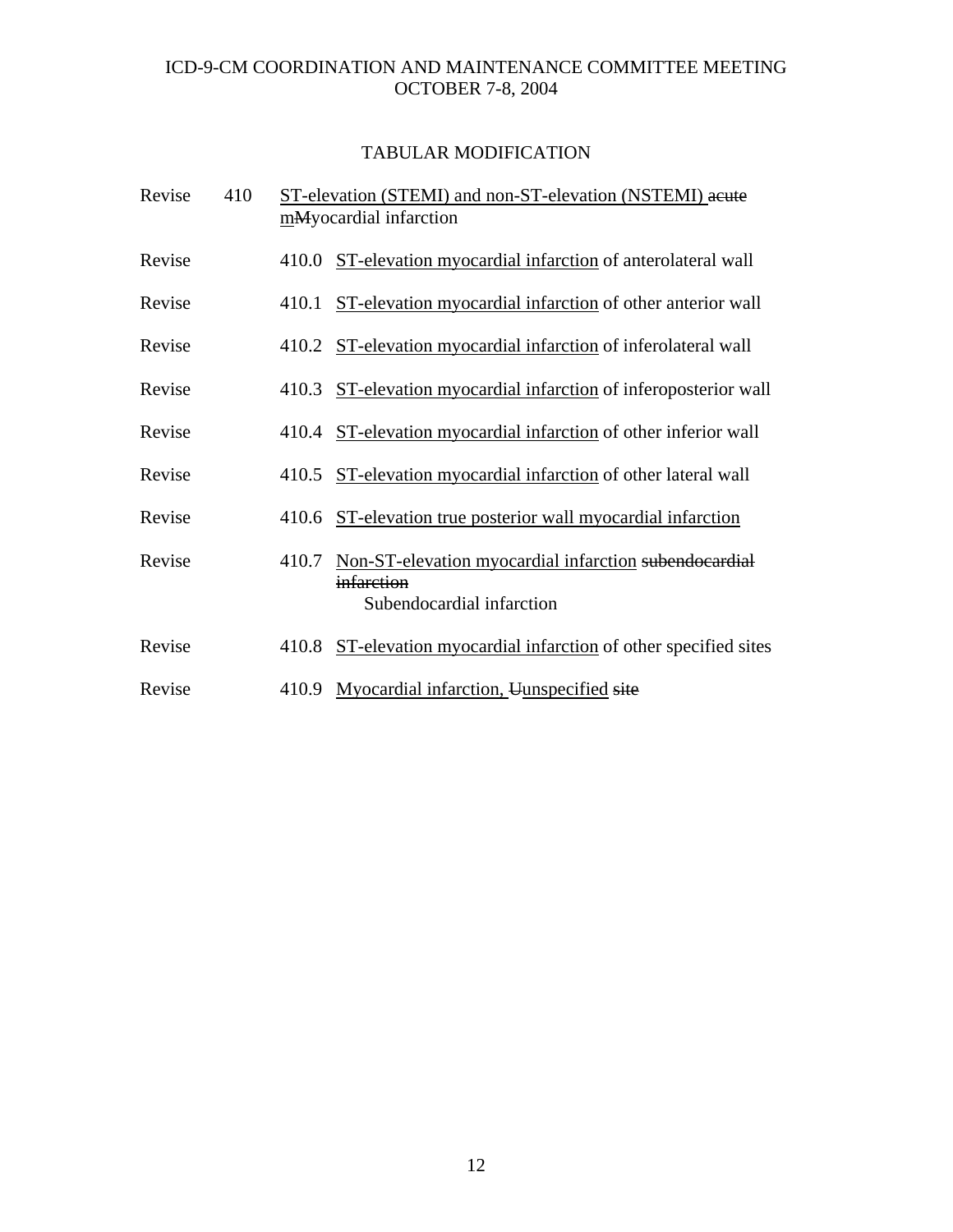### **Topic: Chronic kidney disease**

NCHS received a comment from W. Kline Bolton, M.D., FACP, of the University of Virginia Health Services Foundation, on the proposed codes for chronic renal failure/endstage renal disease, presented at the April 2004 C&M meeting. Dr. Bolton suggested that the ICD-9-CM incorporate the clinical practice guidelines for chronic kidney disease published by the National Kidney Foundation. These guidelines have been accepted by the National Institutes of Health (NIH) and are a major focus of the HHS Health People 2010.

Proper terminology to be used is chronic kidney disease (CKD), rather than imprecise terms such as chronic renal failure and chronic renal insufficiency. CKD has 5 stages, based on the glomerular filtration rate (GFR). The degree of time, effort and work that is involved in taking care of these various stages increases progressively. Care of stage 4 and 5 patients is intensive and complicated. The goal is to slow the progression of CKD, or possibly prevent it, or better prepare patients for renal replacement therapy. The determination of GFR is based on well established formulas. Primary care providers as well as nephrologists can determine the stage of CKD based on these formulas. The NIH has established the National Kidney Disease Education program (NKDEP) and has a website dedicated to it at http://www.nkdep.nih.gov.

Only patients on dialysis, or receiving kidney transplants may be considered as having end-stage renal disease. This terminology is mandated by Congress.

Another group of patients are classified in the clinical practice guidelines, those at risk for CKD. These are patients with contributing conditions, such as diabetes or hypertension, those having a single kidney, or those with a family history of kidney disease.

Based on the clinical practice guidelines for the evaluation and treatment of CKD, it is being proposed that code 585, Chronic renal failure, be modified to conform to this new standard.

Clinical practice guidelines for acute renal failure are being developed, but are not yet finalized.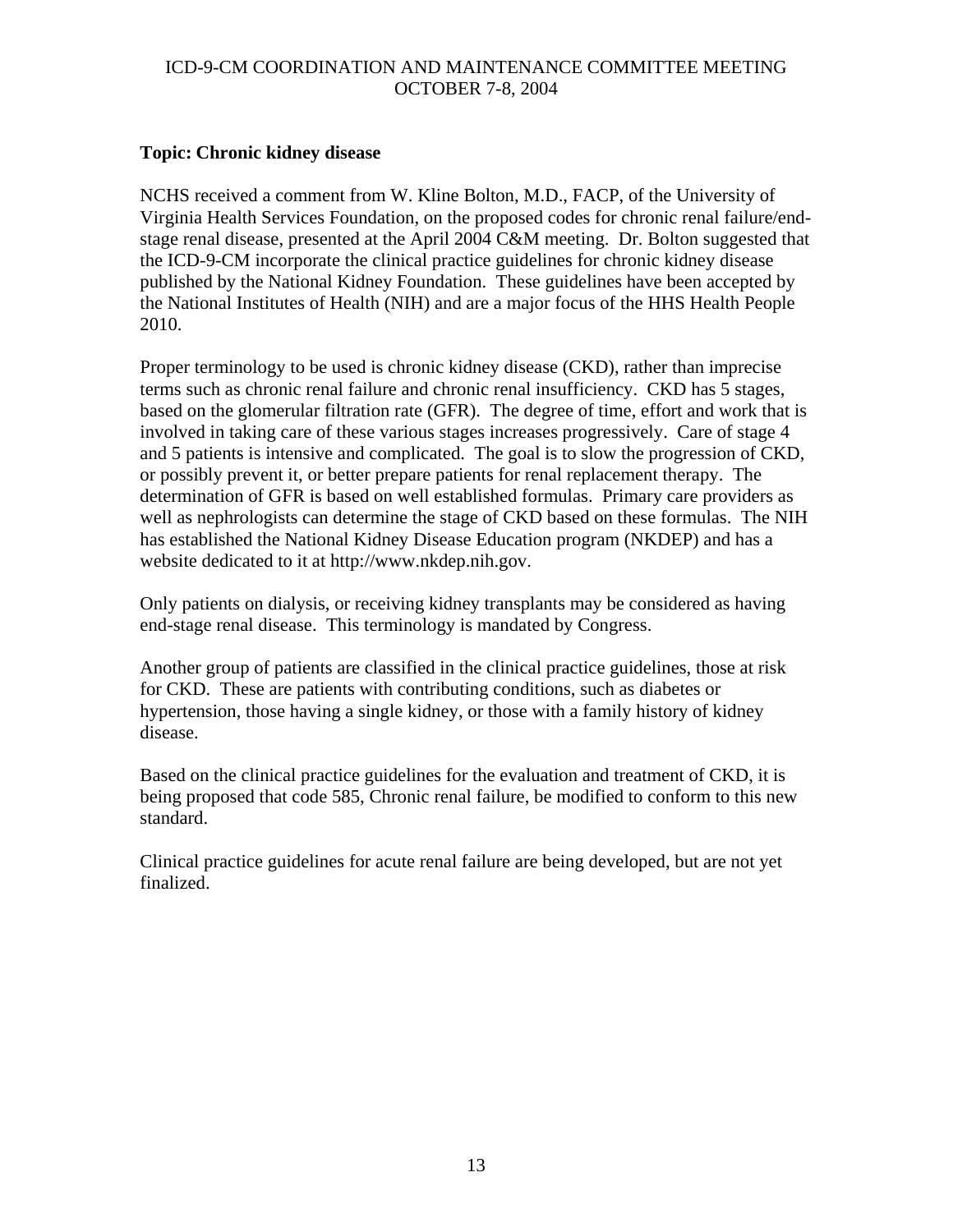|                  | 250          | Diabetes mellitus                                                                                                                                                                                                       |  |
|------------------|--------------|-------------------------------------------------------------------------------------------------------------------------------------------------------------------------------------------------------------------------|--|
|                  |              | 250.4 Diabetes with renal manifestations                                                                                                                                                                                |  |
| Add              |              | Use additional code to identify manifestation, as:<br>chronic kidney disease (585.1-585.9)                                                                                                                              |  |
|                  | 403          | Hypertensive renal disease                                                                                                                                                                                              |  |
|                  |              | Use additional code to identify the stage of chronic kidney disease<br>$(585.1 - 585.9)$                                                                                                                                |  |
| Revise<br>Revise |              | The following fifth-digit subclassification is for use with category 403:<br>0 without mention of renal failure-without chronic kidney disease<br>1 with renal failure with chronic kidney disease                      |  |
|                  | 404          | Hypertensive heart and renal disease                                                                                                                                                                                    |  |
|                  |              | Use additional code to identify the stage of chronic kidney disease<br>$(585.1 - 585.9)$                                                                                                                                |  |
| Revise           |              | The following fifth-digit subclassification is for use with category 404:<br>0 without mention of heart failure or renal failure without heart failure<br>or chronic kidney disease                                     |  |
| Revise<br>Revise |              | 2 with renal failure with chronic kidney disease<br>3 with heart failure and renal failure chronic kidney disease                                                                                                       |  |
| Revise<br>Add    | 585<br>Note: | Chronic renal failure Chronic kidney disease (CKD)<br>These codes apply only to patients diagnosed with kidney disease<br>for longer than 3 months.<br>Use additional code to identify kidney transplant status (V42.0) |  |
| New code         |              | 585.1 Stage I chronic kidney disease<br>Kidney damage with normal or increased glomerular<br>filtration rate (GFR), greater than or equal to<br>90 ml/min/1.73m <sup>2</sup>                                            |  |
| New code         |              | 585.2 Stage II chronic kidney disease<br>Kidney damage with mild decrease in glomerular                                                                                                                                 |  |
| New code         |              | filtration rate (GFR), 60-89 ml/min/1.73m <sup>2</sup><br>Stage III chronic kidney disease<br>585.3                                                                                                                     |  |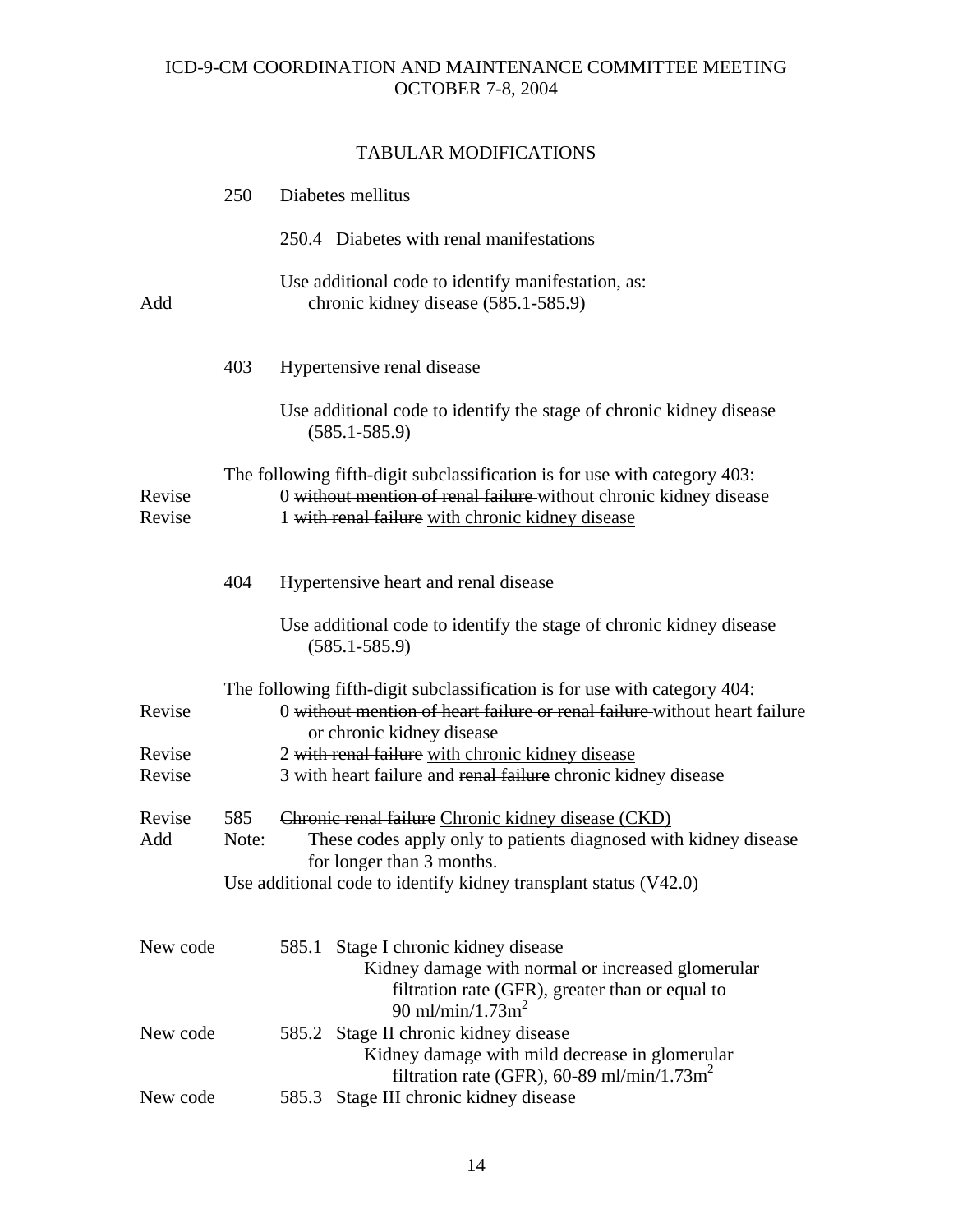|          | Kidney damage with moderate decrease in glomerular<br>filtration rate (GFR), 30-59 ml/min/1.73m <sup>2</sup> |
|----------|--------------------------------------------------------------------------------------------------------------|
| New code | 585.4 Stage IV chronic kidney disease                                                                        |
|          | Kidney damage with severe decrease in glomerular                                                             |
|          | filtration rate (GFR), 15-29 ml/min/1.73m <sup>2</sup>                                                       |
| New code | 585.5 Stage V chronic kidney disease                                                                         |
|          | Kidney damage with glomerular filtration rate (GFR)                                                          |
|          | of less than 15 ml/min/1.73 $m2$                                                                             |
|          | Kidney failure with GFR less than $15 \text{ ml/min}/1.73 \text{ m}^2$ not on                                |
|          | dialysis                                                                                                     |
| New code | 585.6 End stage renal disease                                                                                |
|          | Stage V chronic kidney disease with patient on dialysis                                                      |
| New code | 585.9 Chronic kidney disease, unspecified                                                                    |
|          | Chronic renal insufficiency                                                                                  |
|          | Chronic renal failure NOS                                                                                    |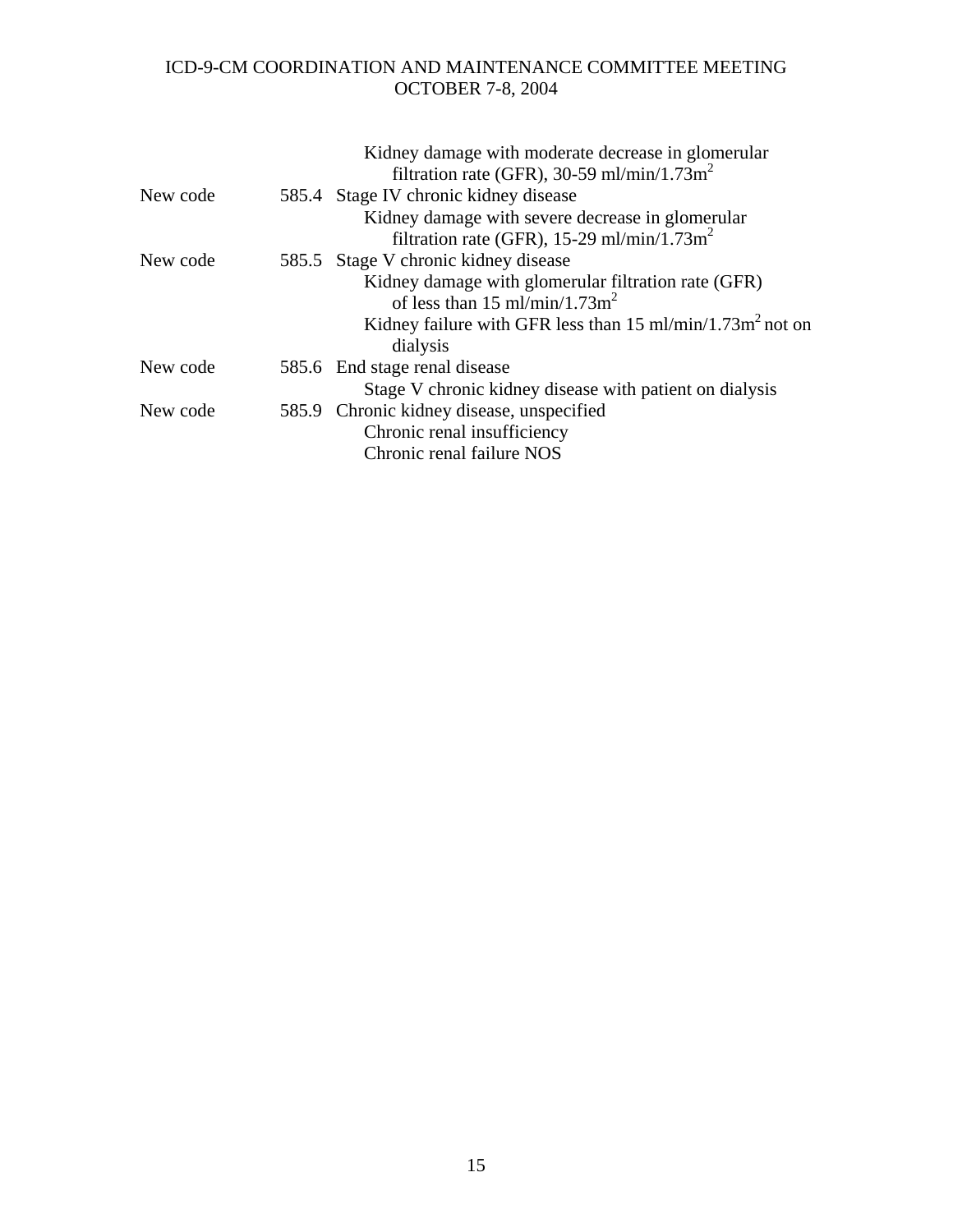## **Topic: History of fall**

The Centers for Medicare and Medicaid Services (CMS) and the National Center for Injury Prevention and Control at CDC are requesting a new code to show history of a fall.

Falls are an important public health problem affecting about one third of adults 65 and older each year. Approximately 20-30% of those who fall will suffer moderate to severe injuries, including hip fractures and head trauma. Fall-related injuries can reduce mobility and independence and often are serious enough to result in hospitalization and increased risk of premature death In 2001, over 1.6 million older adults were treated in emergency rooms for fall-related injuries, and 373,000 were hospitalized. Adults aged 75 and older who fall are more likely to be admitted to a long-term care facility for a year or longer. In this same population over 60% of deaths are from falls.

Falls causing serious injury are preventable. Multi-factorial falls risk evaluation can predict who will fall. People who report they have fallen in the past year, or have a history of falls are much more likely to fall resulting in serious injury. Other factors also affect the risk of falling, such as unsteady gait, dizziness, or use of certain medications. However, knowing about a history of falling helps to identify some people not having these other conditions. Once patients with a history of falls or other risk factors are identified, interventions are effective in lowering the incidence of falls causing serious injury.

Currently there is no ICD-9-CM diagnosis code that conveys a history of falling. Introduction of such a code can be used to identify patients at risk, conduct epidemiological research, measure quality of care, and help justify a provider's decision to order preventive evaluation or services. The data on interventions is clearer for the elderly when a timeframe of the past 6-12 months is used. However, this code could also be used to identify associations between a history of falls and injuries in other age groups as well using different timeframes. External Cause of Injury codes (E codes) do not provide the same information since they are captured at the time of an acute injury. Many of the falls that elderly patients report, when asked, did not result in injury or a health care encounter.

The following new code is being proposed:

## TABULAR MODIFICATION

V15 Other personal history presenting hazards to health

V15.8 Other specified personal history presenting hazards to health

New code V15.88 History of fall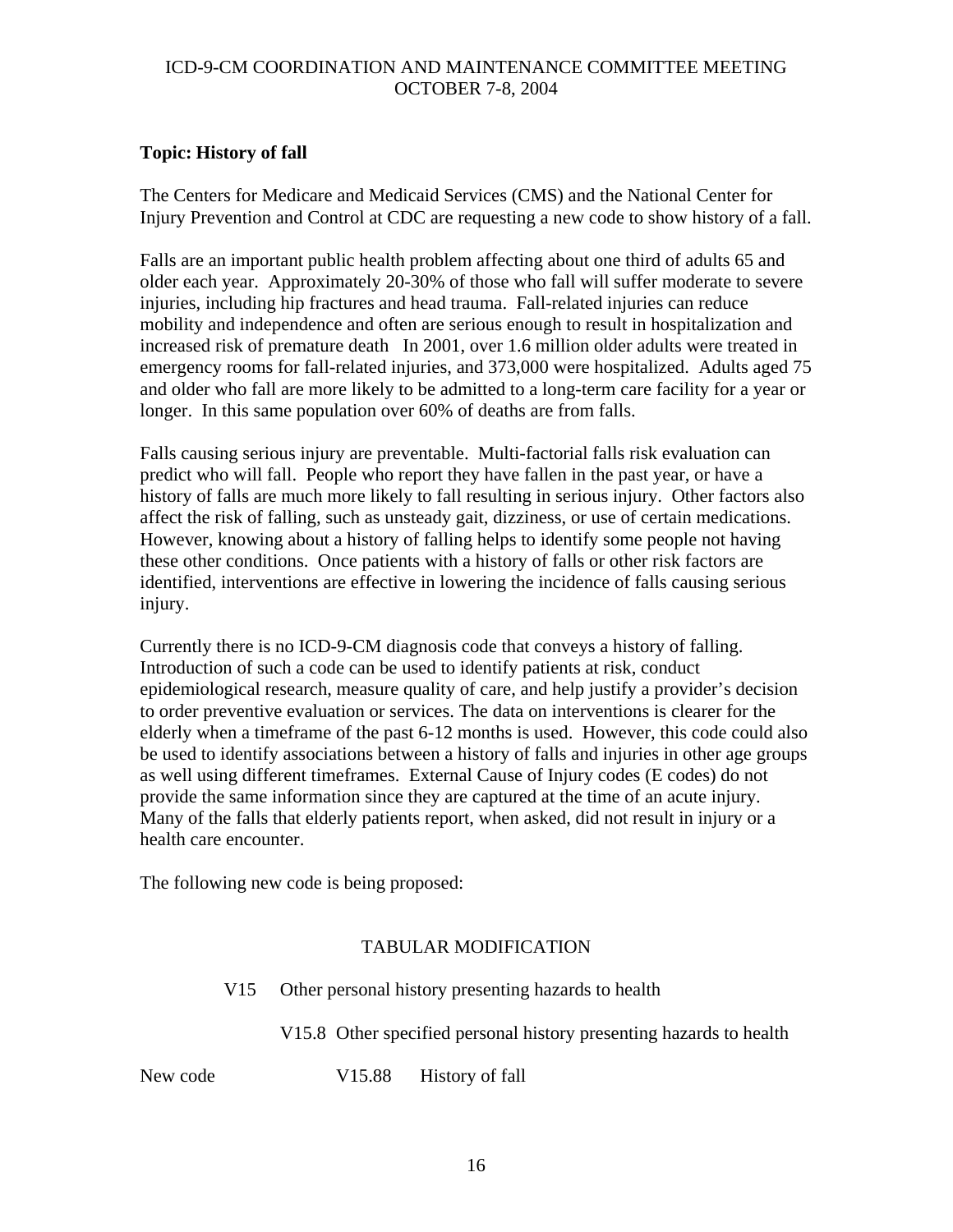### **Topic: Bed confinement status**

The American Hospital Association (AHA) and the American Ambulance Association (AAA) are requesting a new code for bed confinement status.

Though the initial impetus for the request focused on claims, this code also may be useful in other settings such as long term care facilities, home health agencies and skilled nursing facilities to report the additional complexity involved with patients who are bedconfined.

The AHA and AAA have been working with the Centers for Medicare & Medicaid Services (CMS) as part of the negotiated rulemaking process for the ambulance fee schedule. One of the assumptions underlying the development of the Medicare ambulance fee schedule was that ambulance services were to be reimbursed based on the condition of the patient. With that in mind, the Negotiated Rulemaking Committee that advised CMS on the rule developed a comprehensive list of conditions and the corresponding service levels required to transport a patient in that condition.

This code would be used to describe patients who are bed-confined at the time of ambulance transport. These patients could also be described as "unable to get up without assistance," or "unable to sit in a chair or wheelchair." A unique ICD-9-CM describing this condition would allow ambulance providers and suppliers and others to provide information that supports the need for medical transport to a medically necessary test/treatment or long term care facility or as a means to more accurately describe the patient. Existing diagnosis codes, while specifying an illness or condition, do not adequately describe that the patient is unable to ambulate without assistance.

## TABULAR MODIFICATION

V49 Other conditions influencing health status

V49.8 Other specified conditions influencing health status

New code V49.84 Bed confinement status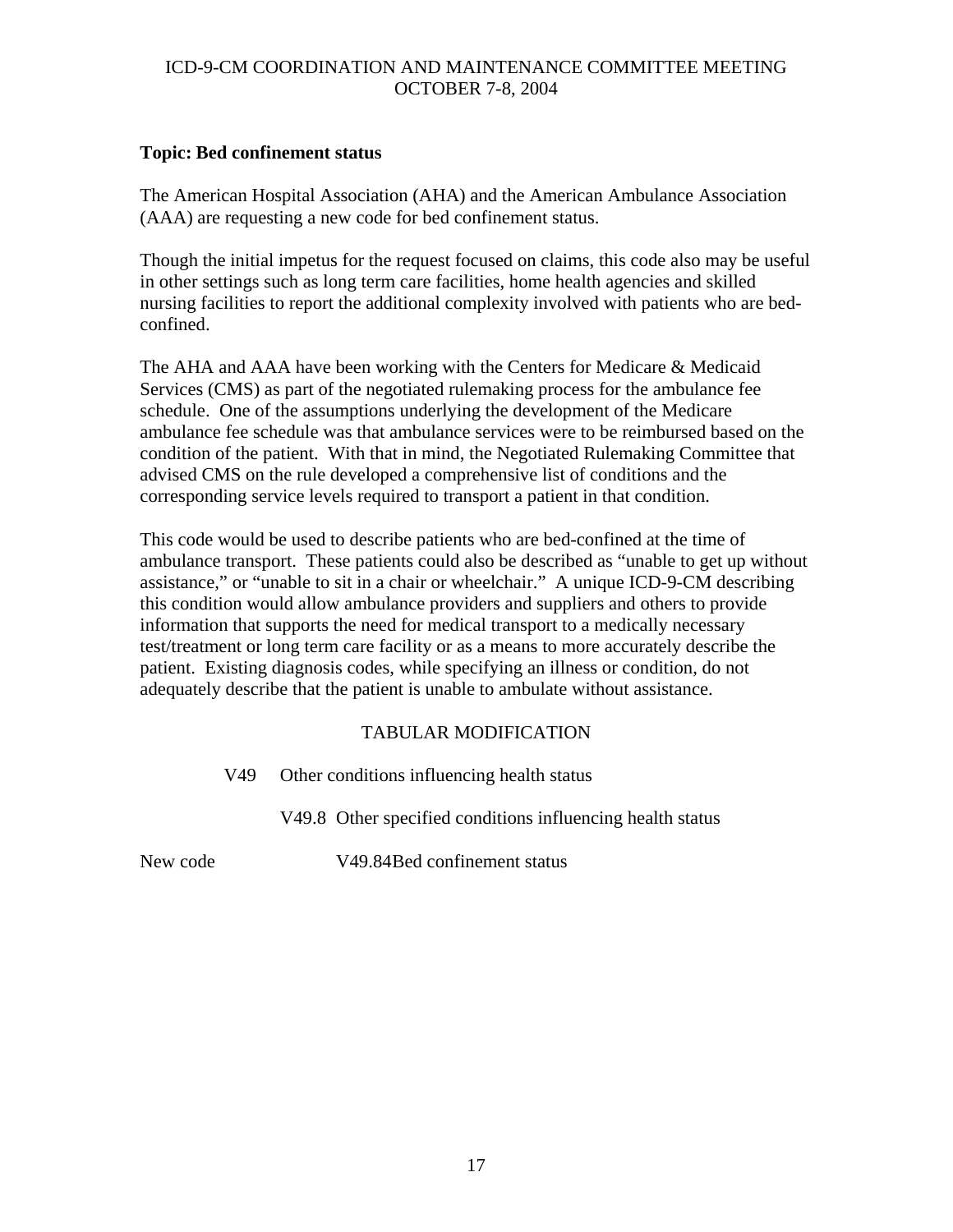### **Topic: Androgen insensitivity syndrome**

Androgen insensitivity syndrome is the current preferred term for testicular feminization, also called Goldberg-Maxwell syndrome. Affected individuals generally develop as normal females through childhood, and to adult appearance. However, they actually have an XY chromosome genotype. Though a patient may have a vagina, she does not develop a uterus and she does not have menarche. This can be the first sign of this disorder. The patient does have undescended testicles, and is at risk for testicular cancer, so the testes must be surgically removed.

It is being proposed, at the request of the Androgen Insensitivity Syndrome Support Group, that a new code be created within category 259, Other endocrine disorders, for androgen insensitivity syndrome. This is consistent with the classification of this disorder in the ICD-10.

|          | 257 | Other testicular dysfunction                                                                                                                                 |
|----------|-----|--------------------------------------------------------------------------------------------------------------------------------------------------------------|
| Delete   |     | 257.8 Other testicular dysfunction<br>Goldberg-Maxwell syndrome<br>Male pseudohermaphroditism with testicular feminization<br><b>Testicular feminization</b> |
| Add      |     | Excludes: androgen insensitivity syndrome (259.5)                                                                                                            |
|          | 259 | Other endocrine disorders                                                                                                                                    |
| New code |     | 259.5 Androgen insensitivity syndrome                                                                                                                        |
| Add      |     | Excludes: partial androgen insensitivity (Reifenstein syndrome)<br>(257.2)                                                                                   |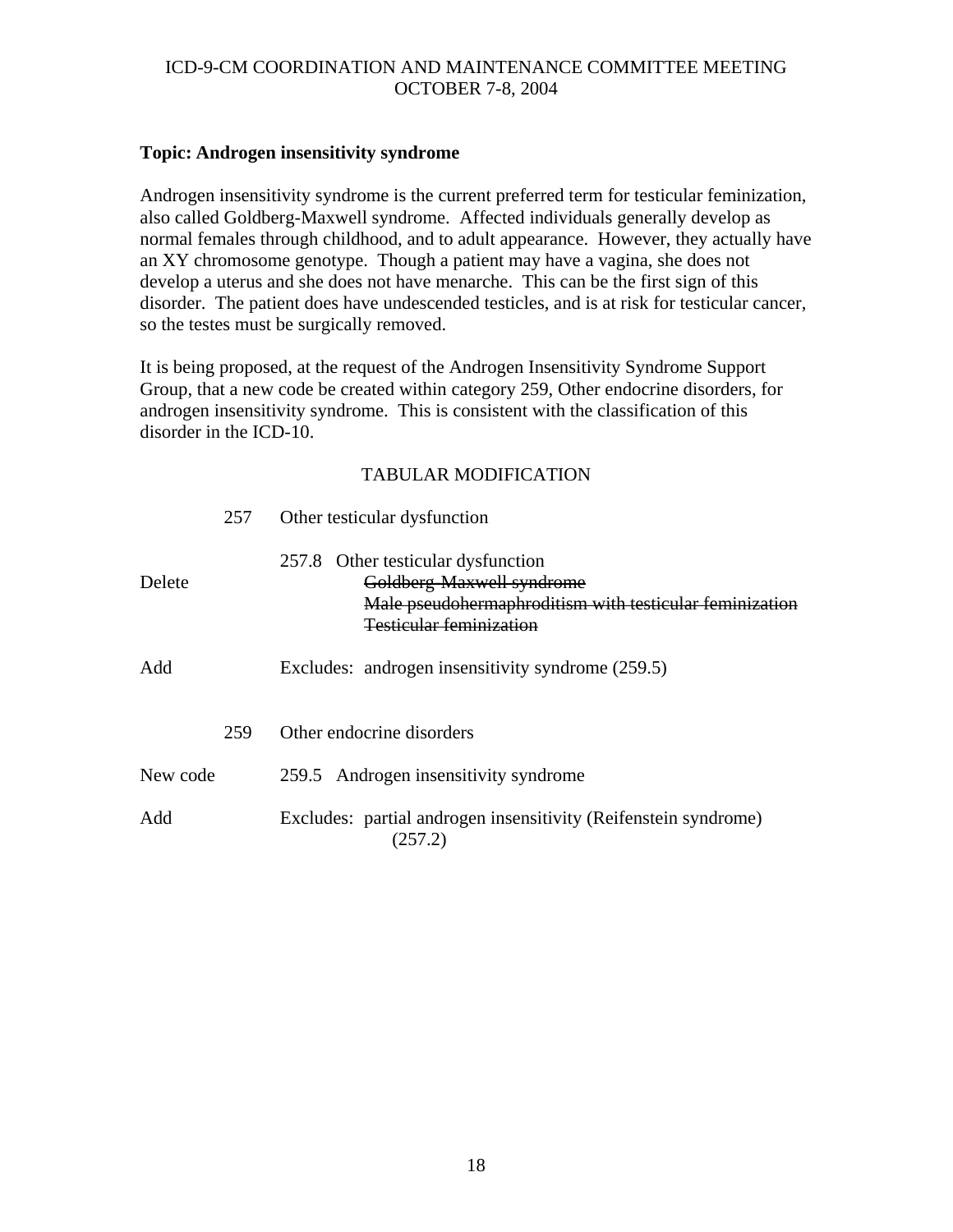### **Topic: Volume depletion, dehydration, hypovolemia**

Volume depletion may refer to depletion of total body water (dehydration), or depletion of the blood volume (hypovolemia). Blood volume may be maintained despite dehydration, with fluid being pulled from other tissues. Conversely, hypovolemia may occur without dehydration, when "third-spacing" of fluids occurs (e.g., with significant edema or ascites). Treatment of these conditions is different. Hypovolemia should be differentiated from dehydration.

The American Academy of Pediatrics has requested expansion of the code 276.5, Volume depletion, to create specific codes for dehydration and hypovolemia. This change corresponds to the code in the ICD-10-CM.

| 276      | Disorders of fluid, electrolytes, and acid-base balance                                                                    |
|----------|----------------------------------------------------------------------------------------------------------------------------|
| Delete   | 276.5 Volume depletion<br><b>Dehydration</b><br>Depletion of volume of plasma or extracellular fluid<br><b>Hypovolemia</b> |
| New code | 276.50 Volume depletion, unspecified                                                                                       |
| New code | 276.51 Dehydration                                                                                                         |
| New code | 276.52 Hypovolemia<br>Depletion of volume of plasma                                                                        |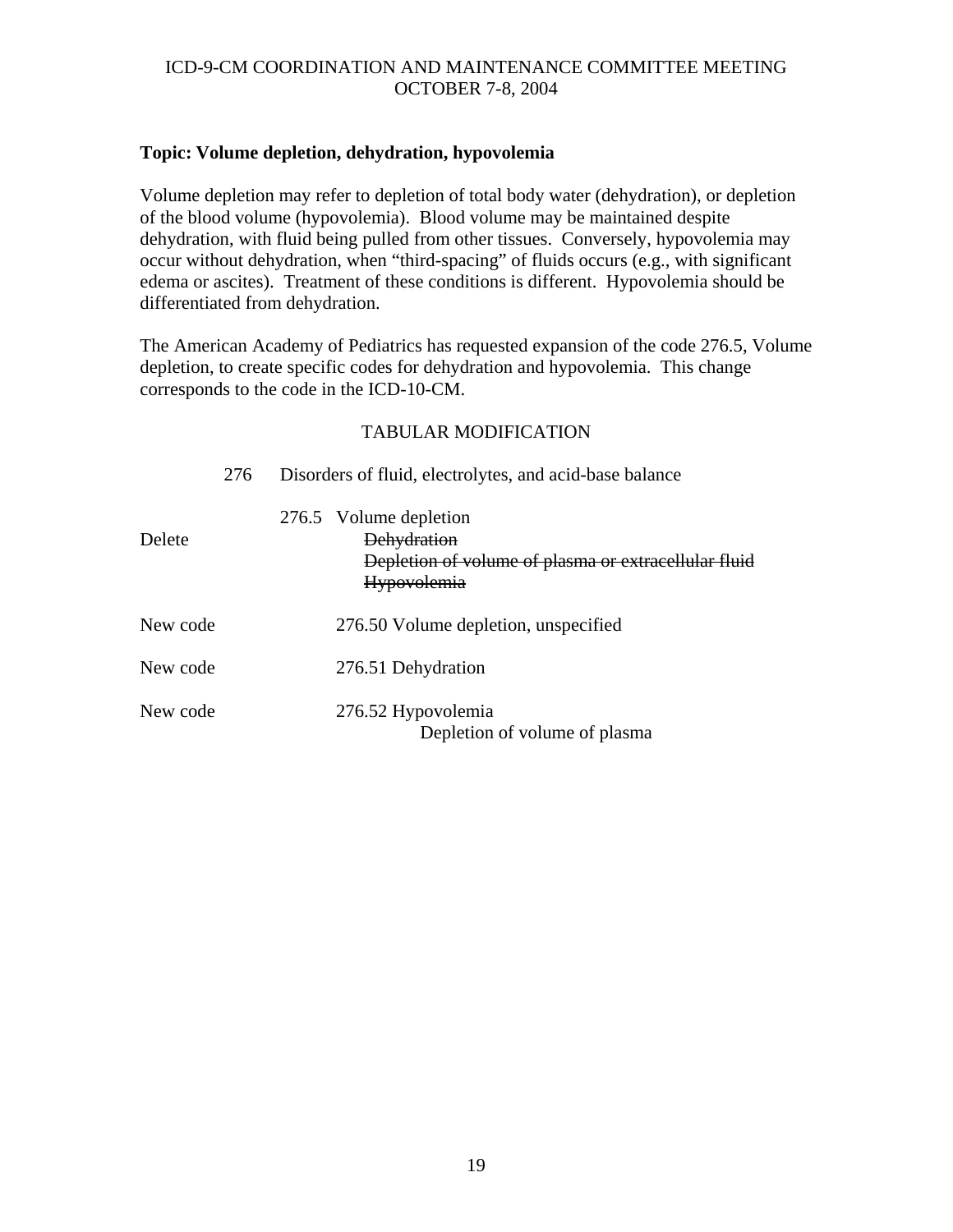## **Topic: Asphyxia and hypoxemia**

Asphyxia originally meant stopping of the pulse, but the term has come to be associated with hypoxia and hypercapnia. Hypoxia refers to a deficiency of oxygen reaching the tissues of the body, usually due to low inspired oxygen. Hypoxemia means deficient oxygenation of the blood. Hypercapnia refers to elevated levels of carbon dioxide in the arterial blood. Low oxygen levels can be present without asphyxiation. To differentiate these, the American Academy of Pediatrics has requested creation of new codes at 799.0 for asphyxia and hypoxemia.

Hypercapnia is indexed to code 786.09, Other dyspnea and respiratory abnormalities, so it will be excluded from subcategory 799.0.

|          | 799 | Other ill-defined and unknown causes of morbidity and mortality |
|----------|-----|-----------------------------------------------------------------|
| Revise   |     | 799.0 Asphyxia and hypoxemia                                    |
| Add      |     | Excludes: hypercapnia (786.09)                                  |
| New code |     | 799.01 Asphyxia                                                 |
| New code |     | 799.02 Hypoxemia                                                |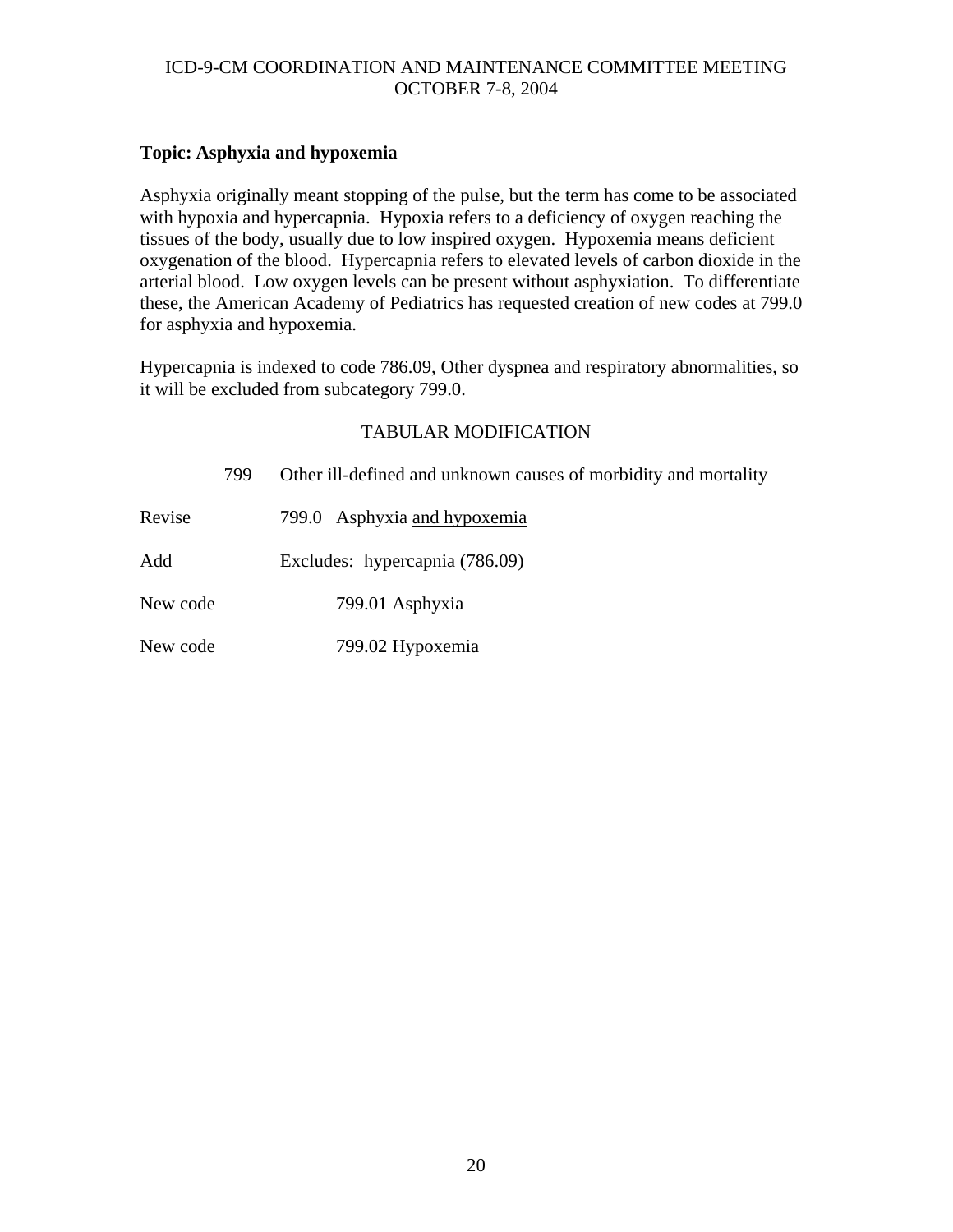### **Topic: Teratogens**

A number of substances are known to have effects on the development of the fetus, when the mother is exposed to the substance during pregnancy. Some of these teratogens have been known for many years, but others have become known since the original creation of the ICD-9-CM. The American College of Medical Genetics has requested new codes to enable tracking related to certain teratogens.

A number of anticonvulsants have teratogenic effects. In some cases, these may still be continued during pregnancy, since seizures also have significant potential for causing damage to the fetus. Some pharmaceuticals can be considered antimetabolic agents, and have teratogenic effects. These include retinoic acid, methotrexate, and the statins (cholesterol lowering drugs that are competitive inhibitors of HMG-CoA reductase). Other pharmaceutical agents also have known teratogenic effects. Some of these may be indexed or added as inclusion terms under code 760.79, Other noxious influences affecting fetus or newborn via placenta or breast milk.

|          | 760 | Fetus or newborn affected by maternal conditions which may be<br>unrelated to present pregnancy |                                                                                    |  |  |
|----------|-----|-------------------------------------------------------------------------------------------------|------------------------------------------------------------------------------------|--|--|
|          |     |                                                                                                 | 760.7 Noxious influences affecting fetus or newborn via placenta or<br>breast milk |  |  |
| Add      |     |                                                                                                 | 760.74 Anti-infectives<br>Antifungals                                              |  |  |
| New code |     |                                                                                                 | 760.77 Anticonvulsants<br>Carbamazepine<br>Phenobarbital                           |  |  |
| New code |     |                                                                                                 | 760.78 Antimetabolic agents<br>Methotrexate<br>Retinoic acid<br><b>Statins</b>     |  |  |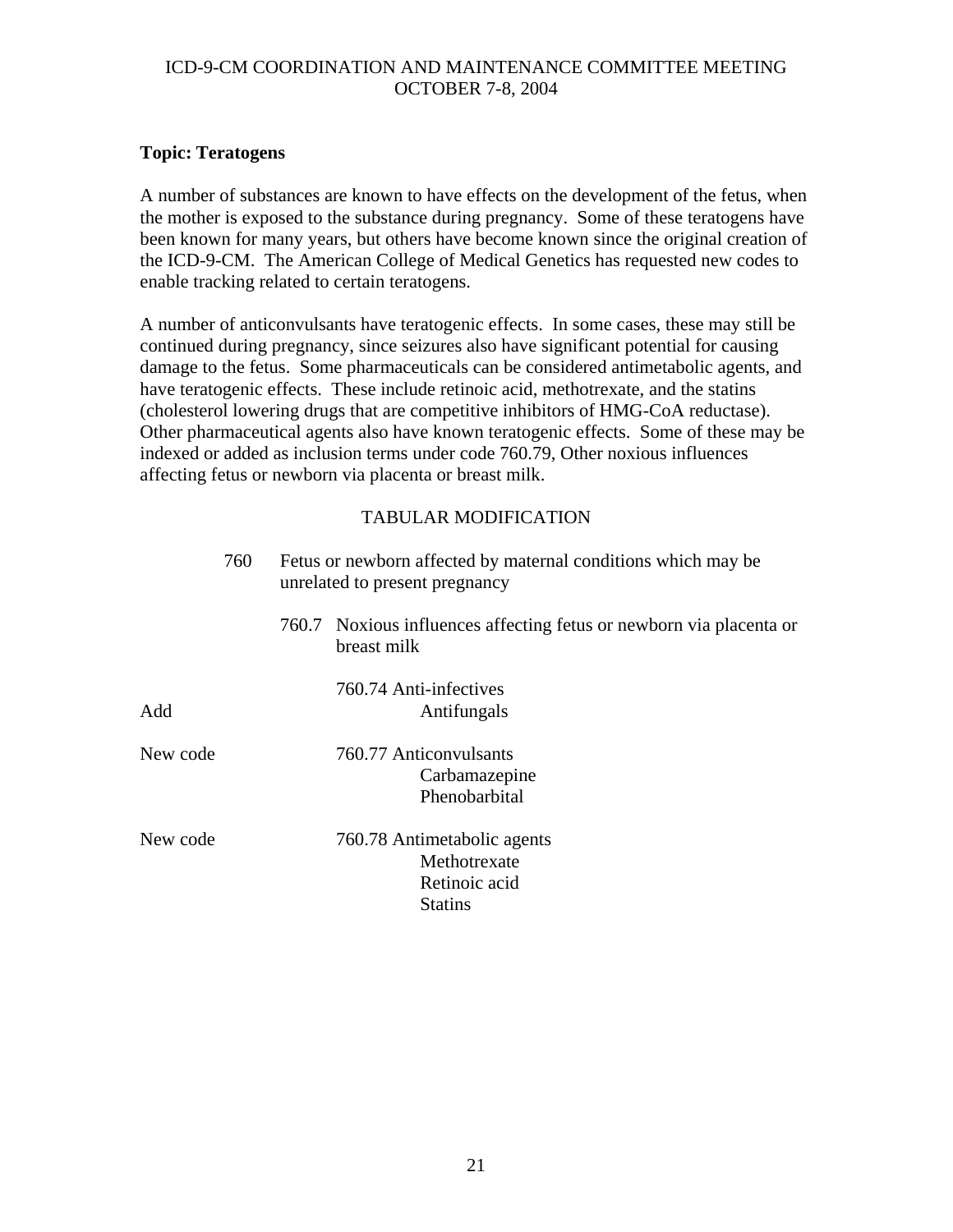# INDEX MODIFICATIONS

|     | <b>Noxious</b>                                         |
|-----|--------------------------------------------------------|
|     | substances transmitted through placenta or breast milk |
| Add | acetretin 760.78                                       |
| Add | aminopterin 760.78                                     |
| Add | antiandrogens 760.79                                   |
| Add | carbamazepine 760.77                                   |
| Add | depakote 760.77                                        |
| Add | dilantin 760.77                                        |
| Add | endocrine disrupting chemicals 760.79                  |
| Add | estrogens 760.79                                       |
| Add | etretinate 760.78                                      |
| Add | fluconazole 760.74                                     |
| Add | hormones 760.79                                        |
| Add | lithium 760.79                                         |
| Add | methotrexate 760.78                                    |
| Add | misoprostil 760.79                                     |
| Add | phenobarbital 760.77                                   |
| Add | progestins 760.79                                      |
| Add | retinoic acid 760.78                                   |
| Add | solvents 760.79                                        |
| Add | statins 760.78                                         |
| Add | tetracycline 760.74                                    |
| Add | thalidomide 760.79                                     |
| Add | trimethadione 760.77                                   |
| Add | vitamin A 760.78                                       |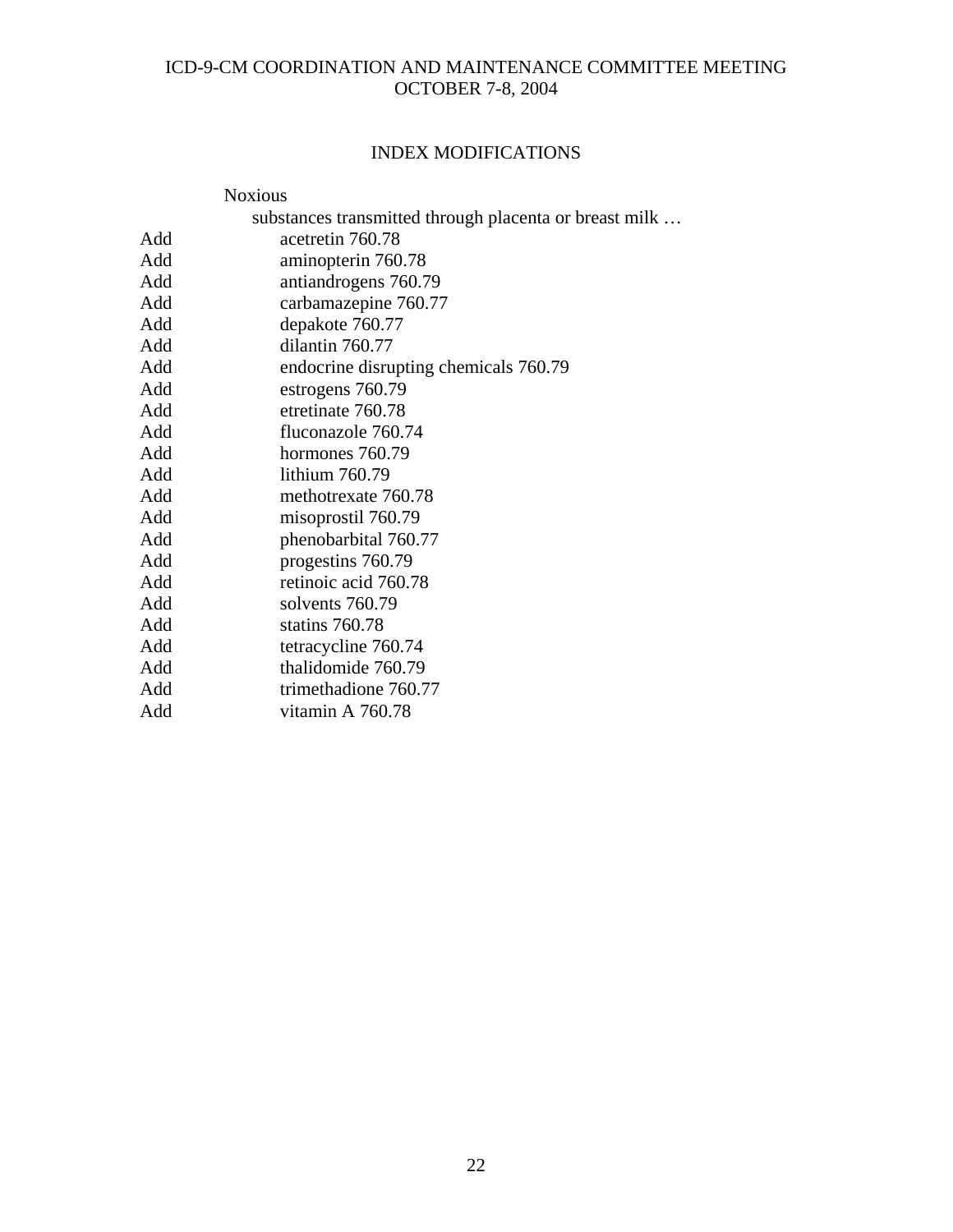## **Topic: Long Q-T syndrome**

The long Q-T syndrome may be suspected in individuals with a prolonged Q-T interval on electrocardiogram. It is associated with recurrent syncope and sudden death. One form also involves congenital bilateral neural deafness (*correction*: Jervell-Lange-Nielsen syndrome). Another more common form does not involve deafness (Romano-Ward syndrome). A number of specified genetic defects have been identified as causes of the long Q-T syndrome, most of which involve genes for ion channels, that control repolarization of the heart.

Treatment of long Q-T syndrome can involve monitoring, and potentially replacement of an implantable cardioverter-defibrillator. A number of cases occur with susceptibility to syncope and sudden death, without the Q-T interval actually being prolonged on electrocardiogram. Thus, genetic testing of family members for disease is generally indicated.

The long Q-T syndrome is usually diagnosed in childhood. It has been more commonly found in Asians, but may be present in people of any genetic background. This request for a new code was submitted by the American Academy of Pediatrics.

### TABULAR MODIFICATION

|          | 426 Conduction disorders |                                            |
|----------|--------------------------|--------------------------------------------|
|          |                          | 426.8 Other specified conduction disorders |
| New code |                          | 426.82 Long Q-T syndrome                   |
|          |                          |                                            |

### INDEX MODIFICATION

| Revise |  | Romano-Ward syndrome (prolonged Q-T interval) 794.31 426.82 |  |
|--------|--|-------------------------------------------------------------|--|
|--------|--|-------------------------------------------------------------|--|

|        | Syndrome                                           |
|--------|----------------------------------------------------|
| Add    | Jervell-Lange-Nielsen 426.82                       |
| Revise | Q-T interval prolongation 794.31 426.82            |
| Revise | Romano-Ward (prolonged Q-T interval) 794.31 426.82 |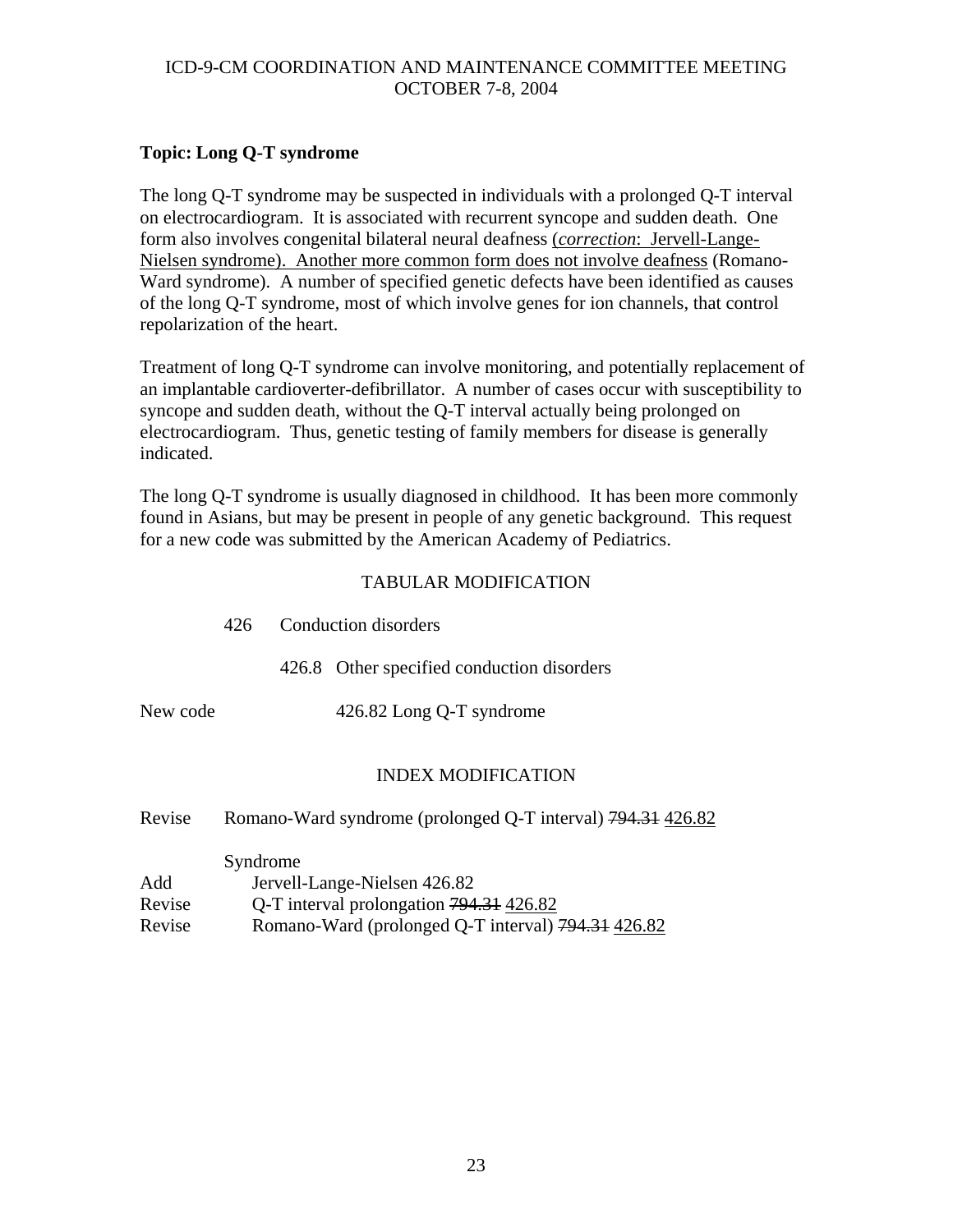### **Topic : Secondary diabetes mellitus**

This topic is being represented. It was originally presented at the April 2004 C&M meeting.

Diabetes mellitus may occur due to certain other specified disorders. One example of this is cystic fibrosis. The American Academy of Pediatrics has requested a new code, to enable better tracking of these cases of secondary diabetes mellitus. Secondary diabetes mellitus should not be coded to category 250. In cases of secondary diabetes mellitus, the underlying disorder should be coded first.

# TABULAR MODIFICATION

251 Other disorders of pancreatic internal secretion

New code 251.6 Secondary diabetes mellitus

Code first underlying disorder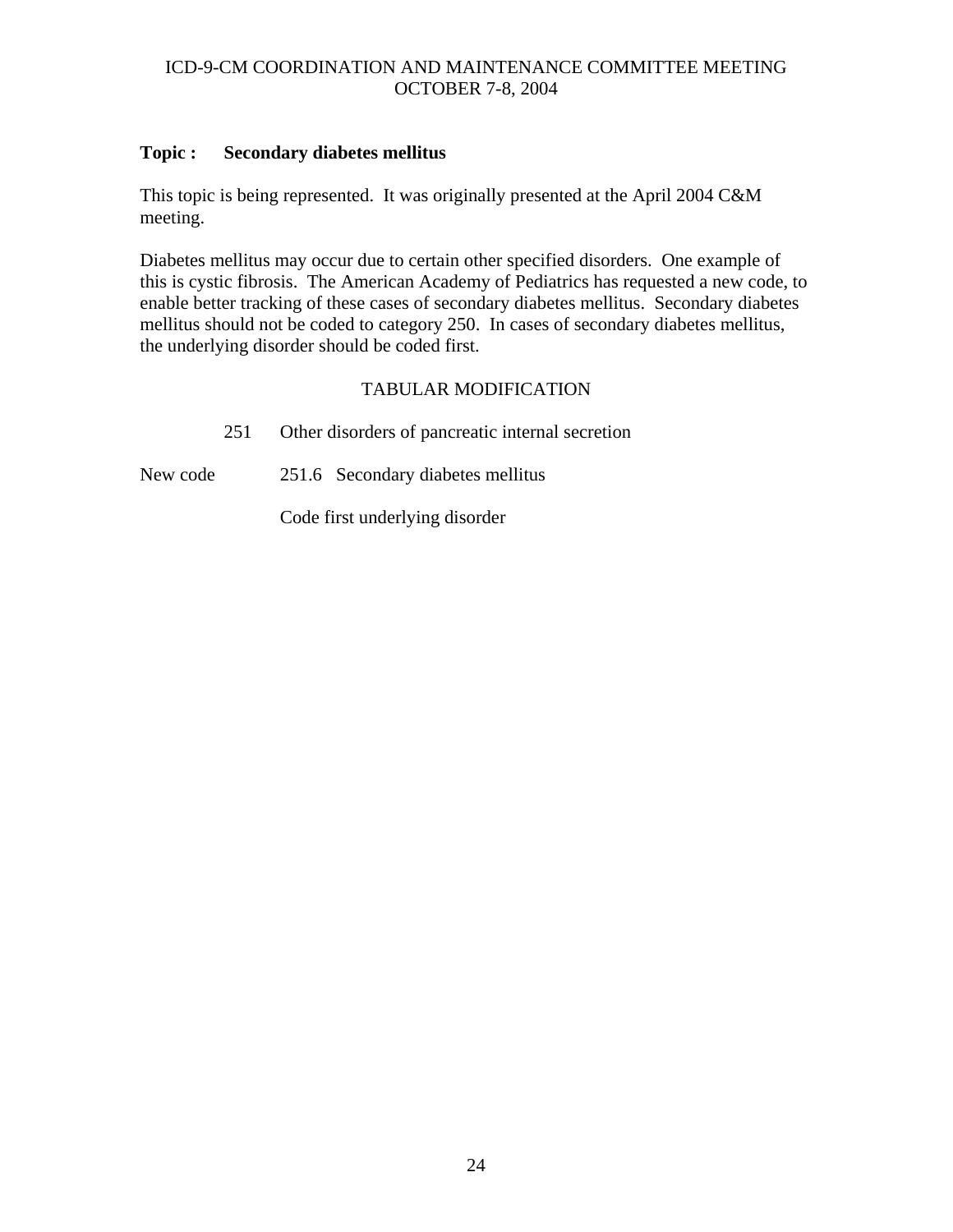#### **Topic: Mechanical complication of ventilator**

Effective October 1, 2004 a new code, V46.12 Encounter for respirator dependence during power failure, was implemented. However, there is no code which describes encounters or admissions due to general mechanical equipment failure. Because the failure of a mechanical ventilation system may result in death, and is classified as a lifecritical system, precautions must be taken to ensure that they are highly reliable. Mechanical ventilators are carefully designed so that no single point of failure can endanger the patient. They usually have manual backup mechanisms to enable handdriven respiration and some systems are equipped with methods to operate or call for help if their mechanisms or software fails. There are times when a ventilator dependent person must be go to a facility and be connected to another ventilator until their ventilator is fixed or replaced.

Unlike admissions/encounters due to power failure those due to mechanical failure of the ventilator are a complication of the device and should therefore have a code assignment in the complications category. It is being proposed to create a  $5<sup>th</sup>$  digit expansion to code 997.3, Respiratory complications, for these encounters.

|                  | 997 | classified | Complications affecting specified body systems, not elsewhere                                                                                  |  |
|------------------|-----|------------|------------------------------------------------------------------------------------------------------------------------------------------------|--|
| Delete<br>Delete |     |            | 997.3 Respiratory complications<br>Mendelson's syndrome resulting from a procedure<br>Pneumonia (aspiration) resulting from a procedure        |  |
| New code         |     |            | 997.31 Respiratory complications<br>Mendelson's syndrome resulting from a<br>procedure<br>Pneumonia (aspiration) resulting from a<br>procedure |  |
| New code         |     |            | 997.32 Mechanical complication of respirator<br>Mechanical failure of respiratory ventilator                                                   |  |
|                  |     |            | Excludes: encounter for respirator dependence during<br>power failure (V46.12)                                                                 |  |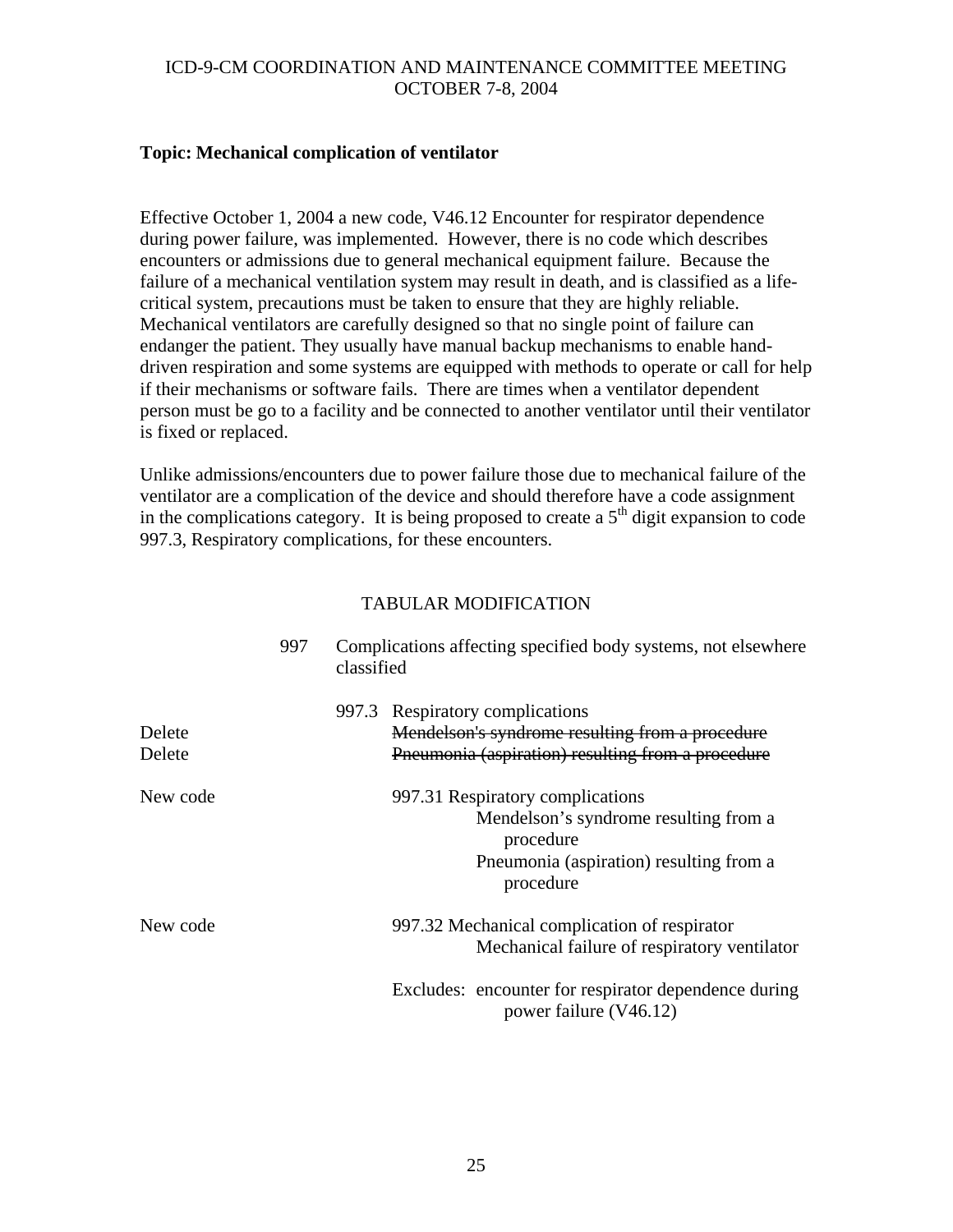## **Topic: Suicidal ideation**

Suicidal ideation, the thought of committing suicide, may be a problem even for people who have not been diagnosed with a mental or behavioral disorder. It includes all thoughts of suicide, whether or not the thoughts include a plan to commit suicide. Though most patients who voice or admit to suicidal thoughts do not go on to commit suicide, some of these patients will commit or attempt to commit suicide. Thus, suicidal ideation warrants thorough evaluation, both when the ideation is expressed as well as periodically thereafter.

A status code for this was requested in the comments from the ICD-10-CM pilot test. The American Psychiatric Association has approved the creation of such a code.

## TABULAR MODIFICATION

V62 Other psychosocial circumstances

V62.8 Other psychological or physical stress, not elsewhere classified

New code  $V62.84$  Suicidal ideation

Excludes: suicidal tendencies (300.9)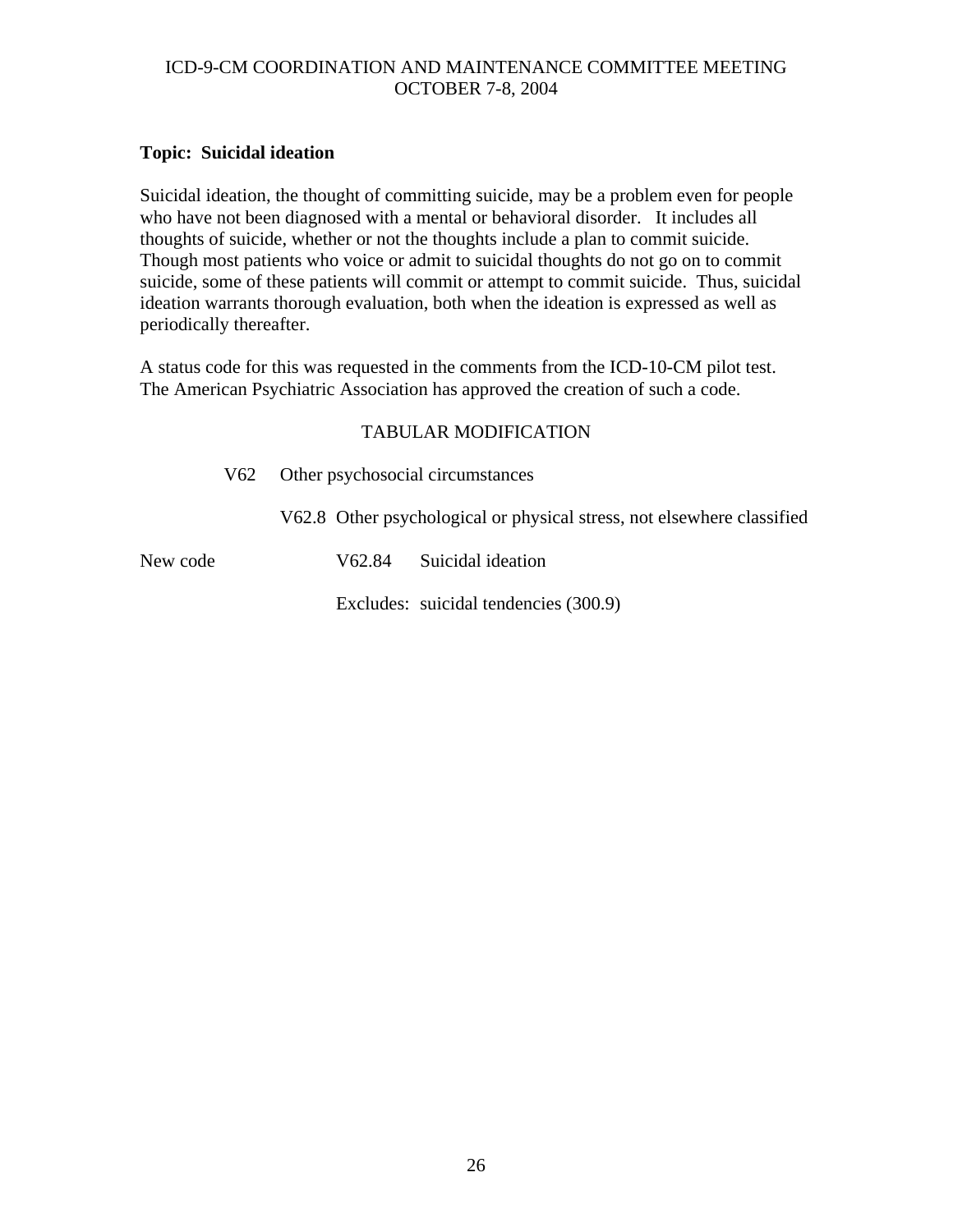# **Topic: Excessive crying in child, adolescent, or adult**

A unique code, 780.92, Excessive crying in an infant (baby), was created and became effective October 1, 2002. A new request has now been received from the American Hospital Association's Editorial Advisory Board and the National Association of Children's Hospitals and Related Institutions (NACHRI) to create a similar code for patients other than infants.

|          | 780 | General symptoms                                       |  |
|----------|-----|--------------------------------------------------------|--|
|          |     | 780.9 Other general symptoms                           |  |
| New code |     | 780.95 Excessive crying of child, adolescent, or adult |  |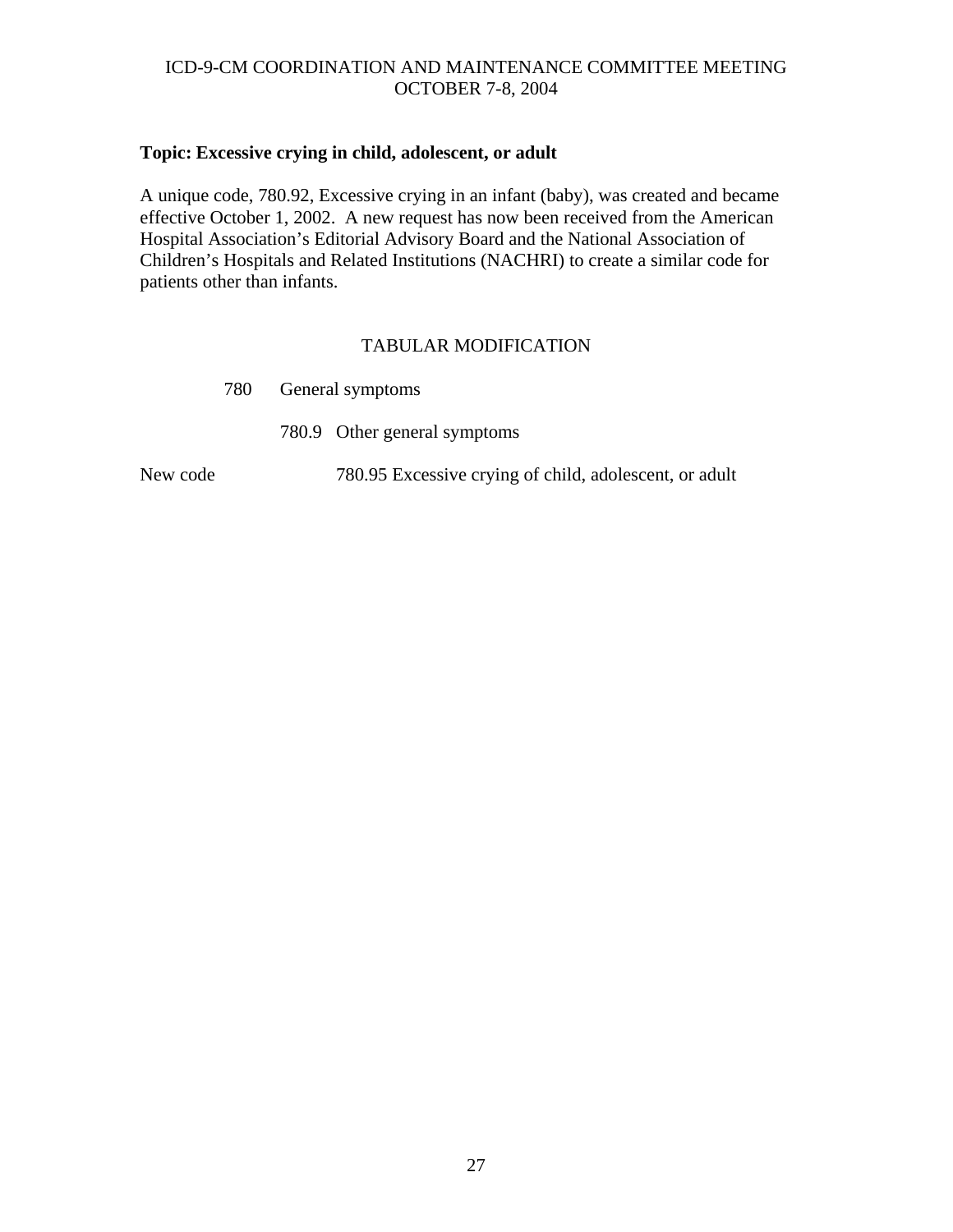### **Topic: Urinary obstruction/retention**

The code in the ICD-9-CM for urinary obstruction, code 599.6, Urinary obstruction, unspecified, must currently be used for urinary obstruction due to a specified cause. It is being proposed that  $5<sup>th</sup>$  digits be added to code 599.6 to create unique codes for unspecified and other specified urinary obstruction.

It is also being proposed that index changes be added that provide instruction on the coding of urinary obstruction/retention due to benign prostatic hypertrophy.

### TABULAR MODIFICATION

|          | 599 | Other disorders of urethra and urinary tract |
|----------|-----|----------------------------------------------|
| Revise   |     | 599.6 Urinary obstruction, unspecified       |
| New code |     | 599.60 Urinary obstruction, unspecified      |
| New code |     | 599.69 Other urinary obstruction             |

#### INDEX MODIFICATIONS

|        | Obstruction                                              |
|--------|----------------------------------------------------------|
| Revise | urinary (moderate) 599.60                                |
| Revise | organ or tract (lower) 599.60                            |
| Add    | specified NEC 599.69                                     |
| Add    | due to                                                   |
| Add    | benign prostatic hypertrophy $(BPH)$ – see category 600, |
|        | Hyperplasia of prostate                                  |
| Add    | specified NEC 599.69                                     |
|        | Retention                                                |
|        | urine NEC $788.20$                                       |
|        | bladder, incomplete emptying 788.21                      |
| Add    | due to                                                   |
| Add    | benign prostatic hypertrophy $(BPH)$ – see category 600, |
|        | Hypertrophy of prostate                                  |
| Add    | due to                                                   |
| Add    | benign prostatic hypertrophy (BPH) –see category 600,    |
|        | Hypertrophy of prostate                                  |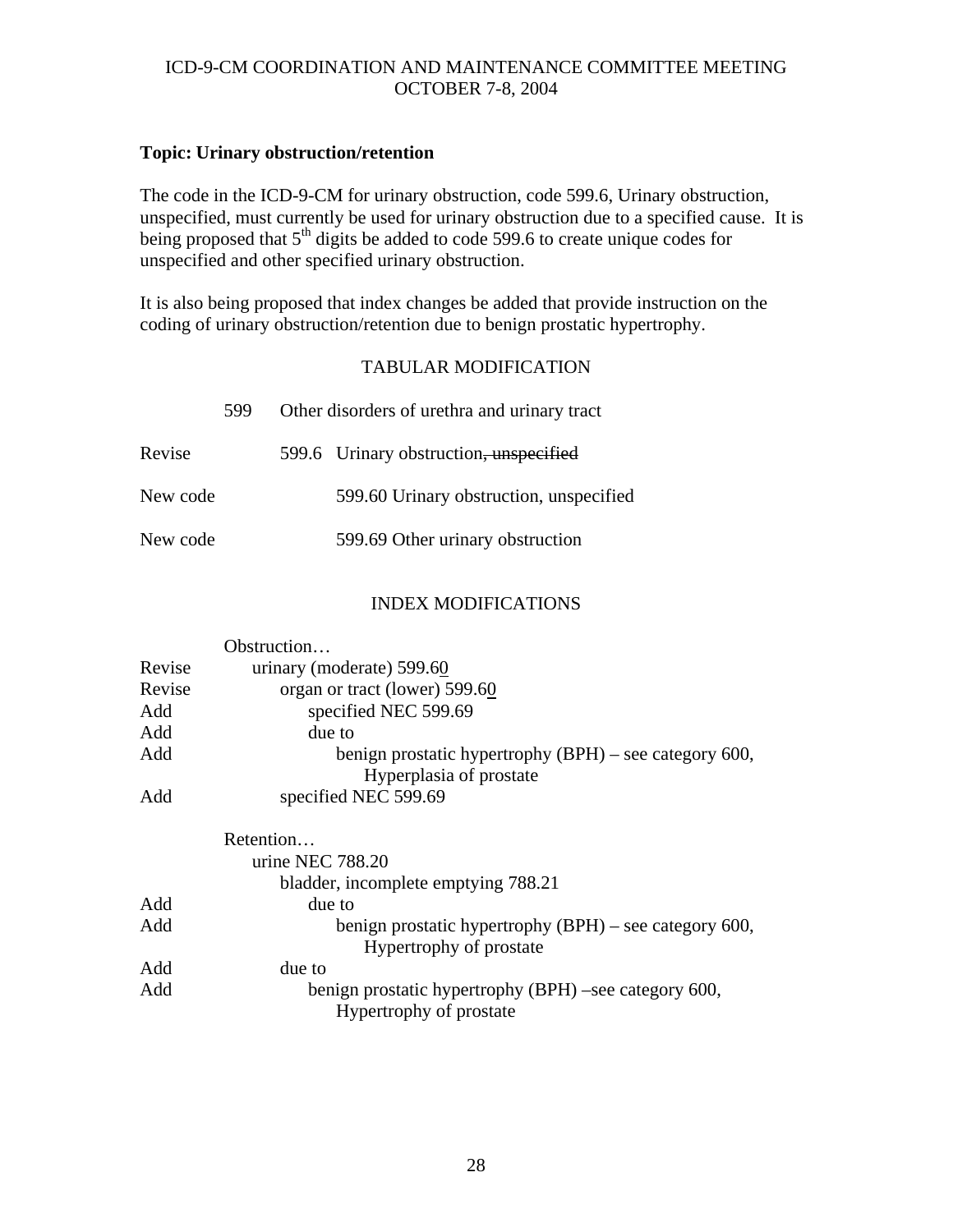### **Topic: Insomnia, hypersomnia and sleep apnea**

Sleep medicine is a new but growing medical subspecialty. The American Academy of Sleep Medicine has published "The International Classification of Sleep Disorders" that contains diagnostic, severity, and duration criteria to aid clinical diagnosis and treatment of sleep disorders. The Academy has been working with NCHS staff to bring the ICD up to date with the current classification of sleep disorders.

Below are proposals to expand the ICD-9-CM in the areas of insomnia, hypersomnia and sleep apnea. In future revision, additional modifications will be proposed for others sleep disorders.

|          | 291 | Alcohol-induced mental disorders                                                                  |
|----------|-----|---------------------------------------------------------------------------------------------------|
|          |     | 291.8 Other specified alcohol-induced mental disorders                                            |
| New code |     | 291.82 Alcohol-induced sleep disorders<br>Alcohol-induced hypersomnia<br>Alcohol-induced insomnia |
|          | 292 | Drug-induced mental disorders                                                                     |
|          |     | 292.8 Other specified drug-induced mental disorders                                               |
| New code |     | 292.85 Drug-induced sleep disorders<br>Drug-induced hypersomnia<br>Drug-induced insomnia          |
|          | 307 | Special symptoms or syndromes, not elsewhere classified                                           |
|          |     | 307.4 Specific disorders of sleep of nonorganic origin                                            |
| Add      |     | Excludes: organic hypersomnia (349.40-349.49)<br>organic insomnia (349.30-349.39)                 |
| Add      |     | 307.41 Transient disorder of initiating or maintaining sleep<br>Adjustment insomnia               |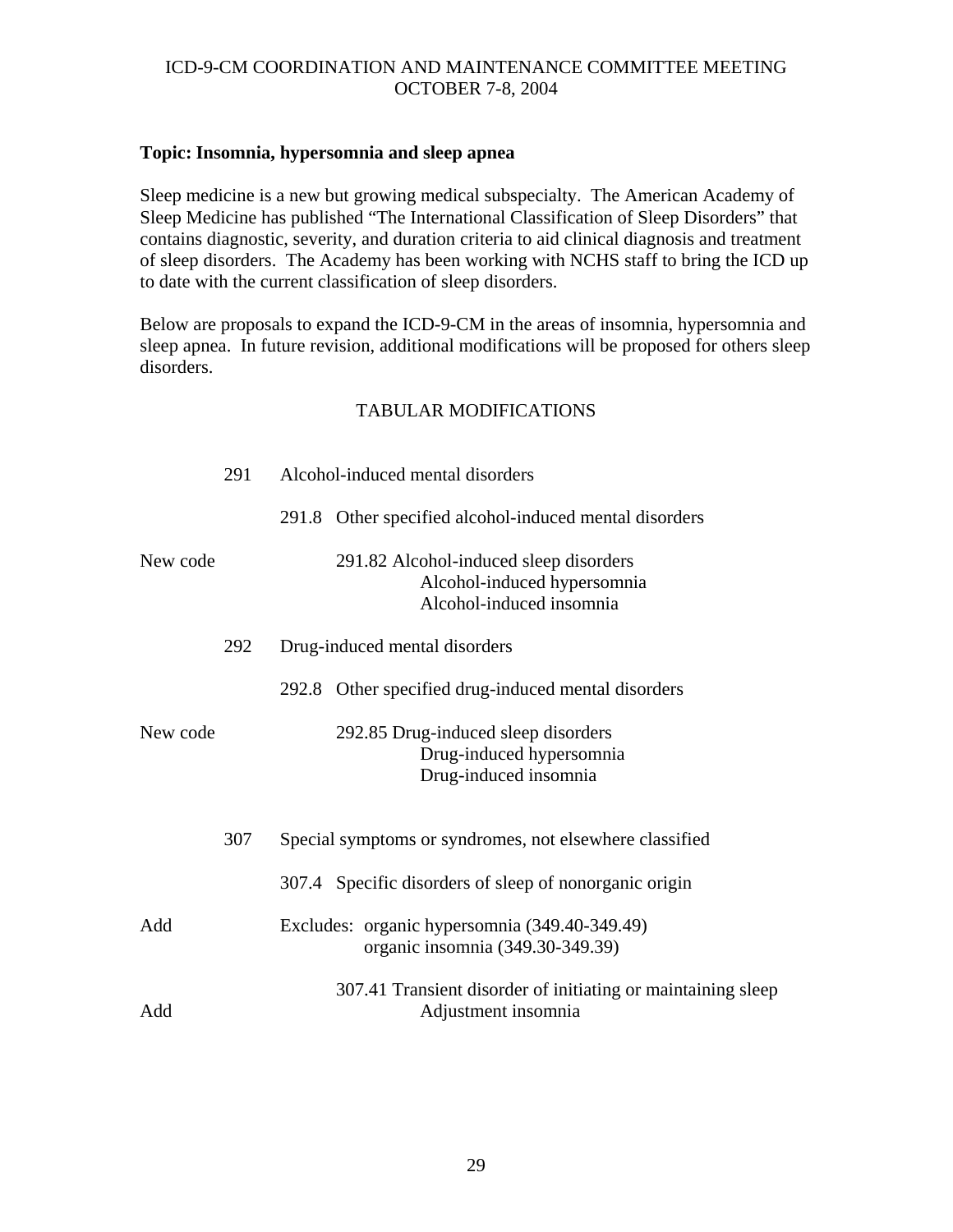|                      |     | 307.42 Persistent disorder of initiating or maintaining sleep                          |
|----------------------|-----|----------------------------------------------------------------------------------------|
| Add                  |     | Idiopathic insomnia                                                                    |
| Add                  |     | Paradoxical insomnia                                                                   |
| Add                  |     | Primary insomnia                                                                       |
| Add                  |     | Psychophysiological insomnia                                                           |
|                      |     | 307.44 Persistent disorder of initiating or maintaining<br>wakefulness                 |
| Add                  |     | Idiopathic hypersomnia with long sleep time                                            |
| Add                  |     | Idiopathic hypersomnia without long sleep time                                         |
| Add                  |     | Insufficient sleep syndrome                                                            |
|                      |     | Primary hypersomnia                                                                    |
| Add                  |     | Excludes: sleep deprivation (V69.4)                                                    |
|                      | 349 | Other and unspecified disorders of the nervous system                                  |
| New sub-<br>category |     | 349.3 Organic disorders of initiating and maintaining sleep [Organic<br>insomnia]      |
|                      |     | Excludes: insomnia NOS (780.52)                                                        |
|                      |     | insomnia not due to a substance or known physiological<br>condition (307.41-307.42)    |
|                      |     | insomnia with sleep apnea NOS (780.51)                                                 |
| New code             |     | 349.30 Organic insomnia, unspecified                                                   |
| New code             |     | 349.31 Insomnia due to non-mental health condition classified<br>elsewhere             |
|                      |     | Code first underlying condition                                                        |
| New code             |     | 349.32 Insomnia due to mental health condition                                         |
|                      |     | Code first mental health condition                                                     |
| Add                  |     | Excludes: alcohol-induced insomnia (291.82)                                            |
| New code             |     | drug-induced insomnia (292.85)<br>349.39 Other organic insomnia                        |
| New sub-             |     | Organic disorder of excessive somnolence [Organic<br>349.4                             |
| category             |     | hypersomnia]                                                                           |
|                      |     | Excludes: hypersomnia NOS (780.54)                                                     |
|                      |     | hypersomnia not due to a substance or known physiological<br>condition (307.43-307.44) |
|                      |     | hypersomnia with sleep apnea NOS (780.53)                                              |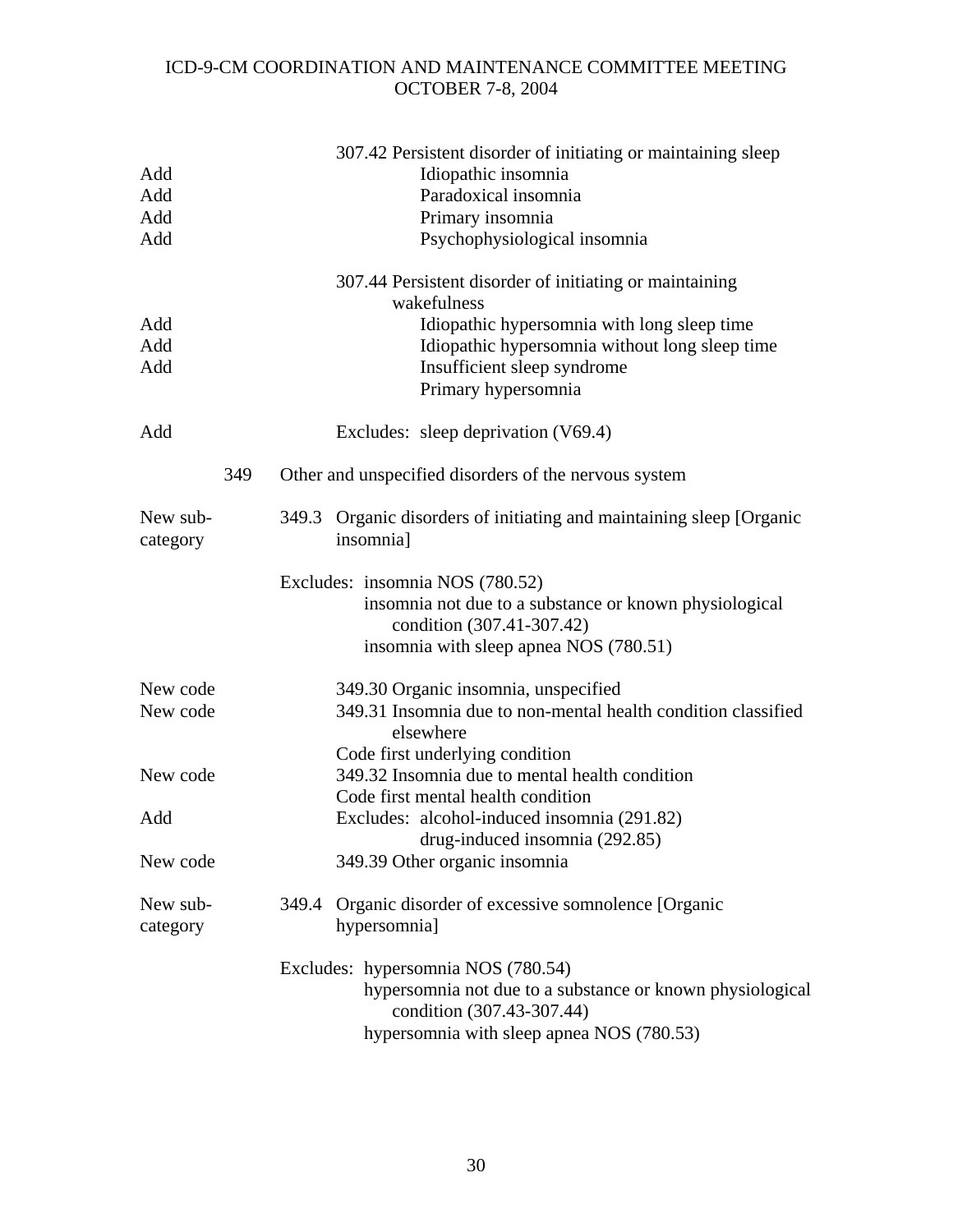| New code<br>New code | 349.40 Organic hypersomnia, unspecified<br>349.41 Recurrent hypersomnia<br>Klein-Levin syndrome<br>Menstrual related hypersomnia                                                                            |
|----------------------|-------------------------------------------------------------------------------------------------------------------------------------------------------------------------------------------------------------|
| New code             | 349.42 Hypersomnia due to non-mental health condition<br>classified elsewhere                                                                                                                               |
| New code             | Code first underlying condition<br>349.43 Hypersomnia due to mental health condition<br>Code first mental health condition                                                                                  |
| Add                  | Excludes: alcohol-induced hypersomnia (291.82)<br>drug-induced hypersomnia (292.85)                                                                                                                         |
| New code             | 349.49 Other organic hypersomnia                                                                                                                                                                            |
| New sub-<br>category | 349.5 Organic sleep apnea                                                                                                                                                                                   |
|                      | Excludes: Cheyne-Stokes breathing (786.04)<br>hypersomnia with sleep apnea NOS (780.53)<br>insomnia with sleep apnea NOS (780.51)<br>sleep apnea in newborn $(770.81 - 770.82)$<br>sleep apnea NOS (780.57) |
| New code             | 349.50 Organic sleep apnea, unspecified                                                                                                                                                                     |
| New code             | 349.51 Primary central sleep apnea                                                                                                                                                                          |
| New code             | 349.52 High-altitude periodic breathing                                                                                                                                                                     |
| New code             | 349.53 Obstructive sleep apnea (adult) (pediatric)                                                                                                                                                          |
| New code             | 349.54 Idiopathic sleep-related non-obstructive alveolar<br>hypoventilation<br>Sleep related hypoxia                                                                                                        |
| New code             | 349.55 Sleep-related hypoventilation/hypoxemia in conditions<br>classifiable elsewhere                                                                                                                      |
| New code             | Code first underlying condition<br>349.56 Central sleep apnea in conditions classified elsewhere<br>Code first underlying condition                                                                         |
| New code             | 349.59 Other organic sleep apnea                                                                                                                                                                            |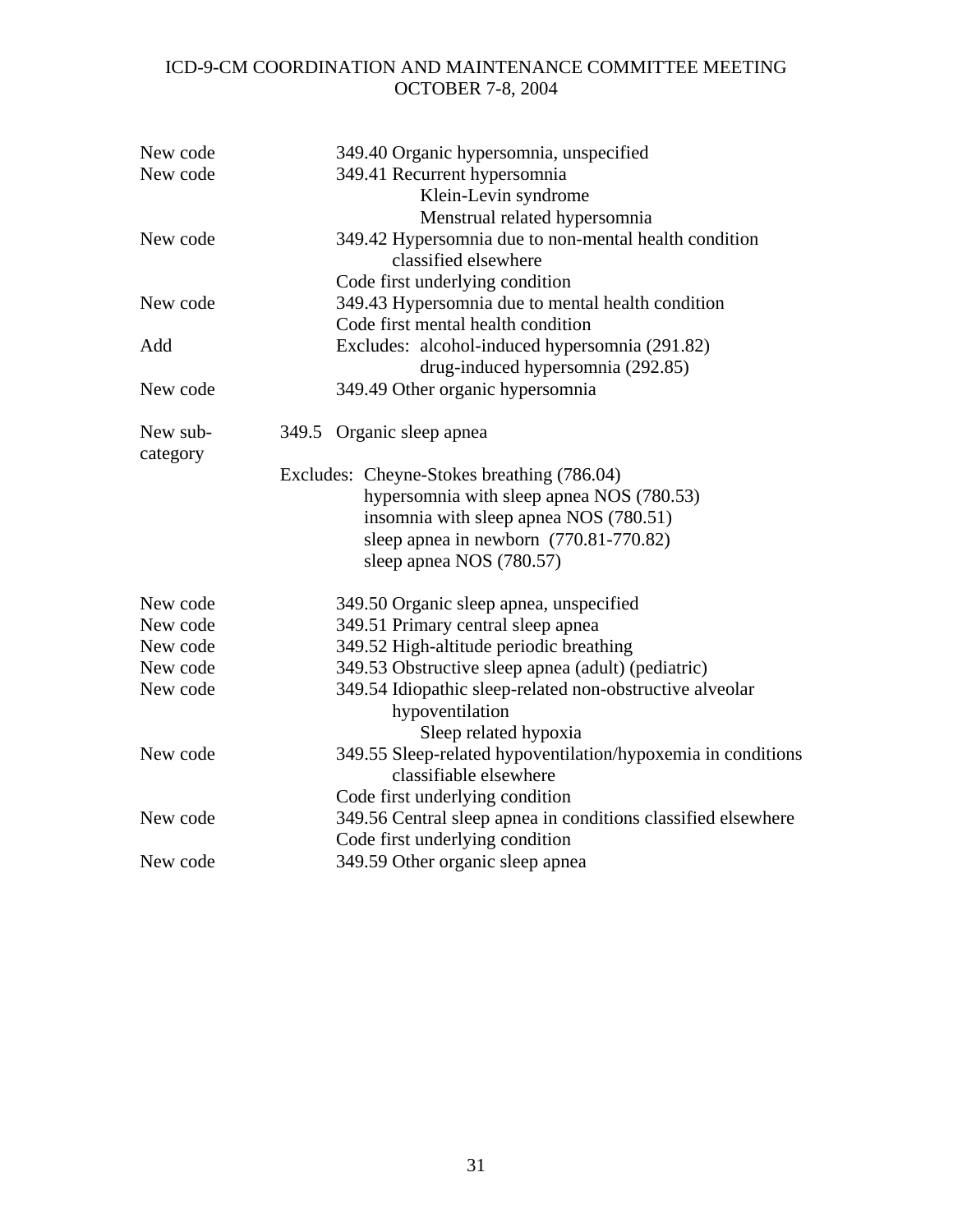|                                                                    | 780 | General symptoms                                                                                                                                                                                                                                                 |
|--------------------------------------------------------------------|-----|------------------------------------------------------------------------------------------------------------------------------------------------------------------------------------------------------------------------------------------------------------------|
|                                                                    |     | 780.5 Sleep disturbances                                                                                                                                                                                                                                         |
| Add                                                                |     | Excludes: organic hypersomnia (349.40-349.49)<br>organic insomnia (349.30-349.39)<br>organic sleep apnea (349.50-349.59)                                                                                                                                         |
| Revise<br>Revise<br>Delete<br>Revise<br>Revise<br>Delete<br>Revise |     | 780.51 Insomnia with sleep apnea, unspecified<br>780.52 Other Insomnia, unspecified<br>Insomnia NOS<br>780.53 Hypersomnia with sleep apnea, unspecified<br>780.54 Other Hypersomnia, unspecified<br>Hypersomnia NOS<br>780.57 Other and uUnspecified sleep apnea |
|                                                                    | V69 | Problems related to lifestyle                                                                                                                                                                                                                                    |
| New code                                                           |     | V69.5 Behavioral insomnia of childhood                                                                                                                                                                                                                           |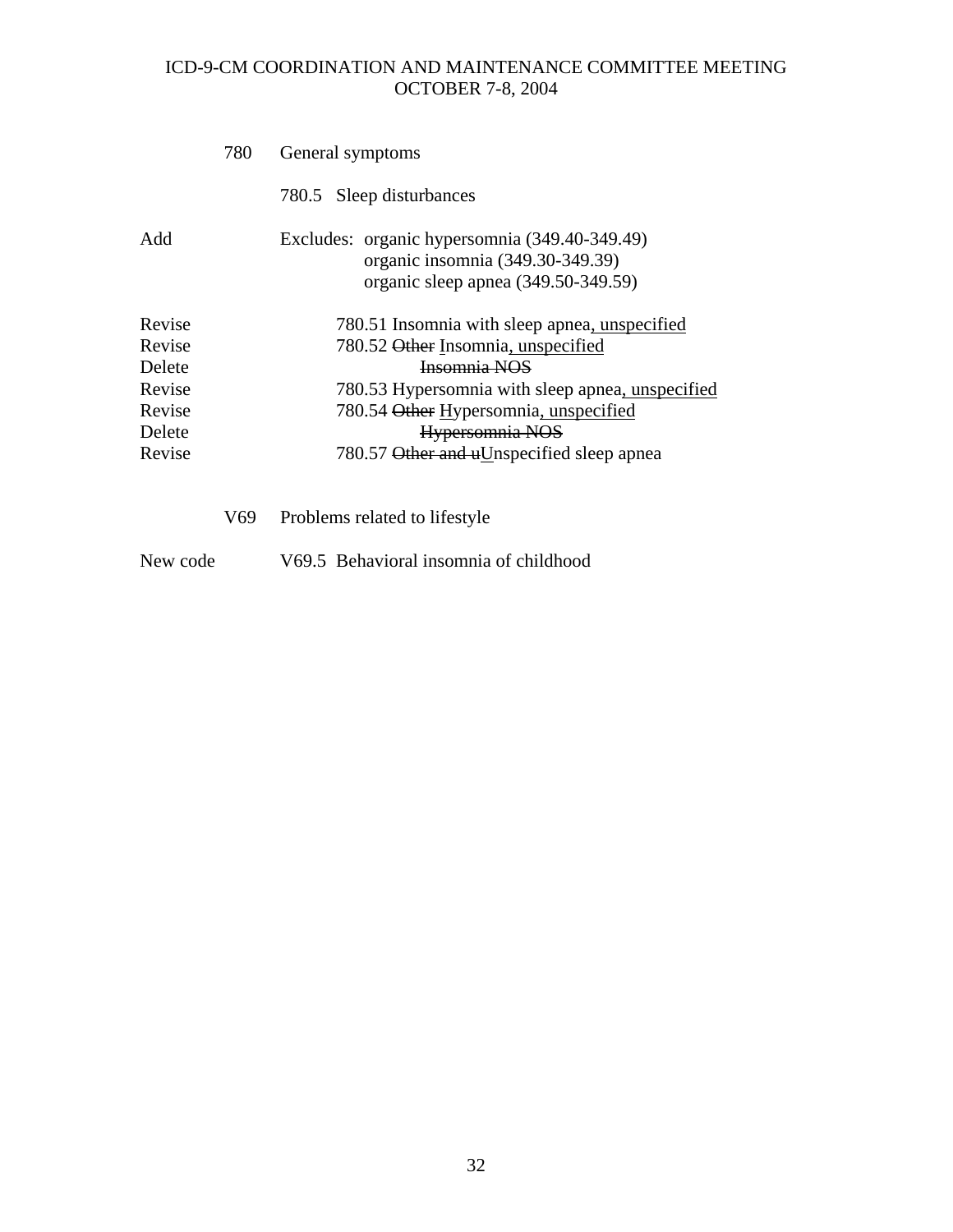### **Topic: Other specified peritonitis**

In keeping with the modifications that we proposed in April 2004 for expanding the peritonitis codes to separate peritoneal and retroperitoneal infections, it is now being proposed that code 567.8, Other specified peritonitis, be expanded to allow for the specified classification of the multiple and varied conditions included in the code. An additional modification to subcategory 567.2, Other suppurative peritonitis, is also included with this proposal.

We propose to create a unique code for spontaneous bacterial peritonitis to distinguish it from other acute bacterial peritonitis, since treatment differs. Acute peritonitis may occur due to bile in the peritoneal cavity, referred to as choleperitonitis. Sclerosing mesenteritis is a broad category of inflammatory processes involving the mesenteric fat. It includes fat necrosis and fibrosis. Each of these conditions requires specific treatment.

|          | 567 Peritonitis |                                                                        |
|----------|-----------------|------------------------------------------------------------------------|
|          |                 | 567.2 Other suppurative peritonitis                                    |
| New code |                 | 567.23 Spontaneous bacterial peritonitis                               |
| Delete   |                 | 567.8 Other specified peritonitis<br>Chronic proliferative peritonitis |
|          |                 | Fat necrosis of peritonitis<br>Mesenteric saponification               |
|          |                 | Peritonitis due to bile                                                |
|          |                 | Peritonitis due to urine                                               |
| New code |                 | 567.81 Choleperitonitis                                                |
|          |                 | Peritonitis due to bile                                                |
| New code |                 | 567.82 Sclerosing mesenteritis                                         |
|          |                 | Fat necrosis of peritoneum                                             |
|          |                 | (Idiopathic) sclerosing mesenteric fibrosis                            |
|          |                 | Mesenteric liopdystrophy                                               |
|          |                 | Mesenteric panniculitis                                                |
|          |                 | Retractile mesenteritis                                                |
| New code |                 | 567.89 Other specified peritonitis                                     |
|          |                 | Chronic proliferative peritonitis                                      |
|          |                 | Peritonitis due to urine                                               |
|          |                 | Mesenteric saponification                                              |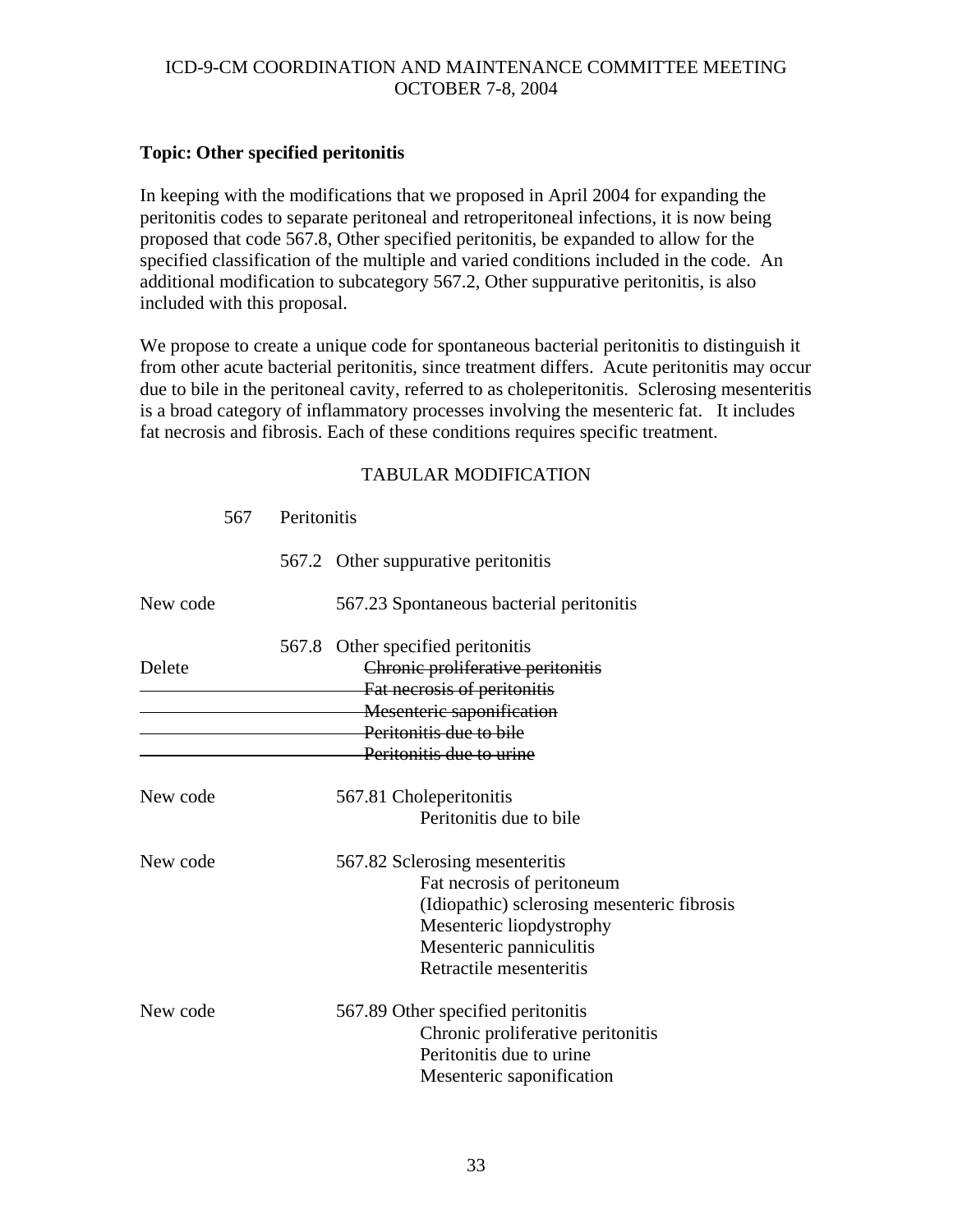### **Topic: Refractory anemia/Myelodysplastic syndrome**

The ICD-9-CM classifies refractory anemia as aplastic anemia. The ICD-10 and the ICD-O-3 classify refractory anemia as myelodysplastic syndrome. With the ICD-O-3, myelodysplastic syndrome is classified as a malignancy. This discrepancy between the classifications creates a problem for statistical classification for both morbidity and mortality.

Additionally, Cancer Registries in the United States are maintaining records on patients with myelodysplastic syndrome. Registry data and hospital data on refractory anemia do not correlate.

NCHS is proposing that the ICD-9-CM be modified to reflect the classification of refractory anemia to correspond to its classification in the ICD-10 and the ICD-O-3. Though this is strictly an addenda type change, it is being presented as a topic due to its significance.

|            | 202 | Other malignant neoplasms of lymphoid and histiocytic tissue                                                                              |
|------------|-----|-------------------------------------------------------------------------------------------------------------------------------------------|
| Add<br>Add |     | 202.9<br>Other and unspecified malignant neoplasms of lymphoid and<br>histiocytic tissue<br>Myelodysplastic syndrome<br>Refractory anemia |
|            | 238 | Neoplasm of uncertain behavior of other and unspecified sites and<br>tissues                                                              |
| Delete     |     | 238.7 Other lymphatic and hematopoietic tissues<br>Myelodysplastic syndrome                                                               |
|            | 281 | Other deficiency anemias                                                                                                                  |
| Delete     |     | Other specified megaloblastic anemias, not elsewhere<br>281.3<br>classified<br>Refractory megaloblastic anemia                            |
|            | 284 | Aplastic anemia                                                                                                                           |
| Delete     |     | 284.9 Aplastic anemia, unspecified<br>Anemia, refractory                                                                                  |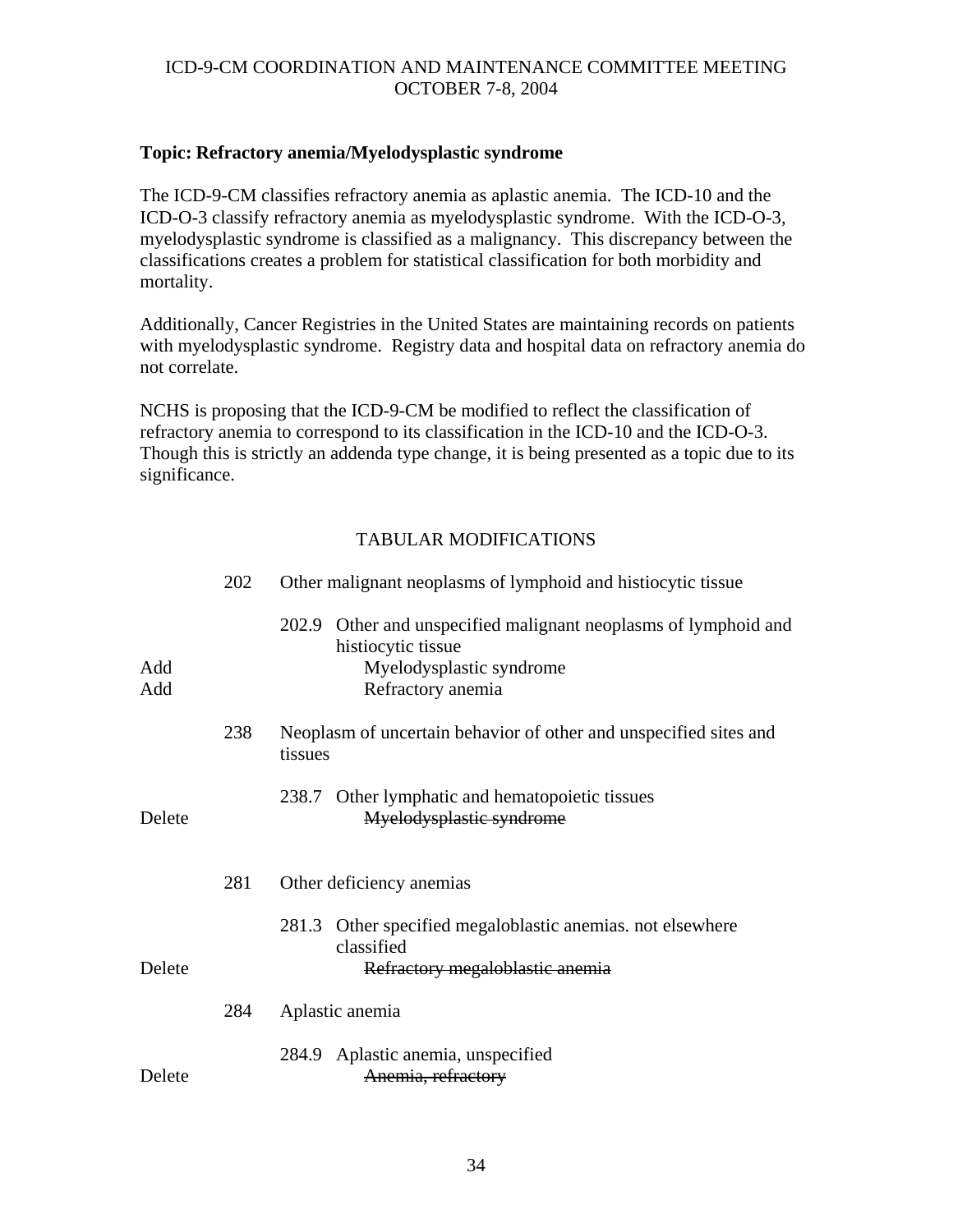### 285 Other and unspecified anemias

 285.0 Sideroblastic anemia Anemia Delete sideroblastic<br>Delete settlements of the sideroblastic settlements of the sideroblastic settlements of the sideroblastic set<br>On the sideroblastic settlements of the sideroblastic settlements of the side of the side o refractory

# INDEX MODIFICATIONS

|        | Anemia                     |
|--------|----------------------------|
| Revise | refractory (primary) 202.9 |
| Revise | with hemachromatosis 202.9 |
| Revise | megaloblastic 202.9        |
| Revise | sideroblastic 202.9        |
| Revise | sideropenic 202.9          |
|        |                            |

Syndrome

Revise myelodysplastic 238.7 202.9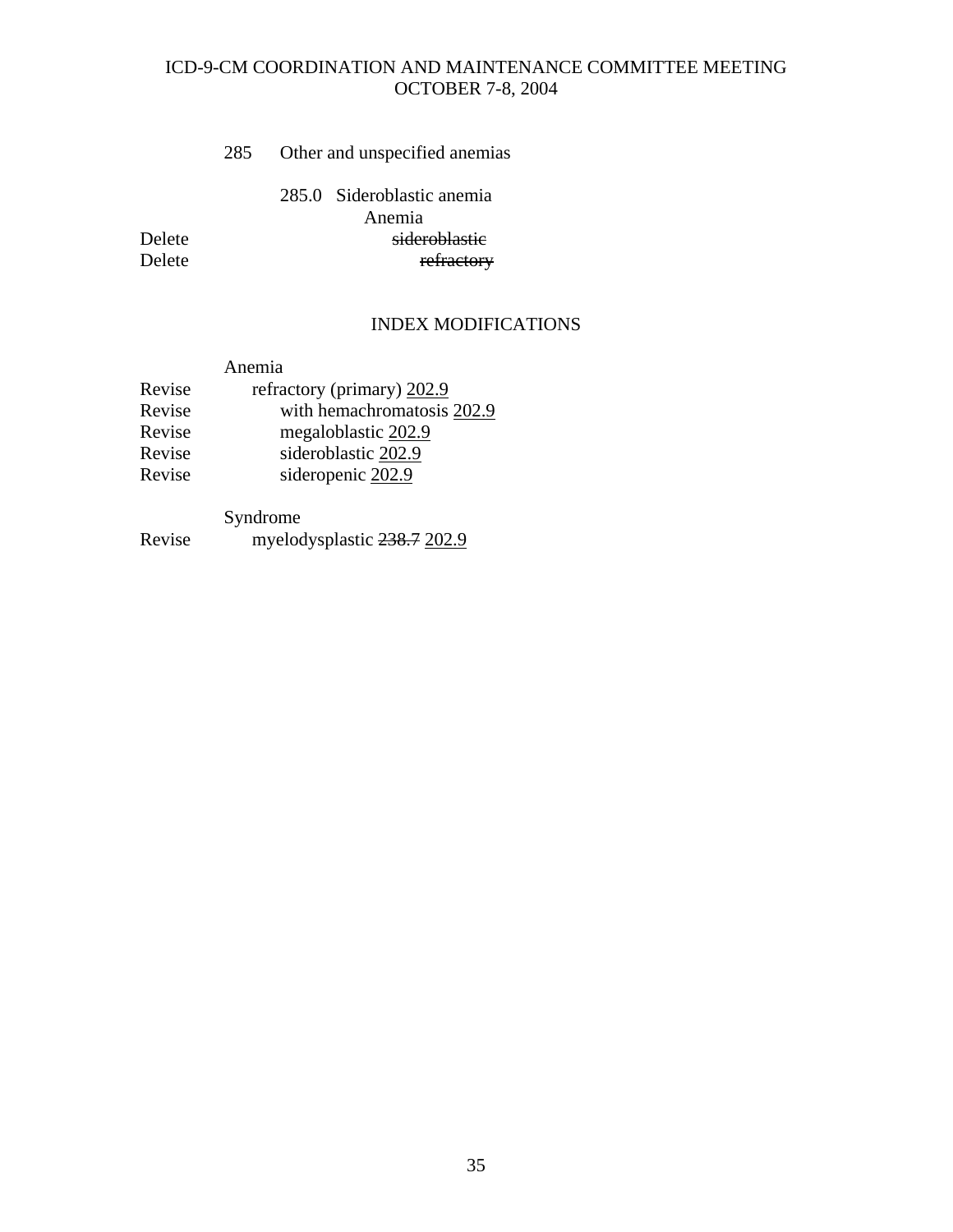### **Topic: Meconium staining**

The passage of meconium before birth is an indication of fetal distress. It is seen most commonly in infants small for gestational age, post dates, or those with cord complications, or other factors compromising placental circulation. Meconium aspiration is commonly defined as the presence of meconium below the vocal cords and occurs in up to 35% of live births with meconium staining.

Meconium aspiration syndrome occurs in about 4% of deliveries complicated by meconium stained fluid. Meconium aspiration syndrome occurs when meconium from amniotic fluid in the upper airway is inhaled into the lungs by the newborn with his /her first breath and it invokes an inflammatory reaction in the lungs.

There are misconceptions about meconium staining. Meconium staining is not meconium aspiration, and meconium aspiration is not meconium aspiration syndrome. The ICD-9-CM has a single code for meconium aspiration syndrome, 770.1. The use of this code for meconium staining and meconium aspiration is inappropriate.

The National Association of Children's Hospitals and Related Institutions (NACHRI), has requested unique codes for meconium staining and meconium aspiration, to allow for the distinct coding of these three conditions.

|          | 770 | Other respiratory conditions of fetus and newborn                                                 |
|----------|-----|---------------------------------------------------------------------------------------------------|
|          |     | 770.1 Meconium aspiration syndrome                                                                |
| Add      |     | Excludes: meconium aspiration (779.85)<br>meconium passage (779.84)<br>meconium staining (779.84) |
|          | 779 | Other and ill-defined conditions originating in the perinatal period                              |
|          |     | 779.8 Other specified conditions originating in the perinatal period                              |
| New code |     | 779.84 Meconium staining<br>Meconium passage                                                      |
| New code |     | 779.85 Meconium aspiration                                                                        |
| Add      |     | Excludes: meconium aspiration syndrome (770.1)                                                    |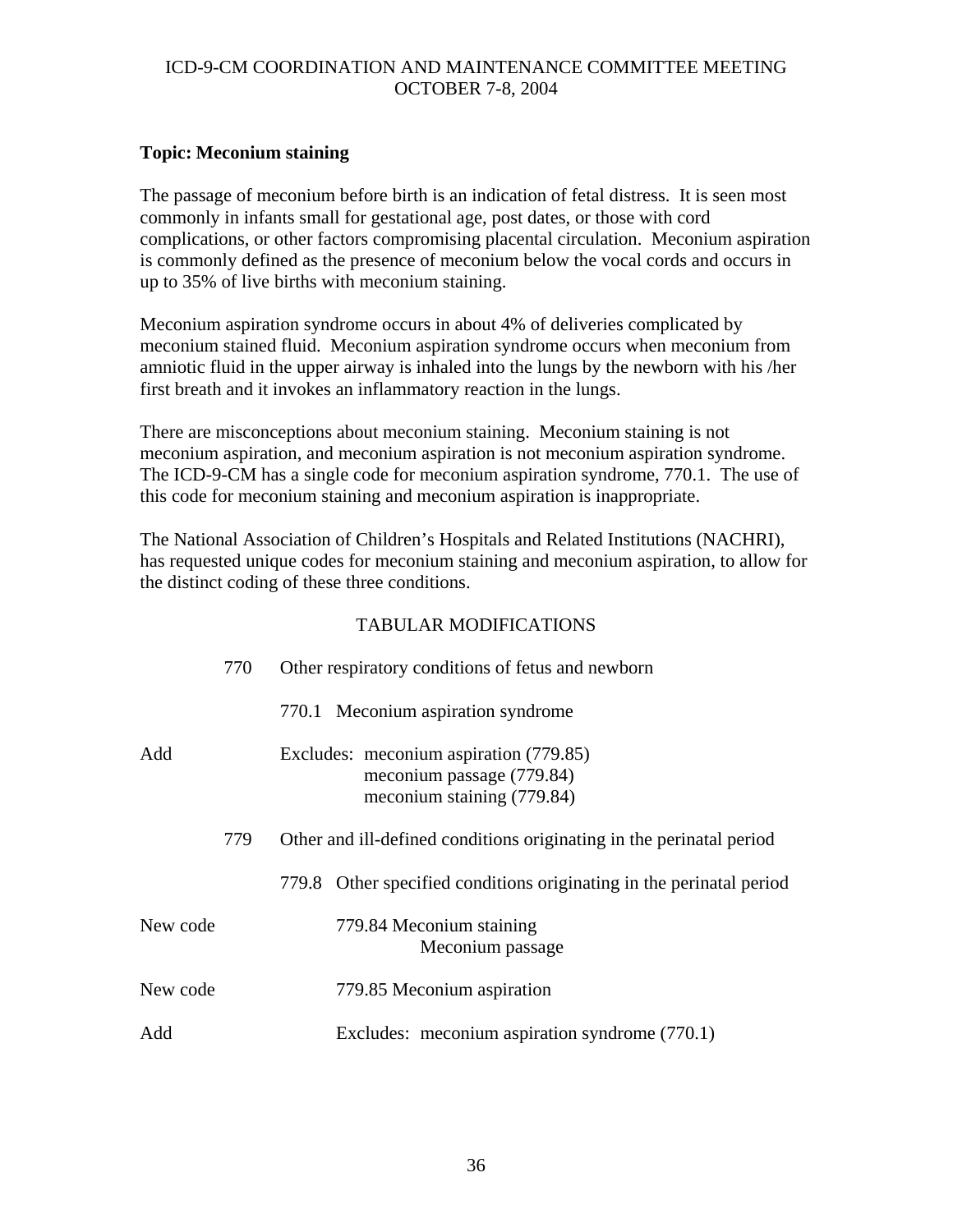# **ADDENDA**

# **TABULAR**

|        | 282 | Hereditary hemolytic anemias                                                                       |
|--------|-----|----------------------------------------------------------------------------------------------------|
|        |     | 282.4 Thalassemia                                                                                  |
| Add    |     | 282.49 Other thalassemia<br>Hb-Bart's disease                                                      |
| Delete |     | Other hemoglobinopathies<br>282.7<br>Hb-Bart's disease                                             |
|        | 323 | Encephalitis, myelitis, and encephalomyelitis                                                      |
| Add    |     | 323.6 Postinfectious encephalitis<br>Infectious acute disseminated encephalomyelitis<br>(ADEM)     |
| Add    |     | 323.8 Other causes of encephalitis<br>Noninfectious acute disseminated encephalomyelitis<br>(ADEM) |
|        | 332 | Parkinson's disease                                                                                |
| Add    |     | 332.1 Secondary Parkinsonism<br>Neuroleptic-induced Parkinsonism                                   |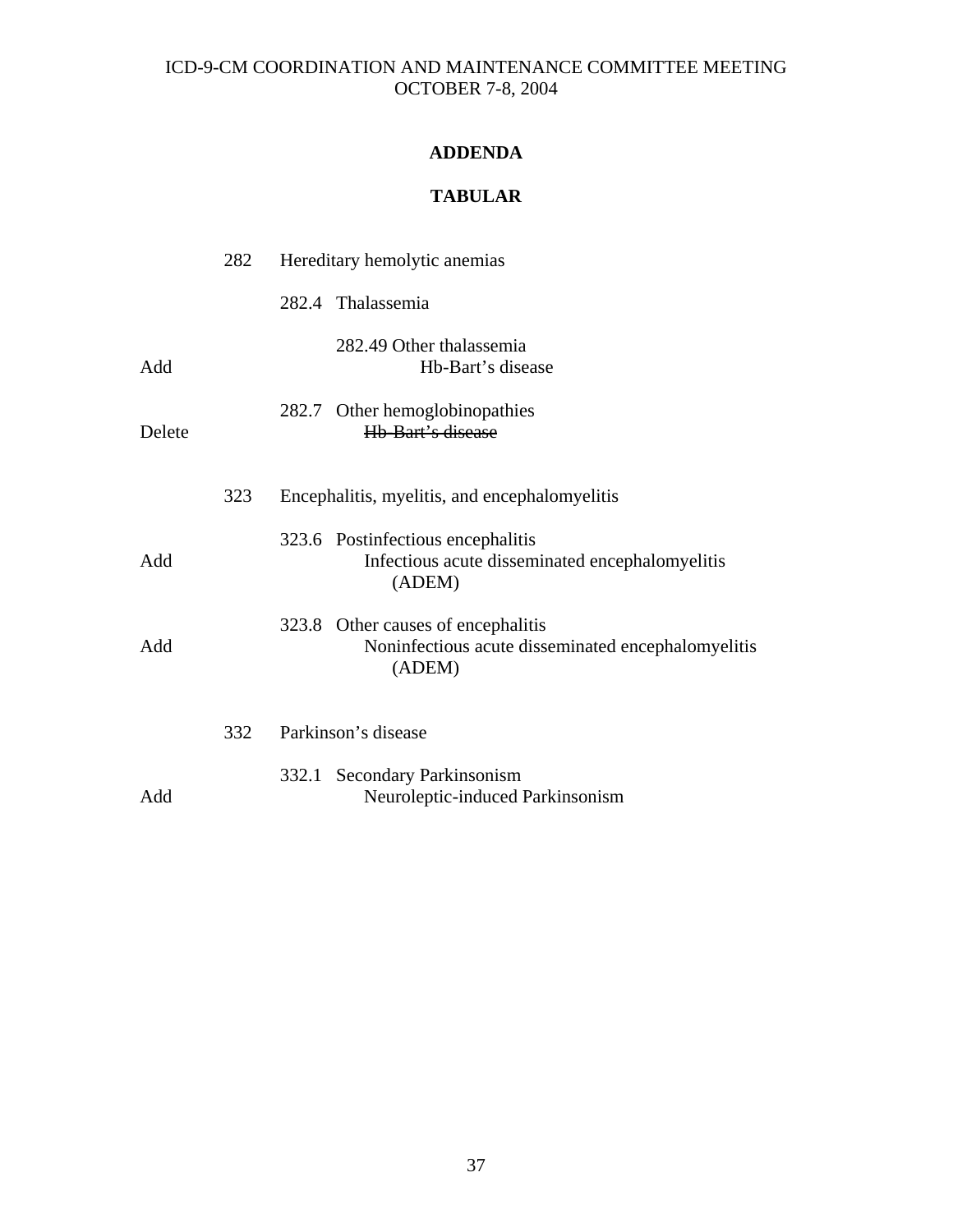|        | 333 | Other extrapyramidal disease and abnormal movement disorders                                                                 |
|--------|-----|------------------------------------------------------------------------------------------------------------------------------|
| Add    |     | 333.1 Essential and other specified forms of tremor<br>Medication-induced postural tremor                                    |
| Add    |     | 333.7 Symptomatic torsion dystonia<br>Neuroleptic-induced acute dystonia                                                     |
|        |     | 333.8 Fragments of torsion dystonia                                                                                          |
| Add    |     | 333.82 Orofacial dyskinesia<br>Neuroleptic-induced tardive dyskinesia                                                        |
|        |     | 333.9 Other and unspecified extrapyramidal diseases and abnormal<br>movement disorders                                       |
| Add    |     | 333.90 Unspecified extrapyramidal diseases and abnormal<br>movement disorders<br>Medication-induced movement disorders NOS   |
| Add    |     | 333.99 Other<br>Neuroleptic-induced acute akathisia                                                                          |
|        | 402 | Hypertensive heart disease                                                                                                   |
| Revise |     | Use additional code to specify type of heart failure (428.0, 428.20 428.23,<br>428.30 428.33, 428.40 428.43) (428.0 - 428.9) |
|        | 487 | Influenza                                                                                                                    |
| Delete |     | Excludes: Hemophilus influenzae [H. influenzae]:<br>pneumonia (482.2)                                                        |
|        |     | 487.0 With pneumonia                                                                                                         |
| Add    |     | Use additional code to identify the type of pneumonia (480.0-480.9,<br>481, 482.0-482.9, 483.0-483.8, 485)                   |
|        | 607 | Disorders of penis                                                                                                           |
| Revise |     | 607.84 Impotence of organic origin<br>Excludes: nonorganic or unspecified (302.72)                                           |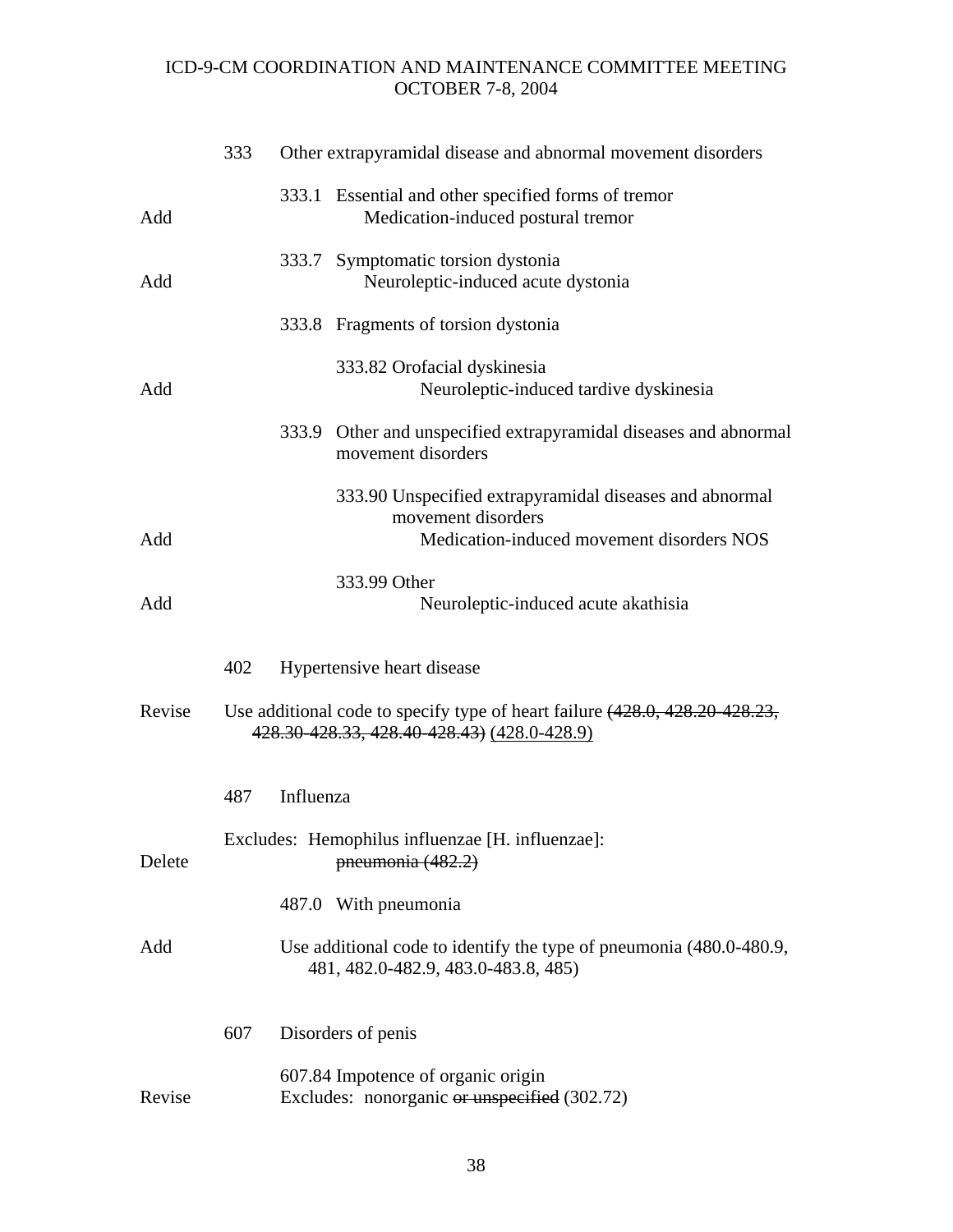|                  | 648              | Other current conditions in the mother classifiable elsewhere, but<br>complicating pregnancy, childbirth, or the puerperium                                                                                                                |
|------------------|------------------|--------------------------------------------------------------------------------------------------------------------------------------------------------------------------------------------------------------------------------------------|
| Add              |                  | 648.8 Abnormal glucose tolerance<br>Use additional code, if applicable, to identify long-term [current] use<br>of insulin (V58.67)                                                                                                         |
|                  | 660              | Obstructed labor                                                                                                                                                                                                                           |
|                  |                  | 660.8 Other causes of obstructed labor                                                                                                                                                                                                     |
| Add              |                  | Use additional code to identify condition                                                                                                                                                                                                  |
|                  | 728              | Disorders of muscle, ligament, and fascia                                                                                                                                                                                                  |
|                  |                  | 728.8 Other disorders of muscle, ligament, and fascia                                                                                                                                                                                      |
| Revise           |                  | 728.87 Muscle weakness (generalized)                                                                                                                                                                                                       |
| Revise           |                  | <b>CERTAIN CONDITIONS ORIGINATING IN THE PERINATAL PERIOD</b><br>Includes: conditions which have their origin in the perinatal period, before<br>birth until the first 28 days after birth, even though death or<br>morbidity occurs later |
| Revise           | 771<br>Includes: | Infections specific to the perinatal period<br>infections acquired before or during birth via the umbilicus or<br>during the first 28 days after birth                                                                                     |
|                  | 924              | Contusion of lower limb and of other and unspecified sites                                                                                                                                                                                 |
| Revise<br>Revise |                  | 924.0 Hip and thigh<br>924.00 Thigh (with hip)<br>924.01 Hip (without thigh)                                                                                                                                                               |
|                  |                  | 924.1 Knee and lower leg                                                                                                                                                                                                                   |
| Revise<br>Revise |                  | 924.10 Lower leg (with knee)<br>924.11 Knee (without lower leg)                                                                                                                                                                            |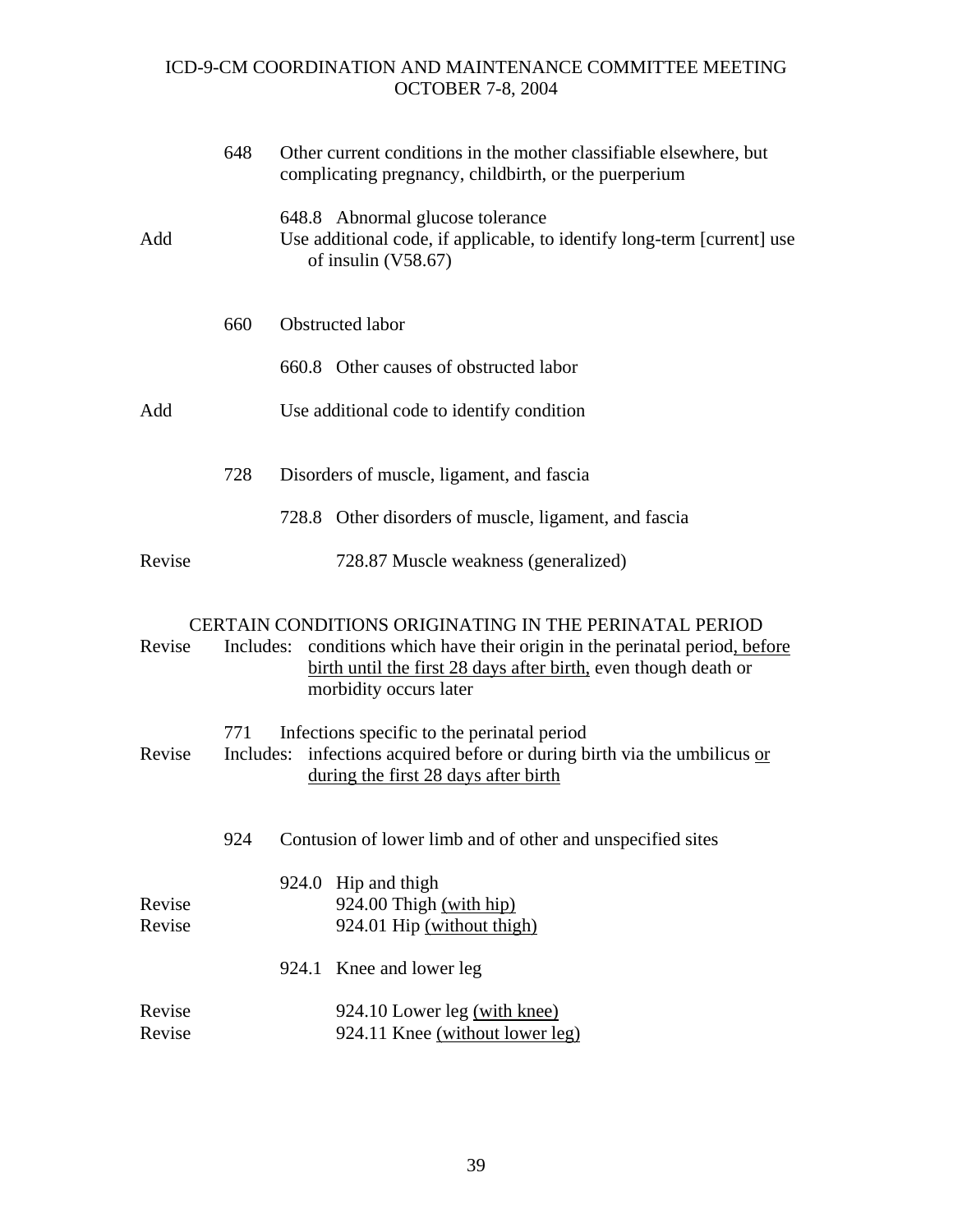|            | V45             | Other postprocedural states                                                                                                        |
|------------|-----------------|------------------------------------------------------------------------------------------------------------------------------------|
| Add<br>Add |                 | V45.1 Renal dialysis status<br>Hemodialysis status<br>Peritoneal dialysis status                                                   |
| Revise     |                 | Persons Encountering Health Services In Other Circumstances (V60-V69)                                                              |
|            | V <sub>61</sub> | Other family circumstances                                                                                                         |
|            |                 | V61.1 Counseling for marital and partner problems                                                                                  |
| Add<br>Add |                 | V61.10 Counseling for marital and partner problems,<br>unspecified<br>Marital relationship problem<br>Partner relationship problem |
|            |                 | V61.2 Parent-child problem                                                                                                         |
| Add        |                 | V61.20 Counseling for parent-child problem, unspecified<br>Parent-child relationship problem                                       |
| Add        |                 | V61.8 Other specified family circumstances<br>Sibling relationship problem                                                         |
|            | V <sub>62</sub> | Other psychosocial circumstances                                                                                                   |
| Add        |                 | V62.2 Other occupational circumstances or maladjustment<br>Occupational problem                                                    |
| Add        |                 | V62.3 Educational circumstances<br>Academic problem                                                                                |
| Add        |                 | V62.4 Social maladjustment<br>Acculturation problem                                                                                |
|            |                 | V62.8 Other psychological or physical stress, not elsewhere classified                                                             |
| Add        |                 | V62.81 Interpersonal problems, not elsewhere classified<br>Relational problem NOS                                                  |
| Add<br>Add |                 | V62.89Other<br>Borderline intellectual functioning<br>Religious or spiritual problem                                               |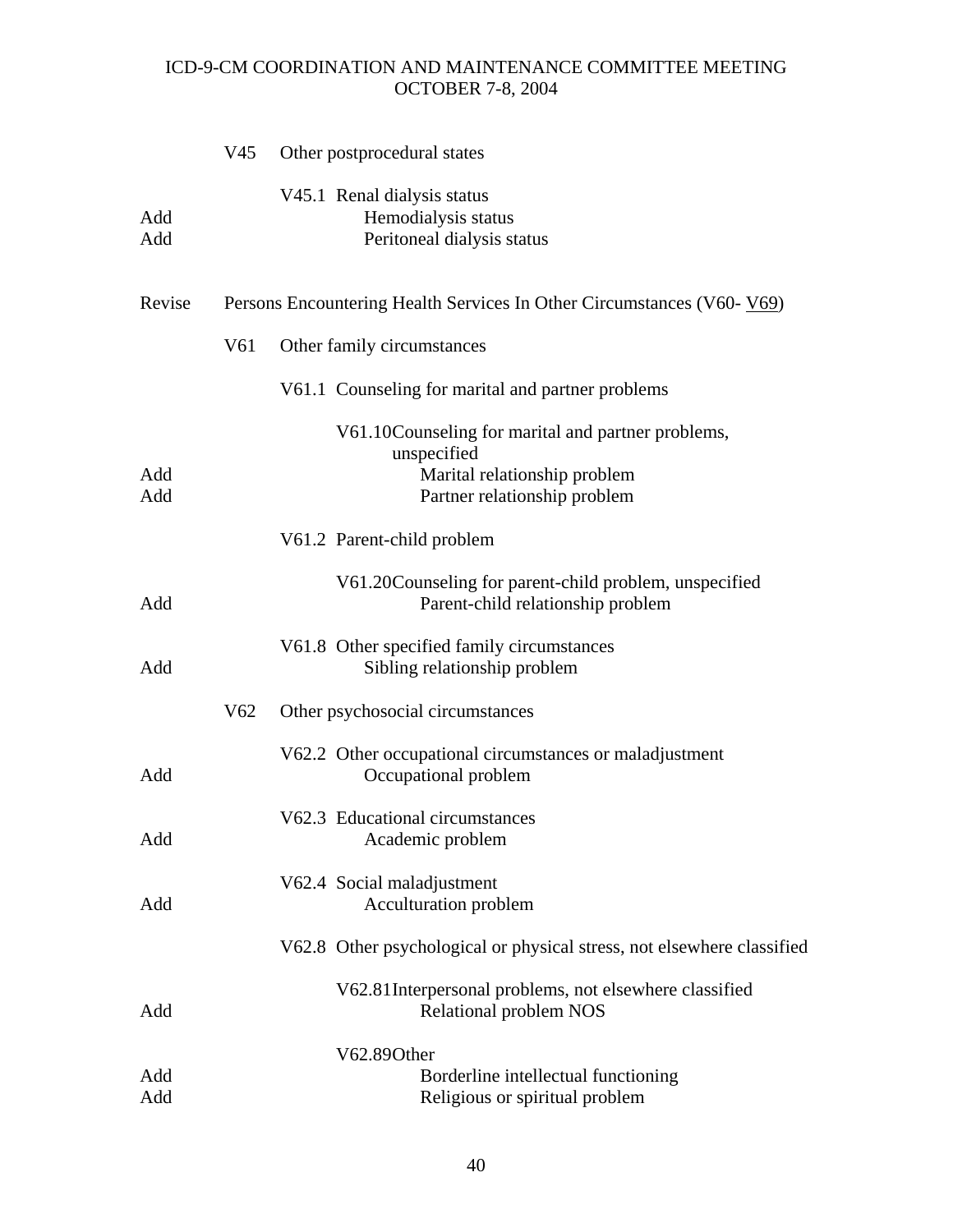# **ADDENDA**

## **INDEX**

|        | Acrocyanosis 443.89                               |
|--------|---------------------------------------------------|
|        | newborn 770.83                                    |
| Add    | meaning transient blue hands and feet – omit code |
|        | Antritis 473.0                                    |
| Delete | acute 461.0                                       |
| Add    | maxilla 473.0                                     |
| Add    | acute 461.0                                       |
| Add    | stomach 535.4                                     |
|        | <b>Breathing</b>                                  |
|        | mouth 784.9                                       |
| Add    | causing malocclusion 524.59                       |
|        | Cardiomyopathy                                    |
| Add    | newborn 425.4                                     |
| Add    | congenital 425.3                                  |
| Add    | takotsubo 429.89                                  |
|        | Complications                                     |
| Add    | esophagostomy 530.87                              |
|        | Cyst                                              |
| Revise | Gartner's duct 752.11 752.41                      |
|        | Delivery                                          |
|        | complicated by                                    |
| Add    | female genital mutilation 660.8                   |
|        | Disorder                                          |
| Add    | central auditory processing 315.32                |
| Revise | male erectile 307.72 607.84                       |
| Add    | nonorganic origin 302.72                          |
|        | Dysfunction                                       |
| Add    | erectile 607.84                                   |
| Add    | nonorganic origin 302.72                          |
| Add    | systolic 429.9                                    |
| Add    | with heart failure – see Failure, heart           |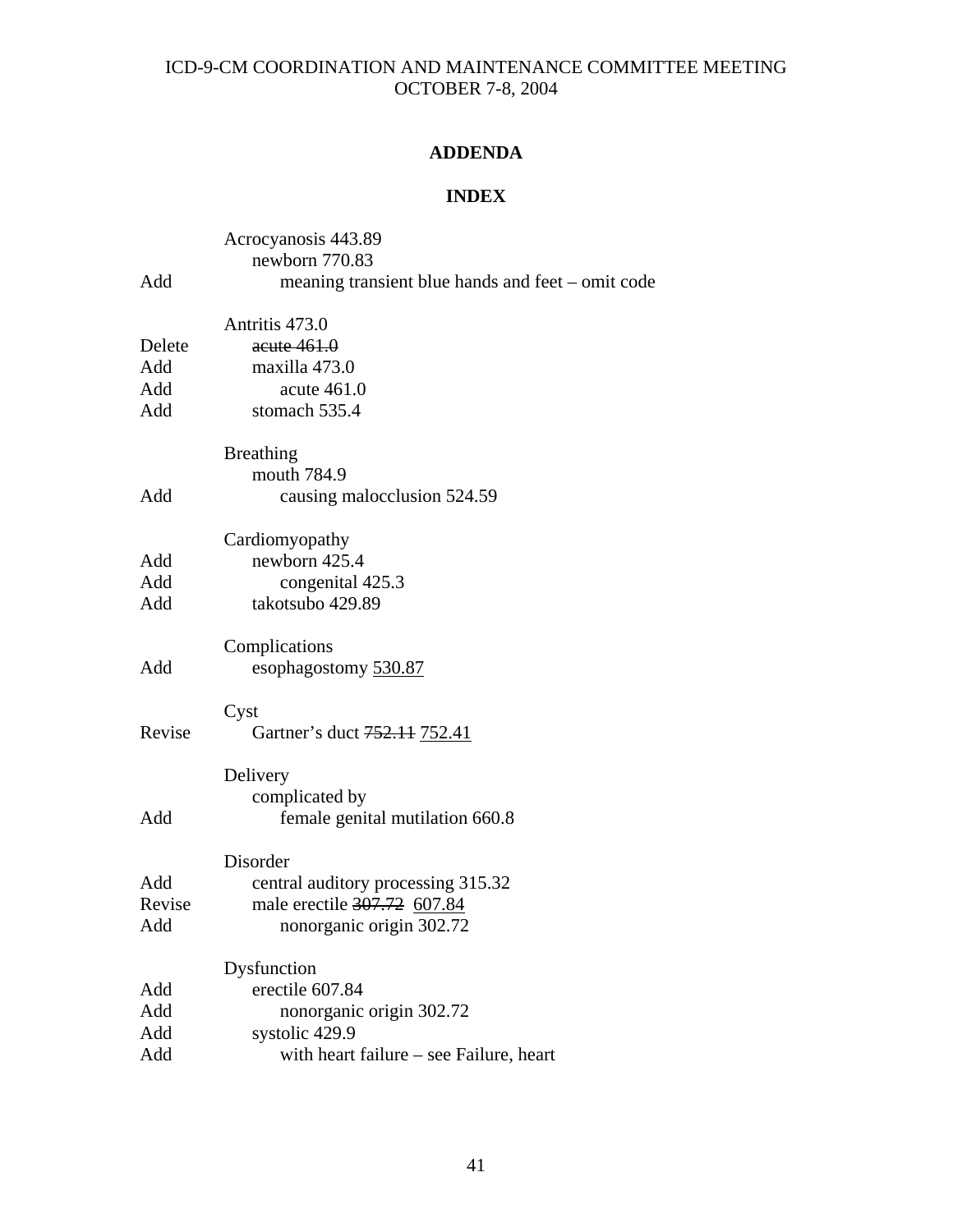| Add<br>Add               | Dysplasia<br>colon 211.3<br>high grade, focal 211.3                                         |
|--------------------------|---------------------------------------------------------------------------------------------|
| Add<br>Add<br>Add<br>Add | Elevation<br>lipoprotein a level 272.8<br>liver function<br>study 794.8<br>test (LFT) 790.6 |
| Add                      | Findings<br>liver function test 790.6                                                       |
| Revise<br>Add            | Gastropathy, exudative 579.8-537.89<br>exudative 579.8                                      |
| Revise                   | Hyperglycemia 790.29                                                                        |
| Revise<br>Add            | Impotence (sexual) (psychogenic) 302.72 607.84<br>psychogenic 302.72                        |
| Revise                   | Infection<br>Ebola 065.8 078.89                                                             |
| Add                      | Injury<br>transfusion-related lung injury (TRALI) 997.3                                     |
| Revise                   | Intoxication<br>drug 292.89                                                                 |
| Add<br>Add<br>Add        | Hepatitis<br>history of<br><b>B</b> V12.09<br>C V12.09                                      |
| Add<br>Add               | History of<br>hepatitis B V12.09<br>hepatitis C V12.09                                      |
| Revise                   | Hyperkeratosis<br>cervix 622.1 622.2                                                        |
| Add                      | Labor<br>obstructed<br>due to female genital mutilation 660.8                               |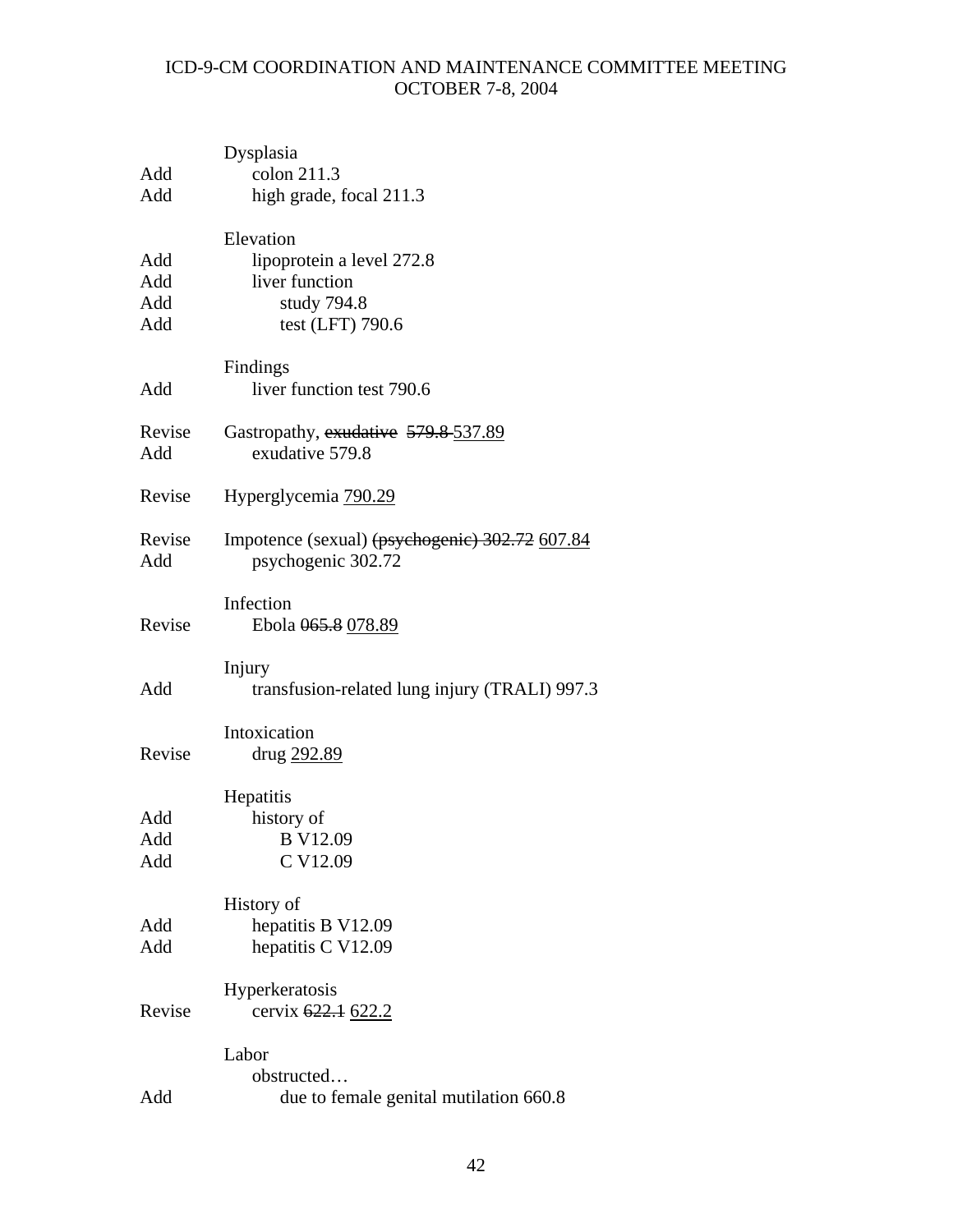|        | Neoplasm                                      |
|--------|-----------------------------------------------|
| Revise | posterior fossa (cranial) 191.6 191.9         |
|        | Newborn                                       |
| Add    | cardiomyopathy 425.4                          |
| Add    | congenital 425.3                              |
|        | Paralysis                                     |
|        | stomach 536.3                                 |
| Add    | diabetic 250.6 [536.3]                        |
| Revise | nerve (nondiabetic) 352.3                     |
|        | Pregnancy                                     |
|        | complicated by                                |
|        | current disease or condition (nonobstetrical) |
| Add    | female genital mutilation 648.9               |
| Add    | female genital mutilation 648.9               |
|        | Seizure                                       |
|        | febrile 780.31                                |
| Add    | with status epilepticus 345.3                 |
|        | Sepsis (generalized) 995.91                   |
| Add    | due to                                        |
| Add    | noninfectious process 995.93                  |
| Add    | trauma 995.93                                 |
|        | severe 995.92                                 |
| Add    | due to                                        |
| Add    | noninfectious process 995.94                  |
| Add    | trauma 995.94                                 |
|        | <b>Status</b>                                 |
| Revise | dialysis (peritoneal) V45.1                   |
|        | <b>Stroke</b>                                 |
| Add    | hemorrhagic – see Hemorrhage, brain           |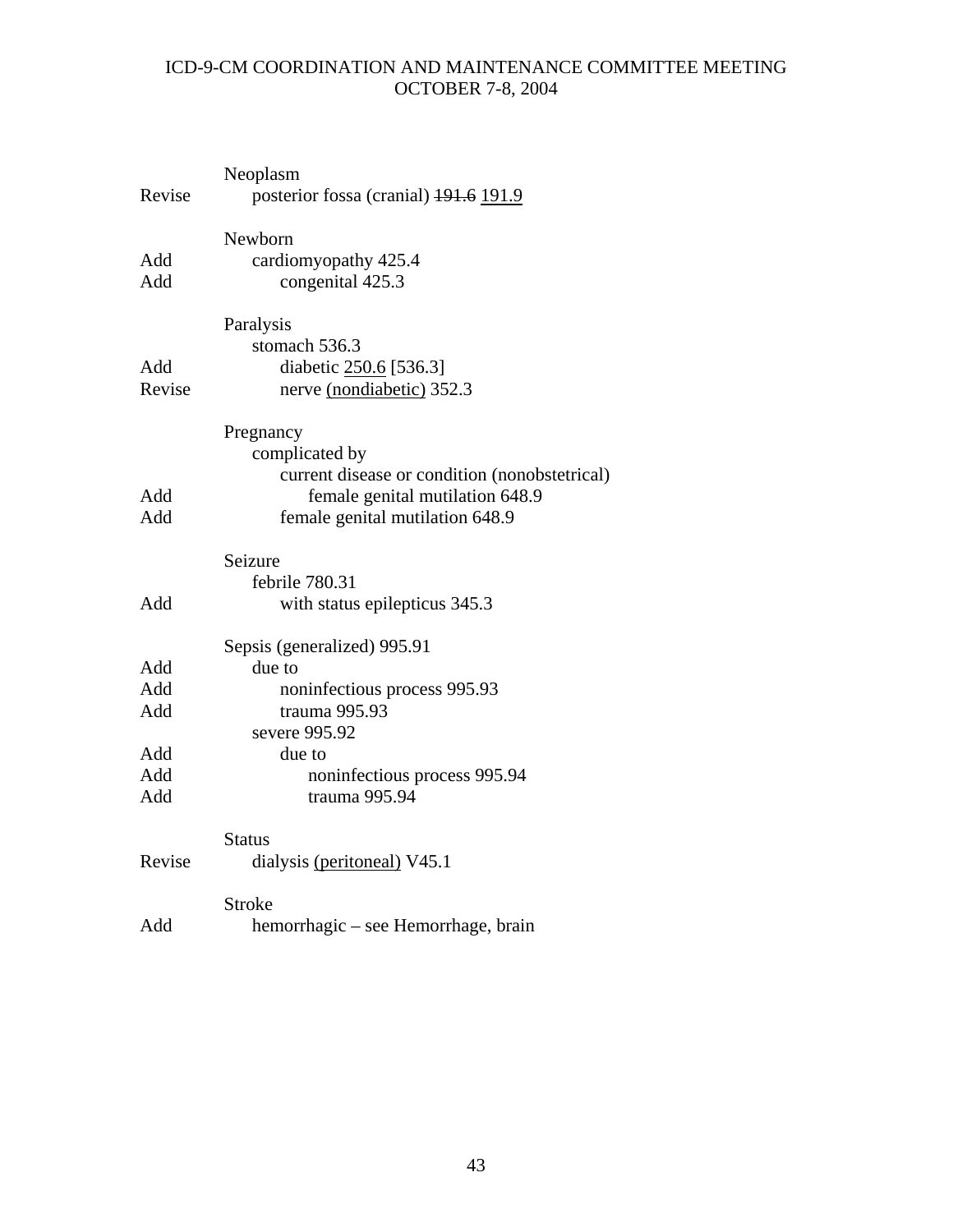|        | Syndrome                                      |
|--------|-----------------------------------------------|
| Add    | Alagille 759.89                               |
| Add    | apical ballooning 429.89                      |
| Add    | Gianotti Crosti 057.8                         |
| Add    | due to known virus- see Infection, virus      |
| Add    | due to unknown virus 057.8                    |
| Add    | Goldberg 759.89                               |
|        | Tachycardia                                   |
| Add    | AV nodal re-entry (re-entrant) 427.89         |
|        | Talc granuloma                                |
| Add    | in operation wound 998.7                      |
|        | Thrombosis                                    |
| Add    | $tumor - see Neoplasm, by site$               |
|        | vein                                          |
| Revise | deep 453.8 453.40                             |
| Add    | Transfusion-related lung injury (TRALI) 997.3 |
|        | Ulcer                                         |
|        | stasis                                        |
| Add    | with varicose veins 454.0                     |